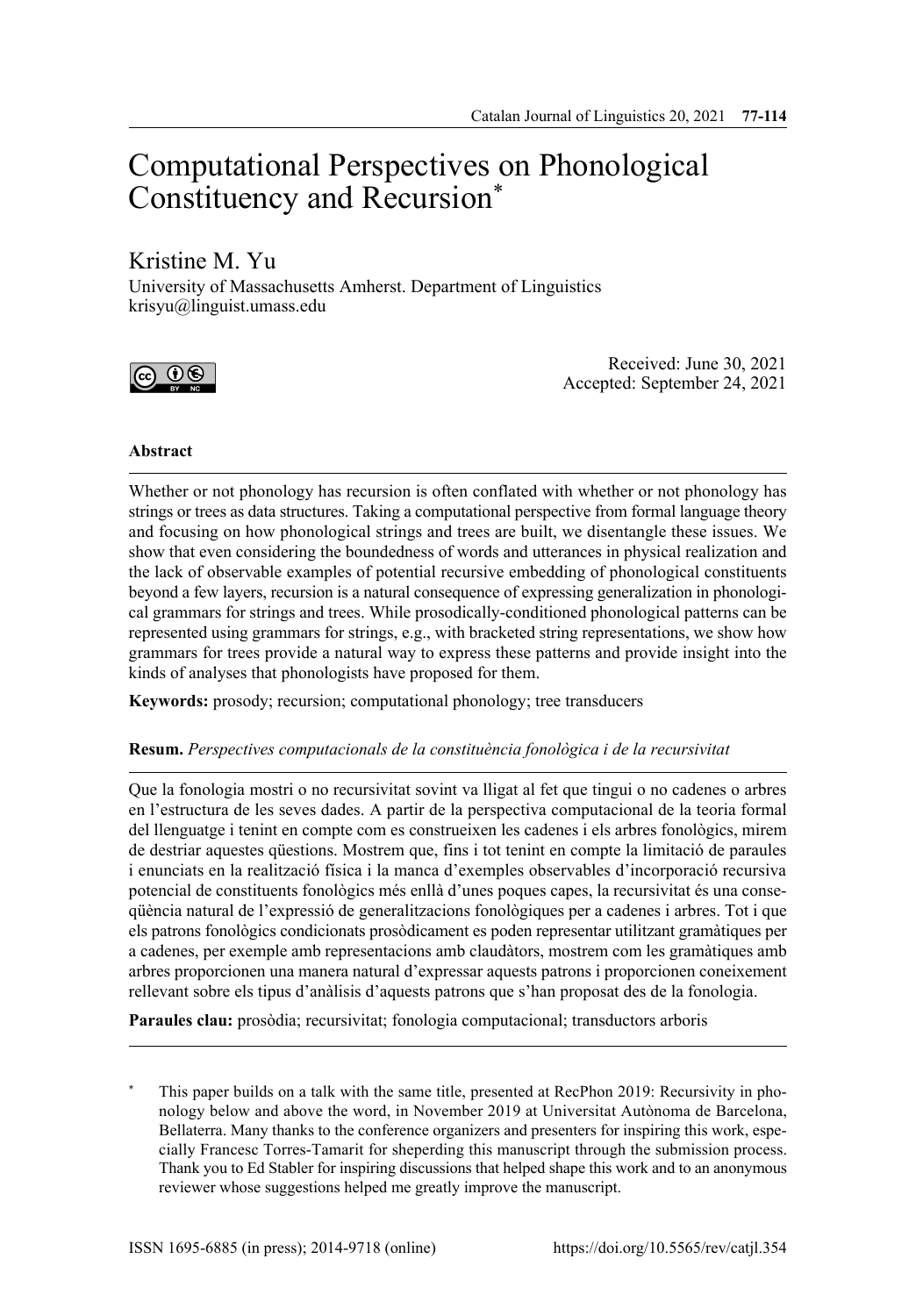#### **Table of Contents**

1. Introduction 2. Self-embedding in building phonological strings 3. Self-embedding in building prosodic trees 4. Conclusion References

## **1. Introduction**

The question of whether or not phonology has recursion is often conflated with the question of whether or not phonology has strings or trees as data structures. This question of strings or trees, in turn, is often linked to the question of whether or not there are such things as phonological constituents. This paper disentangles these issues and shows that once they are factored out and considered from a derivational perspective, it becomes uncontroversial that: (i) phonological grammar is defined over trees in addition to strings, (ii) phonological grammar has recursive structures, if it is acknowledged that there is no principled upper bound on the length of a word, (iii) prosodic tree representations assumed by phonologists—even those that satisfy the Strict Layer Hypothesis (Selkirk 1984; Nespor & Vogel 1986)—place the same kinds of restrictions on chunking strings into constituents as syntactic grammars, including self-embedding of prosodic constituents, and (iv) introducing prosodic constituents and introducing recursion over prosodic constituents into phonological grammar is necessary to capture generalizations and can reduce the computational complexity of the grammar in a precise sense.

An idea that has appeared in the phonological literature is that recursion can only occur in trees and not in strings. For instance, Scheer (2004: xlvi) states: "there is no recursion in phonology because there is no tree-building mechanism in this module" and Scheer (2013: 70) states that: "recursion supposes the existence of trees. It occurs when an item dominates another item of the same kind (e.g. a CP dominates another CP). In an environment without trees, this kind of domination cannot exist." Similarly, Neeleman & van de Koot (2006: 1550) states: "Recursion, projection and long-distance dependencies are characteristic of syntax, but are absent in phonology. This follows if only syntax has trees." Relatedly, it is often assumed that, as stated in the oft-cited definition from Pinker & Jackendoff (2005: 211): "Recursion consists of embedding a constituent in a constituent of the same type, for example a relative clause inside a relative clause…This does not exist in phonological structure: a syllable, for instance, cannot be embedded in another syllable." And there have been proposals about recursion of a broad range of prosodic constituent categories, e.g., from onsets, rimes, and syllables (van der Hulst 2010) to the prosodic word (Selkirk 1996; Peperkamp 1997) to the phonological phrase (Gussenhoven 2005; Schreuder et al. 2009), to the intonational phrase (Ladd 1986).

There is a superfluity of senses in which the term "recursion" is used in mathematical and computational approaches to linguistics. The sense linguists often mean, as evidenced in the quotes above, is the self-embedding of constituents, as exemplified by the constituent of type A in Chomsky & Miller (1963: 290),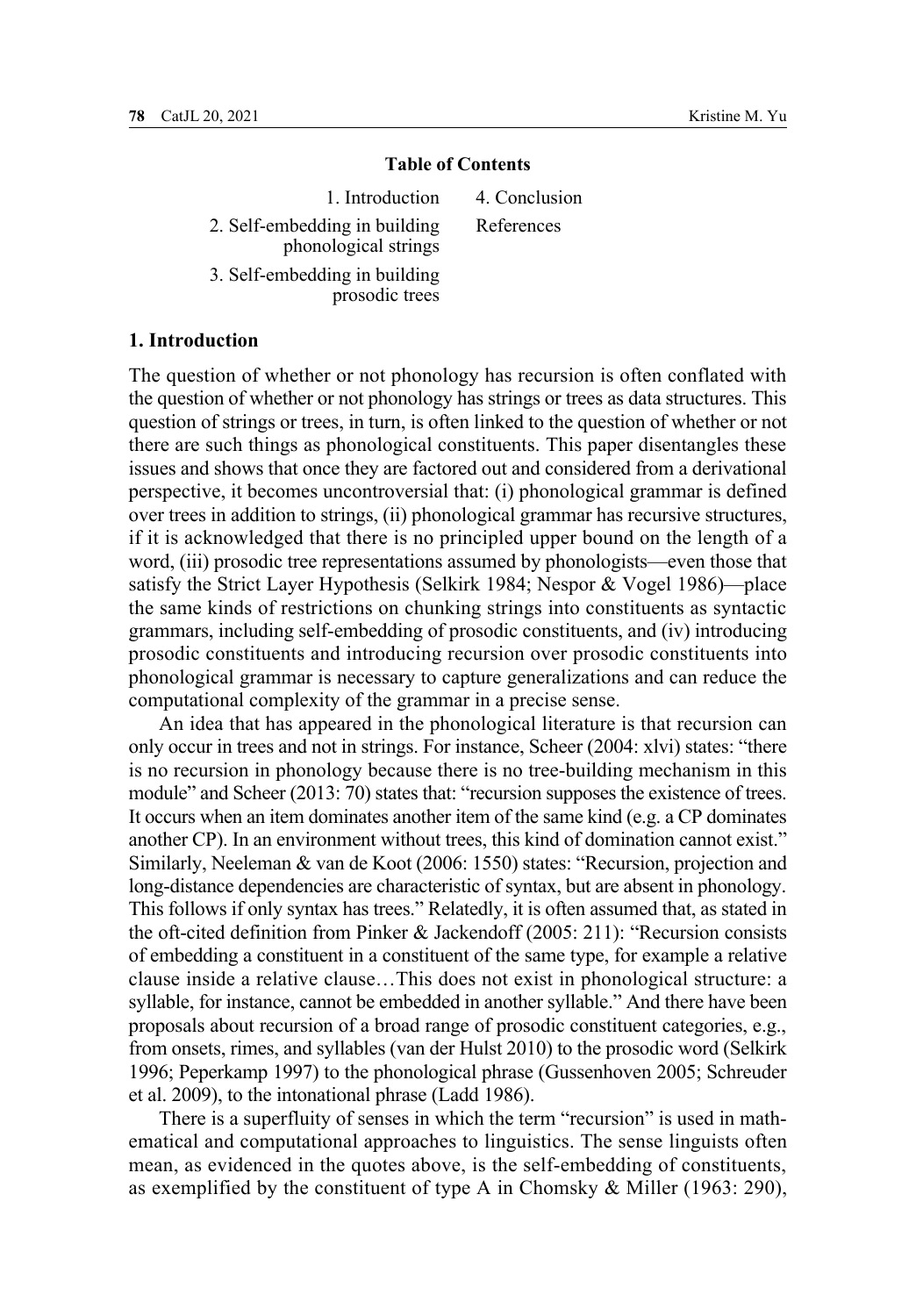redrawn in (1). A constituent is a string chunk that is represented as the sequence of terminal symbols that label the leaves dominated by a single node in a tree. Therefore, if the definition of recursion is taken to be embedding of a constituent in a constituent of the same type, then recursion does presuppose trees as a data structure. But that does not mean that recursion can only occur in trees and not in strings. The trees in (1) are exemplars of *derivation trees*, which record the rewrite rules (e.g.,  $S \rightarrow NP VP$ ,  $A \rightarrow B$  C) from a generative grammar that are applied to build, i.e., derive, well-formed strings. From this derivational perspective, it is uncontroversial that phonological grammars include trees as data structures as well as strings. And as we explicate in §2, it is also uncontroversial that phonological grammars are recursive, in the sense of constituent embedding in derivation trees.

(1) Types of recursion, redrawn from Chomsky & Miller (1963: Fig. 4, p. 290)



(a) Center-embedding<sup>1</sup> (b) Left-recursive (c) Right-recursive

The difference between syntax and phonology that has been characterized as syntax having trees and phonology having only strings, seen from a derivational lens, is instead a difference in restrictions on the structure of the derivation tree, i.e., restrictions on how the output string can be chunked into constituents, and which string chunks recognized as constituents can further be recognized to have shared properties by being constituents of the same category. These differing restrictions define distinct, well-studied classes of grammars in the Chomsky Hierarchy of grammars (Chomsky & Miller 1963; Chomsky 1956) in formal language theory.

A class of generative grammars that has been claimed to be sufficiently powerful to express all attested properties of phonological strings and transformations in natural language is the class of finite state grammars (FSGs, also known as regular grammars), see Heinz (2011) for an introduction.2 A finite state grammar derivation tree is limited to self-embedding that is either left-recursive (1b), i.e., on the left edge

- 1. Chomsky & Miller (1963) refers to this as "self-embedding" but center-embedding is the more common term used in contemporary parlance.
- 2. Work in computational phonology in the last decade has continued to further restrict the class of grammars need to express phonological patterns to sub-classes of the finite state grammars, see Heinz (2018) for a review.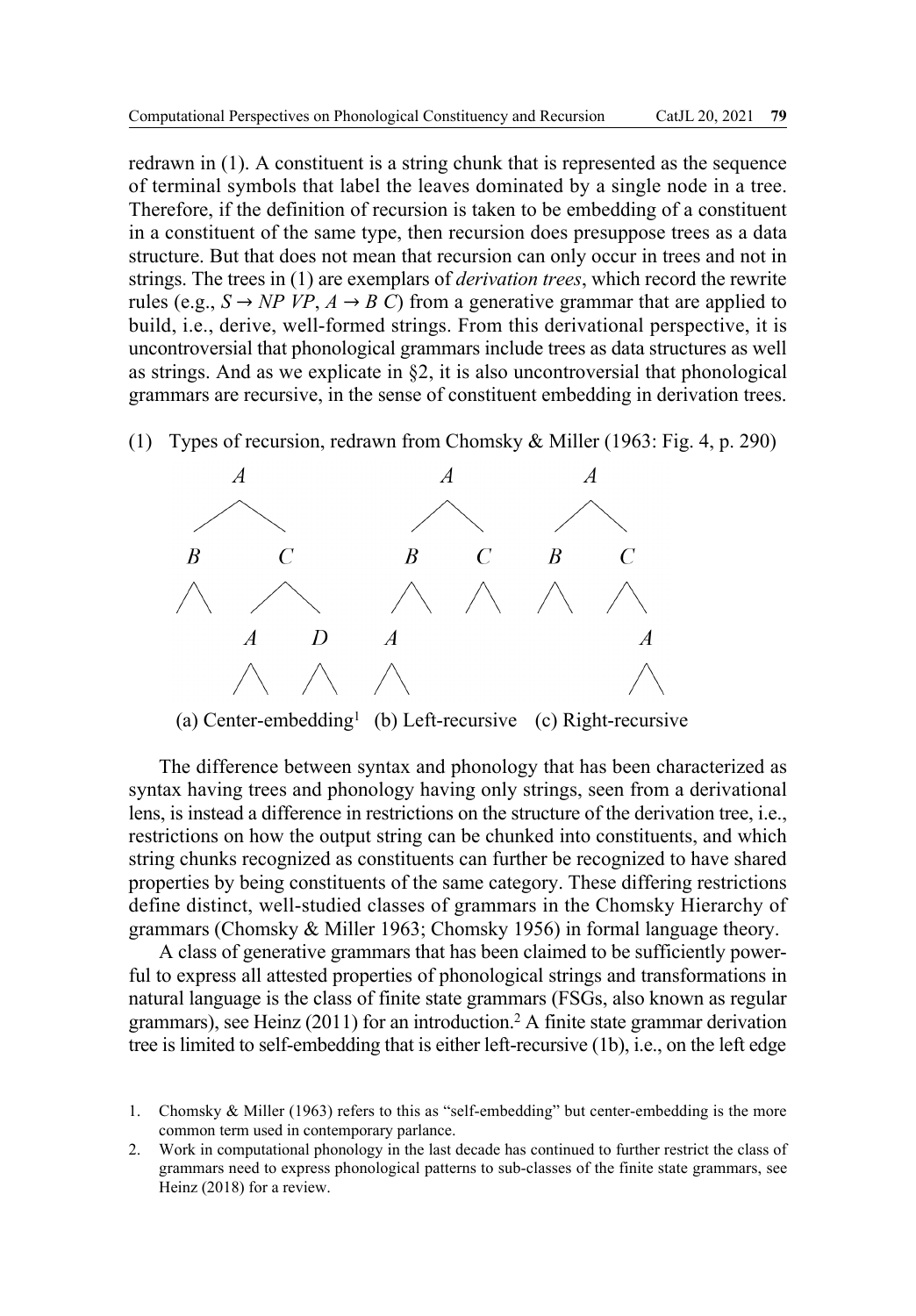of the tree, or right-recursive (1c), i.e., on the right edge of the tree, and cannot have both (Chomsky 1963: 394). However, classic rewrite rules like  $S \rightarrow NP VP$  from introductory syntax lectures belong to the class of context-free grammars and are not finite state. Context-free derivation trees can have left-recursion, and/or rightrecursion, as well as center-embedding, i.e., self-embedding internal to the tree (1a). The claim that phonological grammars are finite state is thus a claim that phonological grammars do not have center-embedding, while syntactic grammars can.

In this paper, we restrict our discussion of recursion to the sense of constituent self-embedding in derivation trees, i.e., recursion in grammars. We refer to this sense of recursion as "self-embedding" (s.e.) and use the terms left- and right recursion and center-embedding exemplified in (1) to refer to specific types of self-embedding. Taking the perspective of building up strings and trees, the rest of this paper consists of three main sections. The first, Section 2, explicates how self-embedding is necessary in phonological grammars to build well-formed strings of unbounded length, i.e., strings of arbitrary, finite length. The kinds of grammars we describe in this section, FSGs, have the minimal structural complexity in the Chomsky Hierarchy required to generate strings of unbounded length. These grammars do not have sufficient power to chunk a string the way that prosodic constituents have been proposed to, e.g., they cannot structure *CVCV* as two sister syllable nodes, each picking out a *CV* chunk. While Section 2 begins by motivating self-embedding in phonological grammars by the lack of a principled bound on word length, it ends by showing how the greater motivation for self-embedding is that it is a side effect of recognizing phonological generalizations. The same high-level line of thinking runs through Section 3, which moves from grammars for strings to grammars for trees that can build prosodic constituents. Section 3 also shows how the consideration of how prosodic trees are built up provides a computational perspective that can help elucidate what it means for constituents to be labeled with the same prosodic category and clarify the relation between selfembedding and notions of complexity.

As a final prefacing note, we point out that restricting this paper to the discussion of recursion in grammars means that that we set aside process recursion (see for instance discussions in Parker (2006); Tomalin (2007); Stabler (2014); Idsardi (2018) a.o.), which concerns computing with deferred operations (Abelson et al. 1996, §1.2.1). A grammar defines procedures by which we can derive well-formed strings (or trees). Self-embedding in the definition of the grammar is an instance of procedural recursion. A procedure can be recursive, but be computed with a recursive or an iterative process, see Abelson et al. (1996, §1.2.1) which illustrates this point for the classic example of computing factorials.

#### **2. Self-embedding in building phonological strings**

There is no principled upper bound on the length of a word in natural language. To generate all the phonotactically licit words of a language, a phonological grammar must therefore have the capacity to generate words of arbitrary (finite) length. A string rewrite grammar is defined over an alphabet  $\Sigma$ , where an alphabet is a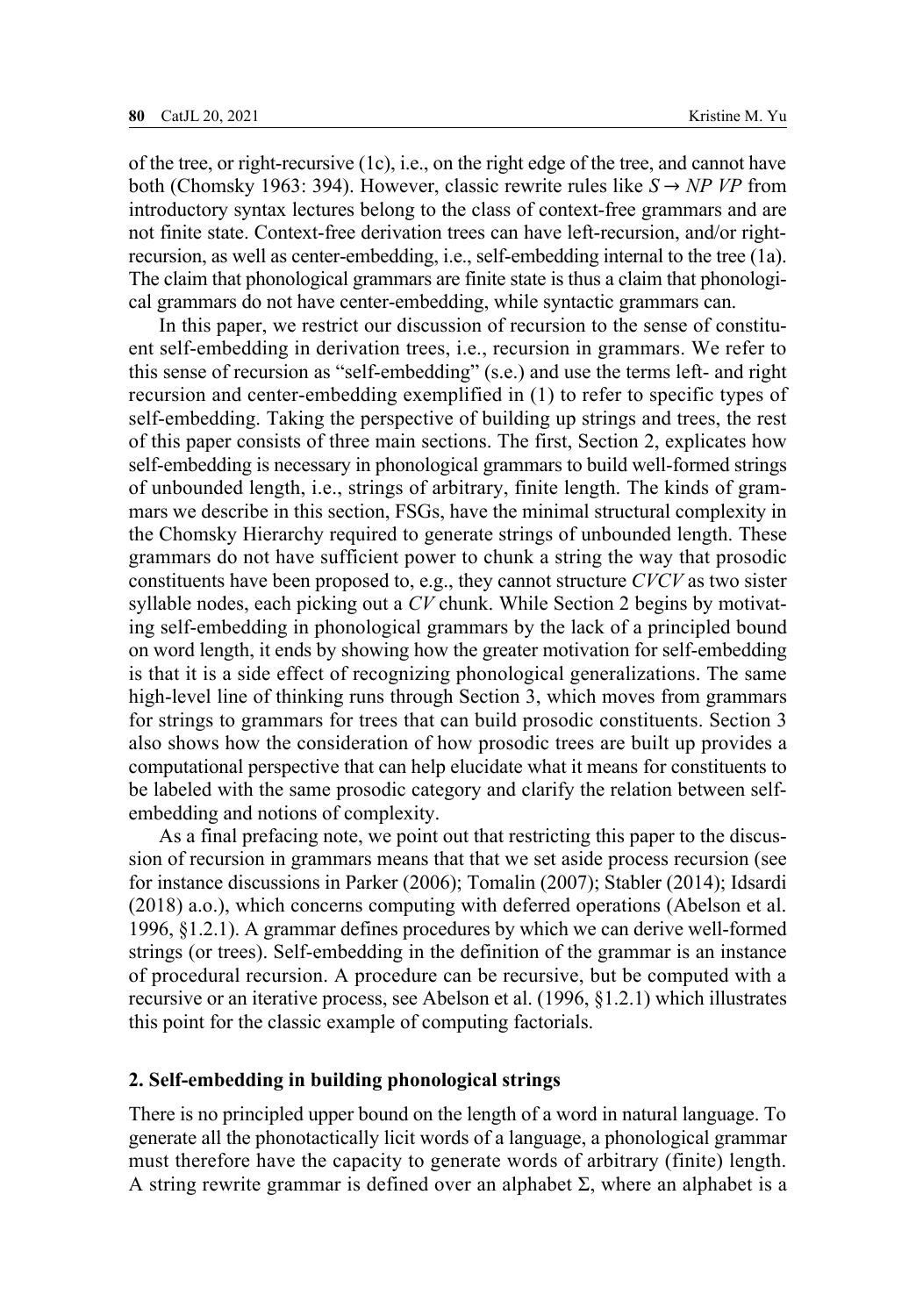non-empty, finite set of symbols, e.g.,  $\Sigma = \{C, V\}$ . Rewrite rules in a grammar determine the set of licit strings over the alphabet by restricting which strings can be derived. Derivational steps in finite state string grammars are restricted to two moves: (i) extending a string by a single element in a single direction, e.g., to the right—and only this single direction, over the entire course of the derivation—or (ii) terminating the string. More formally, assuming a non-empty, finite alphabet of terminal symbols, Σ, a finite set of nonterminal categories *Cat* disjoint from the alphabet, and a start symbol category  $S \in \text{Cat}$  (that initiates the string derivation), a (right-linear) finite state string rewrite grammar is restricted to a finite set of rewrite rules of the form *α* → *aβ* and *α* → *λ*, where *α*, *β* ∈ *Cat* and *a* ∈ Σ (Chomsky & Miller 1963) and  $\lambda$  indicates the empty string (the string of length 0). These rewrite rules may look familiar from context-free syntactic rules like  $S \rightarrow NP VP$ , but note that derivations with finite state grammars cannot include  $S \rightarrow NP VP$  because there are two categories on the right side: *NP* and *VP.*

Finite state rules can only add restrictions on string extension steps. For instance, we could define rules to restrict strings to the concatenation of arbitrarily many CV chunks, e.g., *CV*, *CVCV*, *CVCVCVCVCV*. In plain English, the restrictions would be stated as: a string must be initiated with a C, and if we extend with a C, then we must immediately follow this with extending by a V. These restrictions would be stated with the rewrite grammar in (2).

- (2) Finite state string rewrite grammar for building strings of arbitrarily many CV chunks
	- a. Assume  $\Sigma = \{C, V\}$ ,  $Cat = \{\alpha, \beta\}$ , start category  $\alpha$
	- b.  $\alpha \rightarrow C \beta$  (rule to extend string with suffix C)
	- c.  $\beta \rightarrow V \alpha$  (rule to extend string with suffix V)
	- d.  $\alpha \rightarrow \lambda$  (rule to terminate string)

Finite state rewrite grammars are called finite state because they can be modeled with automata with finitely many states and transitions (Sipser 2013, Ch. 1). The grammar in (2) is equivalent to the finite state acceptor (FSA) represented as a transition diagram in (3), an automaton that accepts (or generates) the same set of strings, with the same incremental steps. Both have the same alphabet  $\Sigma = \{C, \}$ *V*}; the set of categories  $Cat = \{a, \beta\}$  is the set of states in the automaton; the start category  $\alpha$  is the start state  $\alpha$ , indicated by the initial arrow pointing to state  $\alpha$ , and the string termination rule  $\alpha \rightarrow \lambda$  is equivalent to defining  $\alpha$  as a final state, indicated by the double circle. The string extension rules in the re-write grammar correspond to the transition function of the FSA, e.g.,  $\alpha \rightarrow C \beta$  says "if the automaton is in state  $\alpha$  and processes (accepts or generates) a *C*, then it transitions to state  $\beta$ " and  $\beta \rightarrow V \alpha$  says "if the automaton is in state  $\beta$  and processes (accepts or generates) a *V*, then it transitions to state  $\alpha$ ". All and only the strings that can be derived with the grammar in (2) can be generated by (3) by traversing a path from the start state *α* to the final state *α*, via allowed transitions between states. Finite state re-write grammars and finite state automatons can thus be thought of as different notations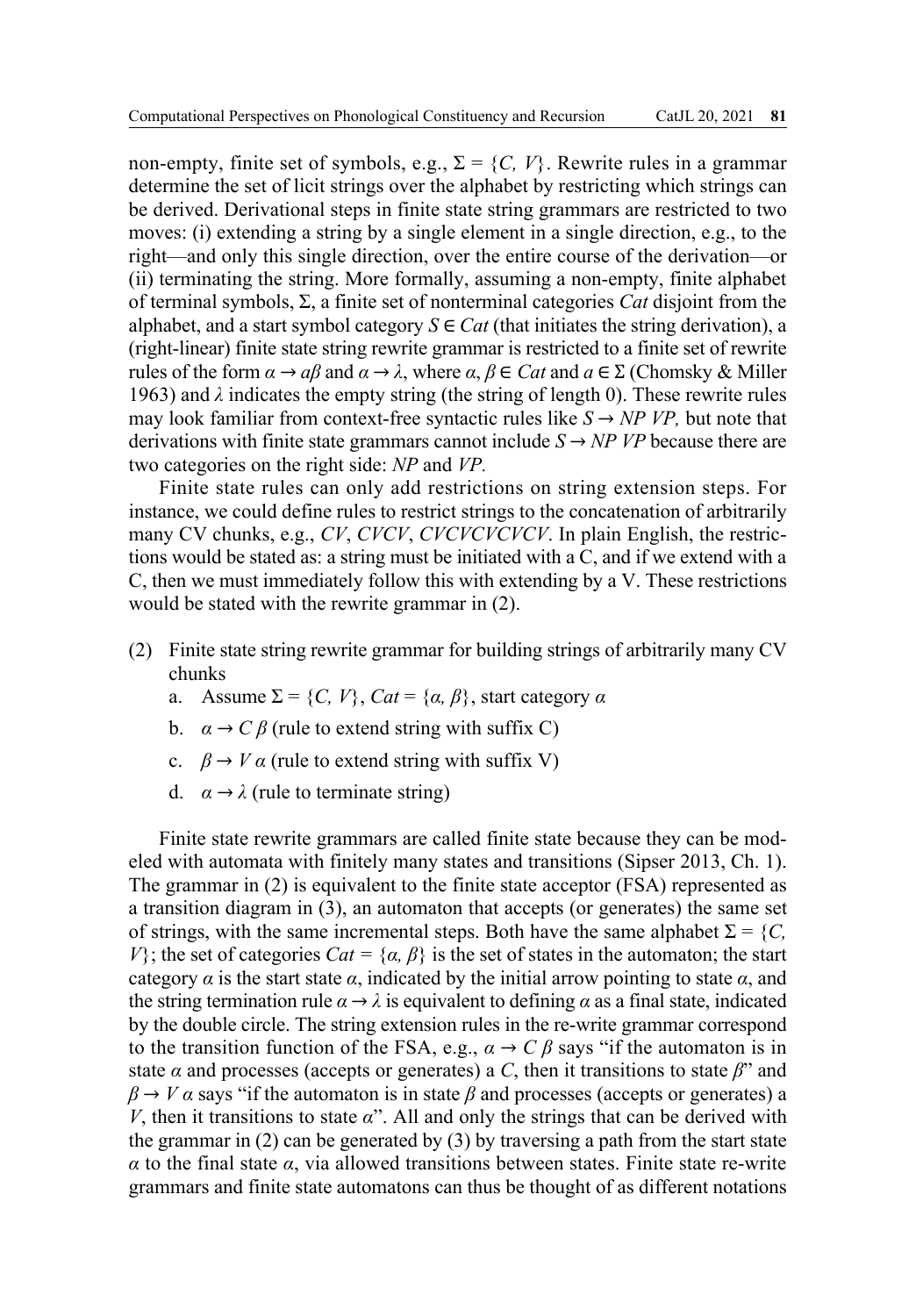for defining finite state grammars, when we take the broad sense of a grammar as a device that recognizes which string derivations (or tree derivations, for tree grammars) are well-formed.

(3) Transition diagram specifying finite state acceptor (FSA) equivalent to (2) with  $\Sigma = \{C, V\}$ , states  $\{\alpha, \beta\}$ , start state  $\alpha$ , and final state  $\alpha$ 



The process of building a string with a generative grammar is standardly represented with a derivation tree. We show the derivation tree for the string *CVCV*  with the grammar in (2) in (4). Starting from the start category  $\alpha$  at the root of the tree, each successive derivation step, i.e., each rule application, is represented by the expansion of a mother node into its daughter(s), and the derived string can be read off from the leaves in the tree, left to right. Stepping through the derivation tree is equivalent to traversing a corresponding path in the FSA in (3), as shown in (5). We return to the FSA perspective on building up strings to provide insight into self-embedding in §2.2.

(4) Derivation tree for *CVCV* using finite state rewrite grammar (2)



(5) Steps in building *CVCV* string with finite state rewrite grammar in (2) and finite state automaton in (3)

|                |                              | Step Finite state grammar Finite state automaton            |
|----------------|------------------------------|-------------------------------------------------------------|
| $\theta$       | Start with Cat $\alpha$      | Start at start state $\alpha$                               |
|                | $\alpha \rightarrow C \beta$ | Generate C, transition from state $\alpha$ to state $\beta$ |
| 2              | $\beta \rightarrow V \alpha$ | Generate V, transition from state $\beta$ to state $\alpha$ |
| 3              | $\alpha \rightarrow C \beta$ | Generate C, transition from state $\alpha$ to state $\beta$ |
| $\overline{4}$ | $\beta \rightarrow V \alpha$ | Generate V, transition from state $\beta$ to state $\alpha$ |
| -5             | $\alpha \rightarrow \lambda$ | End at final state $\alpha$                                 |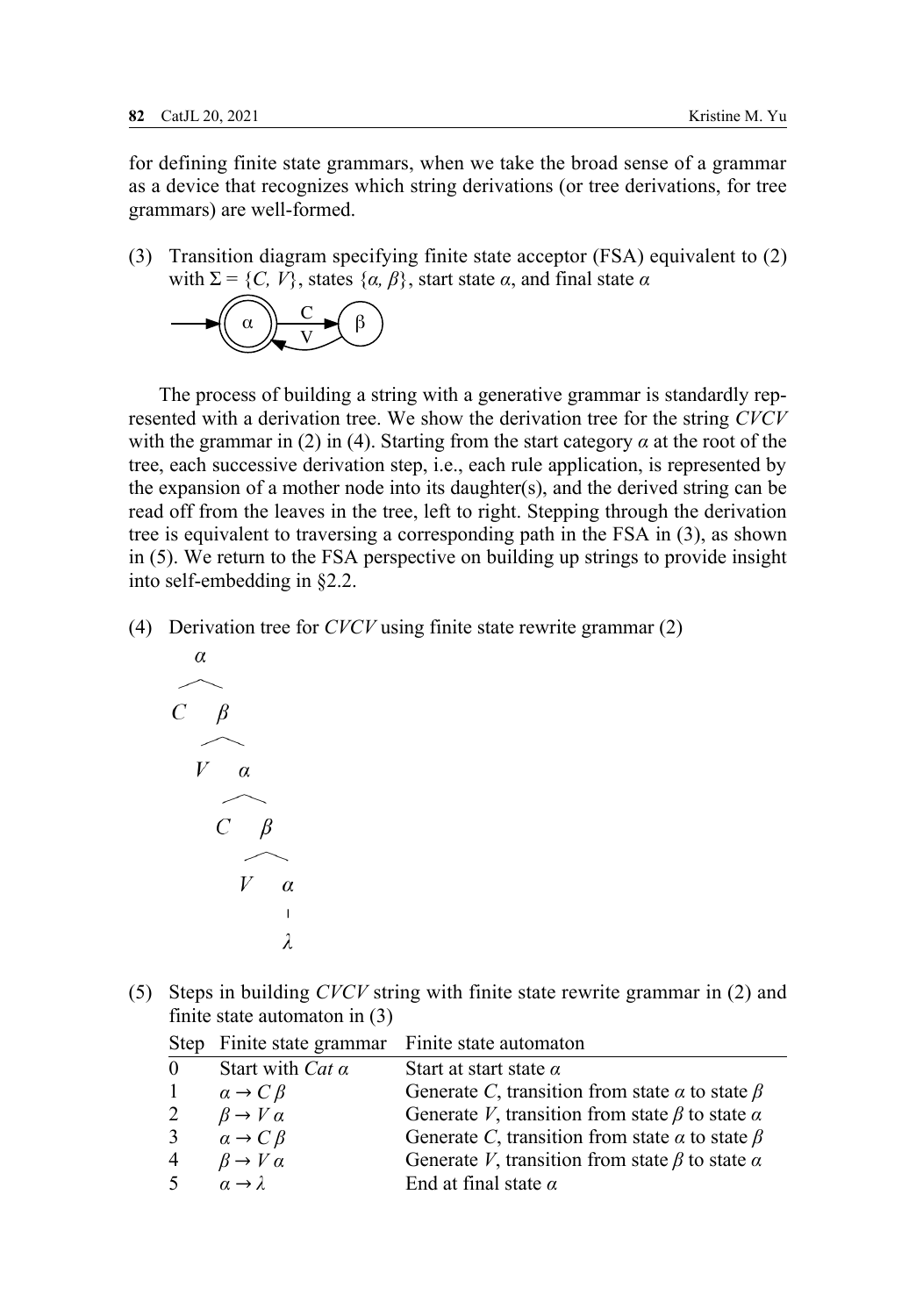Self-embedding is the mechanism that grammars have to build strings of unbounded length. The grammar (2) is right-recursive because of the pair of rules  $\alpha \rightarrow C \beta$  *and*  $\beta \rightarrow V \alpha$ : the category  $\alpha$  appears on both the left-hand side of a rule as well as the right-hand side of a rule. The self-embedding in FSG (2) is expressed in corresponding FSA (3) as the cycle between *α* and *β*. More generally, selfembedding in an FSG is expressed in an equivalent FSA as a cycle, i.e., a path traversing the FSA that reaches a state that was already previously visited. The derivation tree for *CVCV* in (4) is right-recursive, cf. (1c), because of self-embedding of both  $\alpha$  and  $\beta$  on the right edge of the tree. But what are these self-embedded constituents? We described the grammar in (2) as generating strings of arbitrarily many *CV* chunks. From that description, we might expect *CVCV* to be broken down into exactly two *CV*-chunk sister constituents by the grammar: [*CV*][*CV*], where constituents are indicated with brackets.

However, in the derivation tree (4) for *CVCV*, there are four constituents—all the suffixes of *CVCV*: *CVC*[*V*], *CV*[*CV*], *C*[*VCV*], [*CVCV*], with suffix-constituents shown as enclosed in square brackets. (In formal language theory, a suffix (prefix) of string *s* is a substring of *s* that ends (starts) at the end (start) of *s*.) Prefix [*CV*]*CV* is not picked out by the derivation tree as a constituent. This is not an accident: a (right-linear) finite state grammar like (2) can build up a string only by suffixing, resulting in a purely right branching derivation tree (and potentially right-recursion). Or, alternatively a (left-linear) finite state grammar (restricted to prefix extension  $\alpha \rightarrow \beta a$  rather than suffix extension  $\alpha \rightarrow a\beta$ ) can build up a string only by prefixing, resulting in a purely left-branching derivation tree and only prefix-constituents (and potentially left-recursion). A finite state grammar cannot chunk a string into both prefix and suffix-constituents, as needed to structure *CVCV* as [*CV*][*CV*]. It also can only pick out string chunks aligned to the edge of the string, and thus cannot chunk out a middle *CV*-unit such as *CV*[*CV*]*CV.*<sup>3</sup>

We can now see how the lack of a principled upper bound on the length of a word implies that there is self-embedding in phonological grammars even if we do not assume the existence of prosodic constituents such as syllables that would provide [*CV*][*CV*] chunking. The discrepancy between the description of the allowed strings generated by the grammar in (2) and the actual string chunks picked out by constituents in the derivation also points to a fundamental issue: *we cannot tell how a string was built only from the information in the string itself*. We elaborate on this point as we consider the implications of boundedness in string length due to the finite realization of unbounded structure in physical systems.

3. Although FSGs defined over  $\Sigma = \{C, V\}$  cannot chunk *CVCV* as  $[CV][CV]$ , if brackets were admitted into the alphabet so that  $\Sigma = \{C, V, [\, , \, ]\}$ , FSGs could define the language ( $[CV]$ )<sup>n</sup>, i.e., a language with an arbitrary number of repetitions of the string [*CV*]. We discuss bracketed string representations of constituents in §2.3.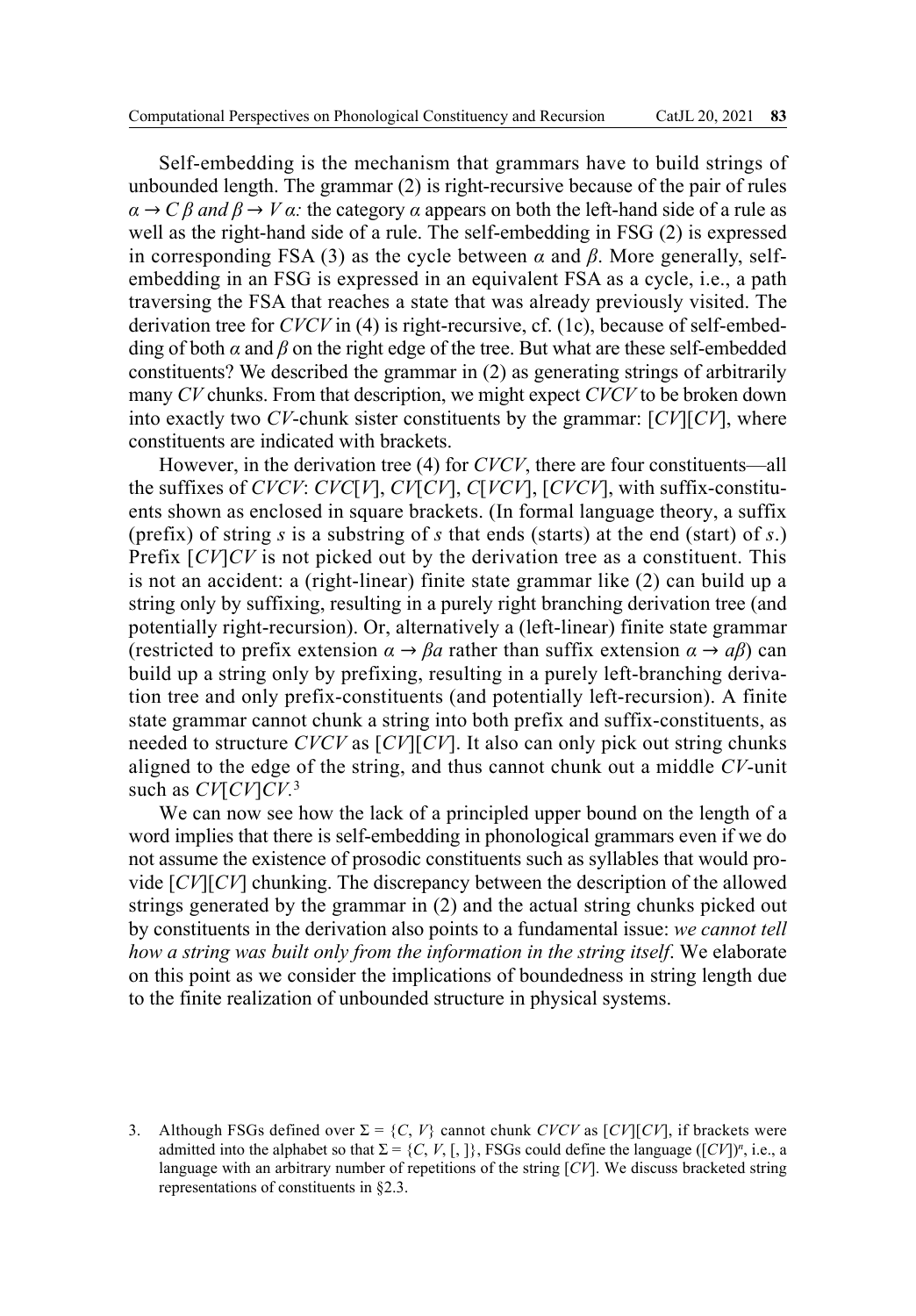## *2.1. Building up strings of a bounded number of CV chunks*

The evidence that there is no principled upper bound on the length of a word obviously does not come from witnessing the actual production of words that are unbounded in length. Rather, it is inferred because the principles that seem to govern word composition up to reasonable lengths do not seem to include size bounds, and the reason we do not see longer examples already has independent explanations coming from finite restrictions on memory, attention, breath, and life. Computers only have finite memory, e.g., the maximum length of an ASCII character string in Python on a 64-bit system is 9223372036854775807.4 Humans run out of breath and die, so there is no way that a human could utter or sign a word of unbounded length.

The finite realization of physical systems implies that a phonological grammar that only generates strings up to some bounded length would, in practice, be sufficient for modeling observed phonological patterns in natural language: no selfembedding needed, as shown in the non-s.e. finite state grammars that generate strings of up to a bounded number of repetitions of *CV*, which we call "*CV* strings": (6) generates up to one repetition and (7) generates up to two. Corresponding FSAs are given in (8)-(9). The FSAs contain no cycles (they are acyclic) because there is no self-embedding in the corresponding FSGs.

- (6) Non-s.e. finite state grammar for building CV-strings of up to one CV chunk
	- a. Assume  $\Sigma = \{C, V\}$ ,  $Cat = \{\alpha, \beta, \gamma\}$ , start category  $\alpha$
	- b. *α* → *C β* (rule to extend string with suffix C)
	- c.  $\beta \rightarrow V \gamma$  (rule to extend string with suffix V)
	- d.  $\alpha$ ,  $\gamma \rightarrow \lambda$  (two rules to terminate string)
- (7) Non-s.e. finite state grammar for building CV-strings of up to two CV chunks
	- a. Assume  $\Sigma = \{C, V\}$ ,  $Cat = \{\alpha, \beta, \gamma, \delta, \varepsilon\}$ , start category *α*
	- b. *α* → *C β* (rule to extend string with suffix C)
	- c.  $\beta \rightarrow V \gamma$  (rule to extend string with suffix V)
	- d.  $\gamma \rightarrow C \delta$  (rule to extend string with suffix C)
	- e.  $\delta \rightarrow V \varepsilon$  (rule to extend string with suffix V)
	- f. *α*, γ, ε → *λ* (three rules to terminate string)
- (8) Acyclic FSA for building CV-strings of up to one CV chunk



4. This can be checked with the Python commands import sys; sys.maxsize.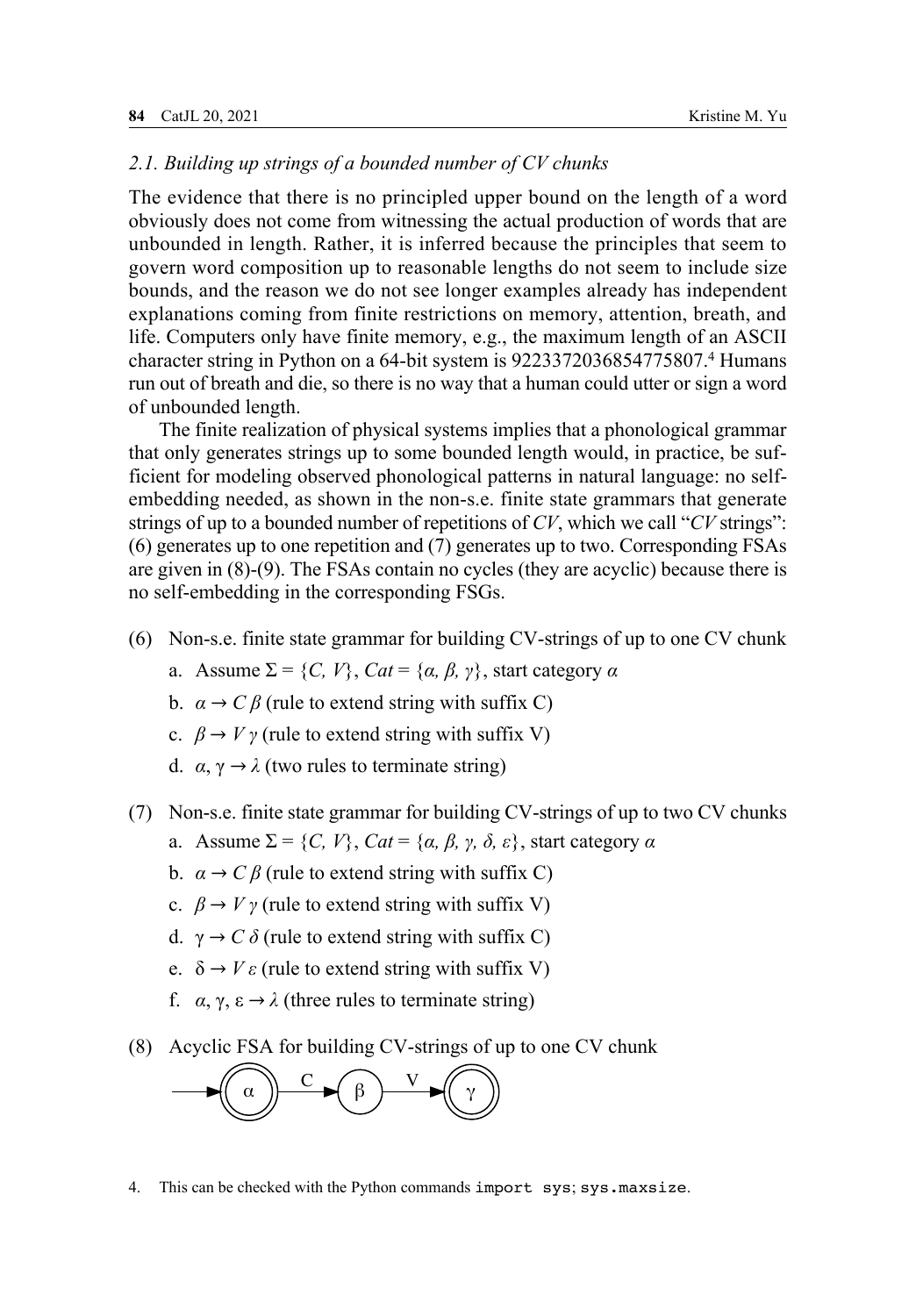(9) Acyclic FSA for building CV-strings of up to two CV chunks



In fact, an even less expressive structural class of grammars than non-s.e. finite state grammars is sufficient to generate *CV*-strings up to some bounded string length. (The more possible strings a grammar can generate, the more expressive it is). With our alphabet of size 2,  $\Sigma = \{C, V\}$ , there are  $2^{k+1}$  –1 possible strings for strings up to length *k*. 5 And in general, the set of possible vowels and consonants in natural language is finitely bounded, so the number of possible strings up to some bounded string length is finite. Therefore, we can simply list out all the licit strings in the grammar. Grammars like this, that simply list the licit strings in a language, form a structural class of grammars that can be called finite grammars, since they can generate only a bounded finite number of words, i.e., a finite language (Nowak et al. 2002). They fail to recognize any generalizations about which strings are licit, so the number of words that can be derived is equivalent to the number of rules in the grammar.

Finite grammars for building up *CV*-strings of up to one and two *CV*-chunks are shown in (10-11). Finite grammars have only a single category, the start category, e.g.,  $\alpha$  in (10-11). Because finite grammar rules simply list licit strings,  $\alpha \rightarrow s$ , where *s* is a string over the alphabet  $\Sigma$ , they only have terminal elements on the right-hand side and do not have the capacity for self-embedding.

(10) Finite grammar for building CV-strings of up to one CV chunk

- a. Assume  $\Sigma = \{C, V\}$ ,  $Cat = \{\alpha\}$ , start category  $\alpha$
- b.  $\alpha \rightarrow CV$  (rule to generate *CV*)
- c.  $\alpha \rightarrow \lambda$  (rule to generate empty string)
- (11) Finite grammar for building CV-strings of up to two CV chunks
	- a. Assume  $\Sigma = \{C, V\}$ ,  $Cat = \{\alpha\}$ , start category  $\alpha$
	- b.  $\alpha \rightarrow CV$  (rule to generate *CV*)
	- c. *α* → *CVCV* (rule to generate *CVCV*)
	- d.  $\alpha \rightarrow \lambda$  (rule to generate empty string)

We now have introduced three different kinds of grammars we can use to derive a bounded *CV*-string like *CVCV*. Derivation trees for *CVCV* using these different grammars are shown in (12), plus one that does chunk *CVCV* as two sister constituents (12d). The sample of possible derivation trees for *CVCV* shown—a

<sup>5.</sup> See Appendix A.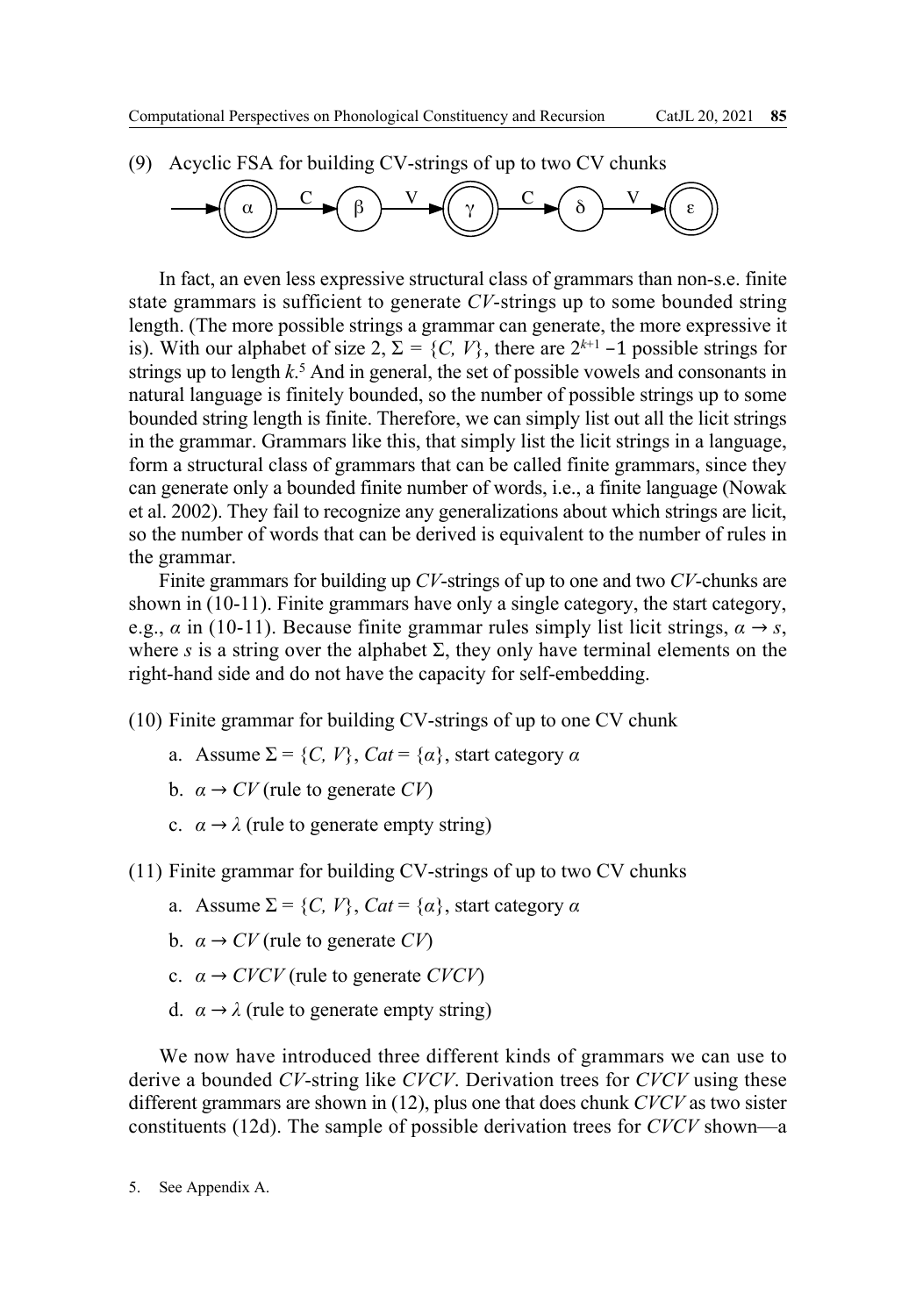finite grammar derivation using (11), a non-s.e. FSG derivation using (7), a rightrecursive FSG derivation using (2), and a context-free grammar (CFG) derivation (explicated in  $\S 3.1$ )—are only four of infinitely many possible derivations of *CVCV*.<sup>6</sup> How do we choose between the different derivation trees and their corresponding grammar types?

(12) Multiple derivations of *CVCV* over the alphabet  $\Sigma = \{C, V\}$ 



(a) Finite grammar (b) Non-s.e. FSG (c) Right-rec. FSG (d) CFG

A standard answer is to compare the relative succinctness of the grammars based on some metric of the "size" of the grammar, e.g., the number of rules, and to choose the most succinct grammar, e.g., see Chomsky & Halle (1968); Meyer & Fischer (1971); Hartmanis (1980). For example, the number of rules needed to generate zero or more repetitions of (*C)V* (where *C* is optional) up to some finite bound of repetitions, k, where k is a non-negative integer, is  $4k + 1$  for a non-s.e. finite state grammar, but  $2^{k+1} - 1$  for a finite grammar.<sup>7</sup> Thus, we can say that a non-s.e. finite state grammar for bounded  $(C/V\text{-strings}$  is exponentially more succinct than a finite grammar. But for each additional (*C*)*V* unit allowed, a non-s.e. finite state grammar still needs to add an additional four rules. In comparison, a right-recursive finite state grammar for  $(C)V$ -strings would require only four rules,<sup>8</sup> regardless of the number of  $(C)V$  chunks to be generated—a more succinct grammar than any non-s.e. FSG for some finite bound. The observed data for a language with only (*C*)*V*-strings can only ever be a finite sample, e.g., {*V*, *CV*, *VV*, *CVV*, *VCV*, *CVCV*}, but extending the set of licit strings in the language to be generated beyond that finite sample to the infinite set of  $(C)V$  strings of arbitrary length,  $\{(C)V\}^*$ , allows a reduction in the size of the FSG defined, see Savitch (1993).

<sup>6.</sup> To see there are infinitely many possible derivations, consider context-free grammars, defined in §3. We could define context-free rules that would allow telescoping out a unary branch from *β* to the terminal elements *C* and *V* in (12d) with as many layers as we want with derivation steps that rewrite one category as another, e.g., *β → γ*.

<sup>7.</sup> See Appendix §B for a sketch of a proof.

<sup>8.</sup> See (28) in Appendix §B.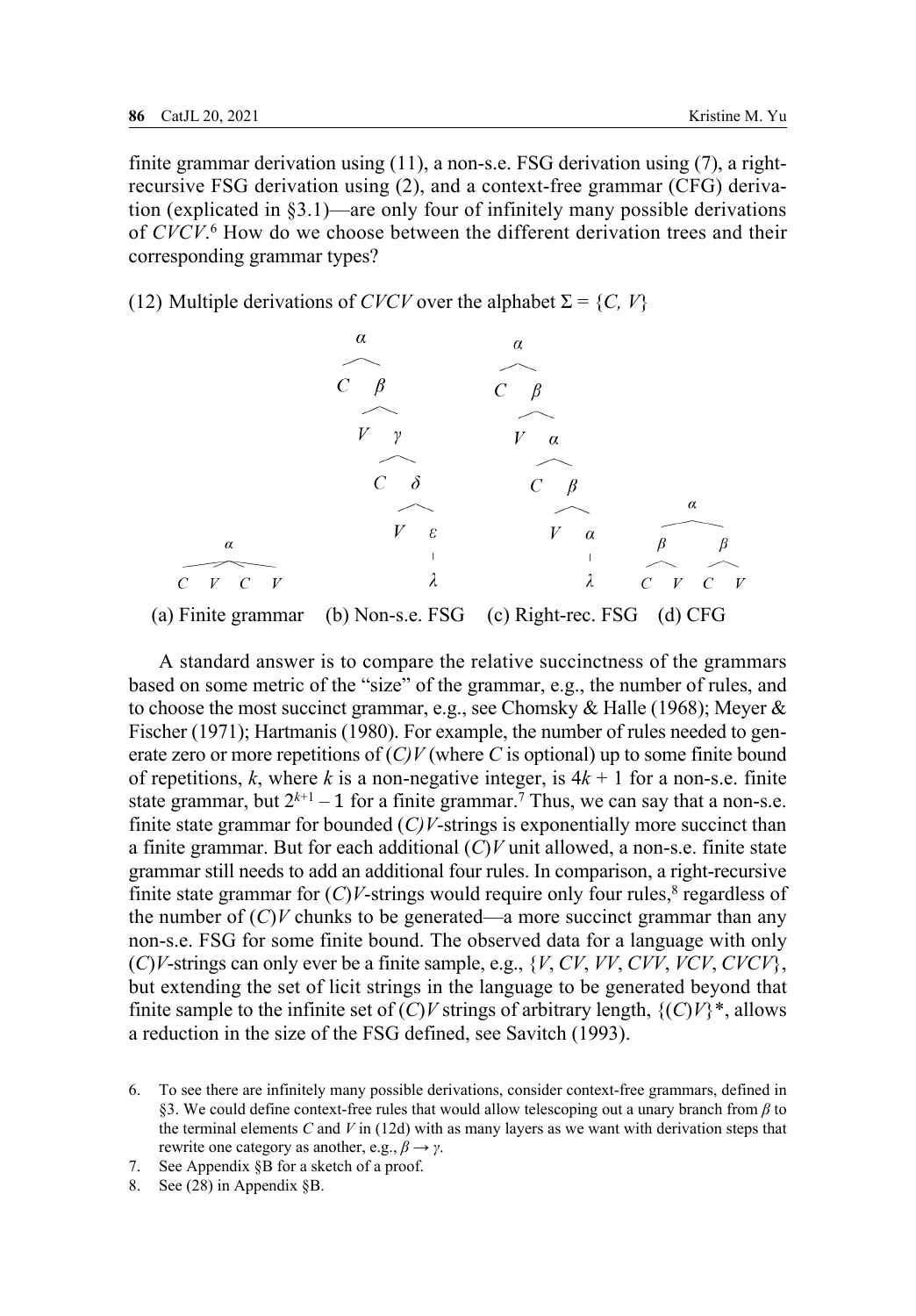But what if *C* isn't optional, and we can only build up strings of up to two *CV*-chunks? If we compare the grammars used in the derivations in (12), the finite grammar  $(11)$  has three rules; the non-s.e. FSG  $(7)$  has seven rules, and the rightrecursive FSG (2) has three rules. By our succinctness criterion, the right-recursive FSG is preferable to the non-s.e. FSG because it has fewer rules, but the rightrecursive FSG and finite grammar have the same number of rules and thus we can't decide between them. We could also tinker with the operationalization of succinctness and leave rules for terminating strings out of the rule count, in which case the finite grammar has two rules, the non-s.e. FSG has four rules, and the right-recursive FSG has two rules. Regardless of the way we operationalize succinctness, it is clear that when string length is bounded to be as small as a handful of symbols, there is little or no reason to prefer finite or non-s.e. FSGs over s.e. FSGs due to succinctness.

However, even in cases where it takes fewer rules and symbols to write down a finite grammar than a finite state grammar to generate the same set of licit strings, a finite state grammar expresses structural generalizations that a finite grammar doesn't. Compare the non-recursive FSG in (7) that generates {*λ*, *CV*, *CVCV*} with 7 rules to the finite grammar with just 3 rules (11). The finite grammar recognizes no shared properties between *CV* and *CVCV* other than that they are licit: no string chunks smaller than an entire licit string can be recognized as a constituent, and all licit strings are recognized as constituents of the same category, *α*. The non-s.e. FSG recognizes at least that the licit strings have a prefix in common: building up *CVCV* begins by building up *CV*, i.e., all (non-empty) words must begin with *CV*. More generally, a non-s.e. FSG can encode phonotactic generalizations aligned to a word edge, e.g., no words in English can begin with an /ŋ/ (for a grammar over a segmental alphabet), all words must end in a vowel in Samoan. Given the prevalence of phonotactic generalizations at word edges in natural language, finite grammars are not a good choice compared to non-recursive FSGs—even in cases where they may be, by some measures, more succinct.

Now comparing the non-s.e. and s.e. FSGs, even if we only consider CV-strings up to two *CV* chunks (with only a tiny numerical difference of 4 vs. 2 string extension rules comparing the non-s.e. to the right-recursive grammar), the two additional rules required in the non-s.e. FSG (7) are copies of the rules in the right-recursive grammar (2), up to category labels. The non-s.e. FSGs fail to notice the generalization that a *C* must always be followed by a *V* and that a (non-empty) string can only end in a *V*. That the licit strings happen to follow this phonotactic restriction is treated as accidental. Thus, even if we only need to be able to build *CV*-strings up to two *CV* chunks, we must do this with the right-recursive grammar to capture the generalization that the only licit strings are built up from concatenating *CV* units. This is reminiscent of the programmer's aphorism: "Two or more, use a for!"

#### *2.2. Self-embedding and generalization*

The connection between self-embedding and generalization becomes especially clear when we take the FSA perspective and consider learning. Suppose a language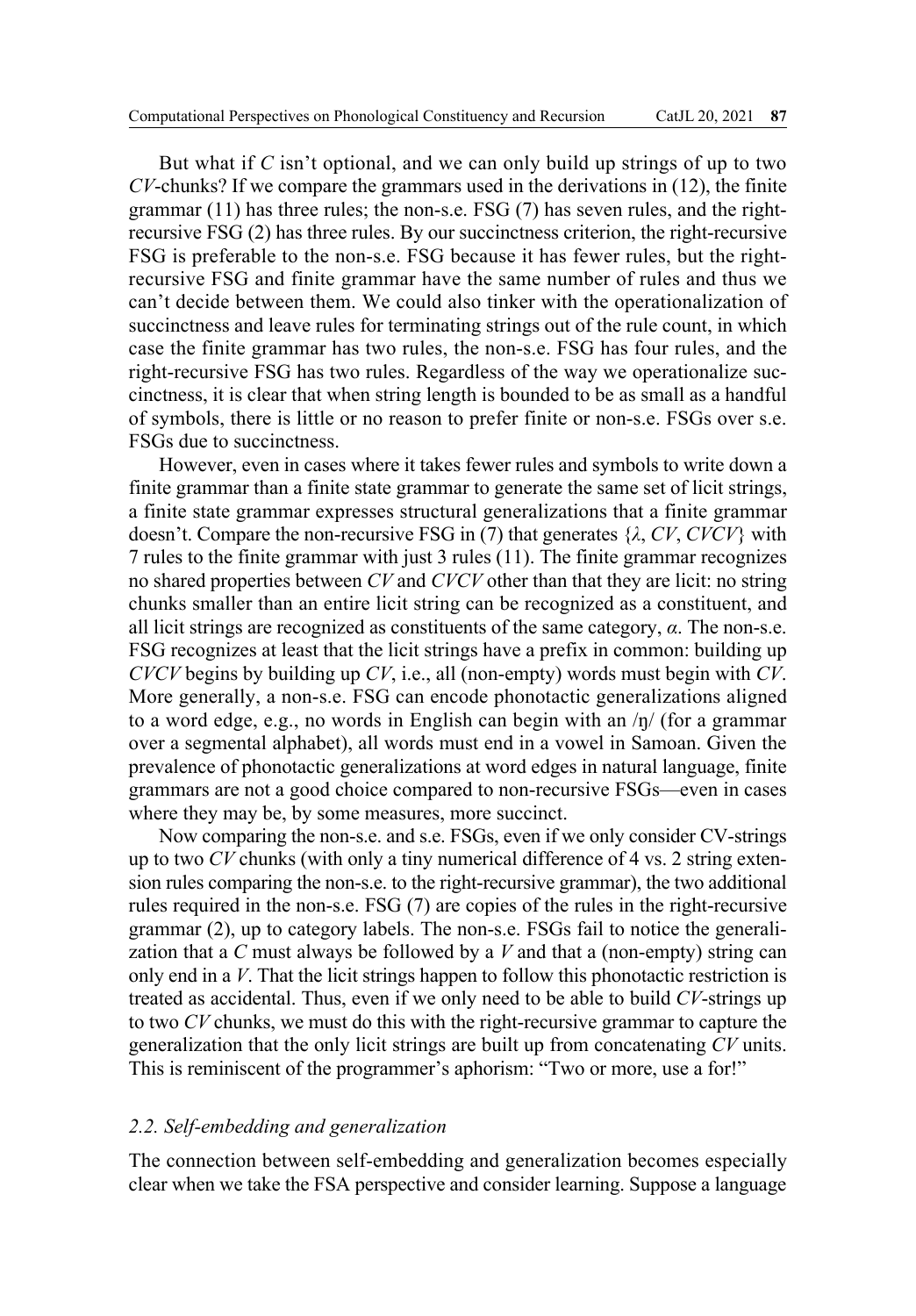learner is exposed to *CV*, *CVCV*, and *CVCVCV* (and the empty string) as a sample of learning data, and that only *CV*-strings are licit in the language. If the learner simply memorizes that the strings in the input data comprise the set of licit strings in the language, without noticing any patterns across them, then the learned grammar could be the finite grammar in (11) with an additional rule  $\alpha \rightarrow CVCVCV$ . We can represent this finite grammar with the FSA in (13) if we define the alphabet to be a list of the three licit non-empty strings,  $\Sigma = \{CV, CVCV, CVCVCV\}$ , define transitions generating each of those three strings, and force any non-empty string generated by the FSA to terminate after a single transition.<sup>9</sup>

(13) FSA representation of finite grammar that generates exactly the language sample input to the learner



If the FSA in (13) represents the learner's knowledge of licit strings in the language after exposure to an input of *CV*, *CVCV*, and *CVCVCV*, then the learner has faithfully remembered all the distinctions between the licit strings. Generating any of these three strings results in the same, single-transition path through the FSA, from state *α* to state *β*. Because the FSA representation of a finite grammar provides no mechanism of decomposing a licit string into its subparts—each licit string is a non-decomposable atom listed in the alphabet—there is no way for such an FSA to recognize any shared properties between the licit strings that were in the input. The learner has no way of noticing that so far, the strings in the input all begin with *CV*, much less to make the inductive leap, "Aha, *all* licit strings begin with  $CV$ !", because there is no mechanism for the learner to "forget" the rest of a string after the initial *CV*-prefix.

Another possible learned grammar that remembers all the distinctions in the input is the finite state grammar represented by the FSA in (14a). But unlike the FSA in (13), the FSA in (14a) maximally decomposes each licit string into its subparts: each string extension step results in entering a new state. With this unit-by-unit decomposition into individual *C*s and *V*s, the learner leaves open the possibility of recognizing shared properties between licit strings by forgetting certain distinctions between them. First, there is a way for the learner to notice that all the strings in the input so far begin with *CV*, and that both *CVCV* and *CVCVCV* begin with *CVCV*. That is, there are many redundancies in (14a) because *CV* and *CVCV* are both prefixes of *CVCVCV*, so we can compress the FSA by merging states. States  $\beta_1$ ,  $\beta_2$ ,  $\beta_3$  have the same set of licit prefixes,  $\{C\}$ , so they can be merged into a single state  $\beta$  (14b). Similarly, states  $\gamma_1$ ,  $\gamma_2$ ,  $\gamma_3$ , which have the same

9. The FSA must indicate string termination by having a transition into a final state, so a finite grammar rule like  $\alpha \rightarrow CV$  must be rewritten as a finite state grammar rule  $\alpha \rightarrow CV\beta$ , where  $\beta$  is a final state and there are no transitions out of *β*.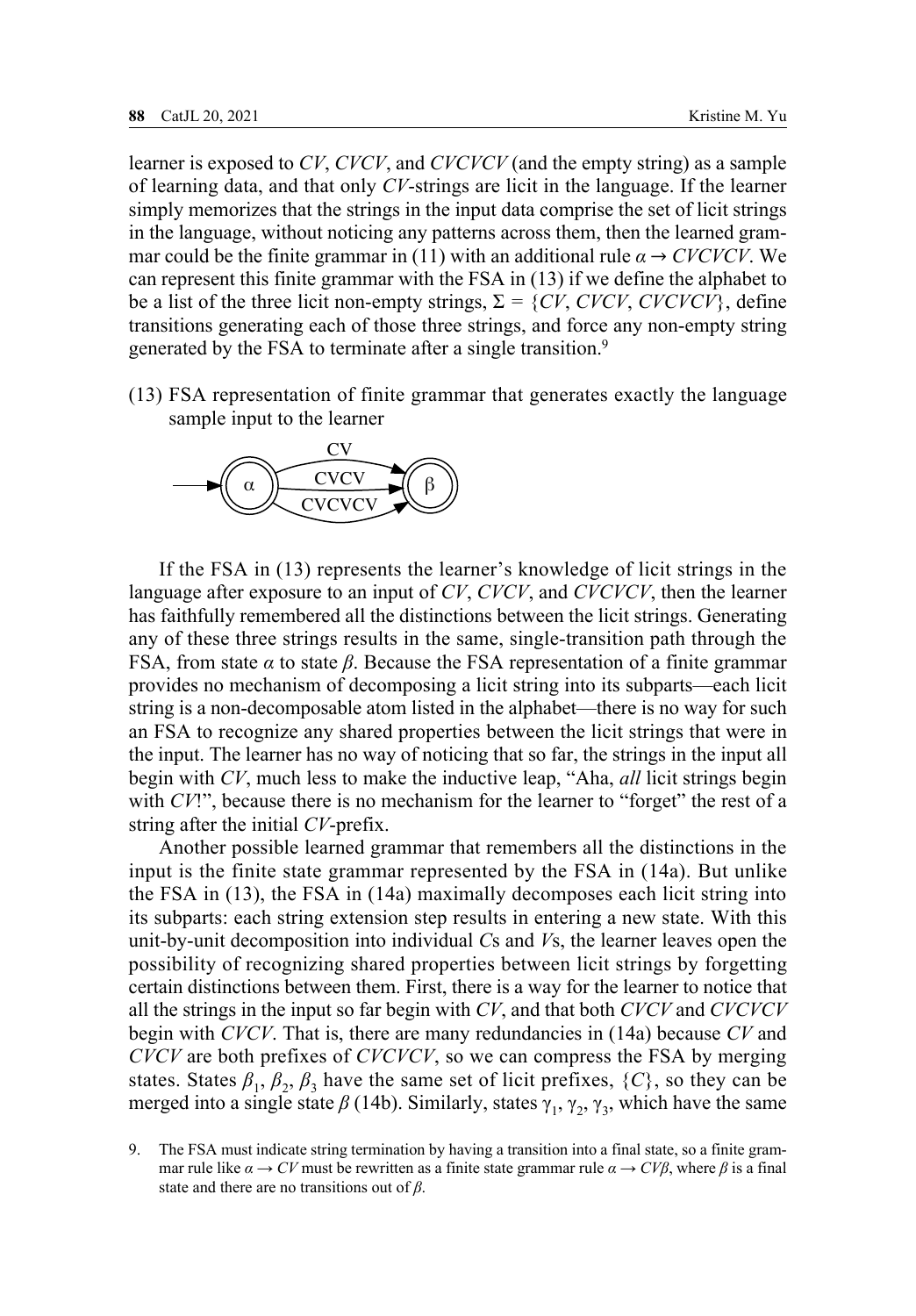set of licit prefixes,  $\{CV\}$ , can be merged into  $\gamma$  (14c). States  $\delta_1$ ,  $\delta_2$ , which share the same set of licit prefixes  $\{CVC\}$  can also be merged into δ, and states  $ε_1, ε_2$ , which share the same set of licit prefixes  $\{CVCV\}$ , can be merged into  $\varepsilon$  (14d).

(14) State merging for generalization in learning



The FSA in (14d) has compressed the learning data as much as possible without loss of information by noticing where strings in the language have prefixes in common. But it still does not generalize about what is phonototactically licit in the language beyond the finite learning data sample, nor does it make the inductive leap that the only licit strings are built from repeating *CV*s. The only way to do so is via further state-merging that will result both in self-embedding in the equivalent FSG and in loss of information about certain aspects of the learning data. The decisions about which states will be merged depend on what inductive biases we assume that the learner has.

One kind of bias that has been studied for learning stress patterns is a bias whereby the learner assumes that it is not an accident, if multiple states have the same incoming path of length  $k$ , e.g.,  $k = 2$  (see Heinz (2009) and Heinz et al. (2016, §3.5) for introduction). If they do, that is good enough for the learner to treat them as if they were the same and no longer keep track of any distinctions between them further back than 2 steps. With this bias, the learner would merge  $\gamma$ ,  $\varepsilon$ ,  $\eta$ , which share the incoming path of length two *CV* and δ, ζ, which share incoming path of length two *VC*, resulting in (14e), where we have labeled the merged states with the original states that were merged, to be explicit. We can compress (14e) into (14f) without any change in the set of licit strings generated. The learner has now made the inductive leap that the only licit strings are built from repeating *CV*s, resulting in the right-recursive phonotactic grammar and cyclic FSA we started with in (2) and (3), in which we revisit the states  $\alpha$  and then  $\beta$  each time we add another *CV*. That is, *self-embedding is a consequence of generalization in learning. Furthermore, the*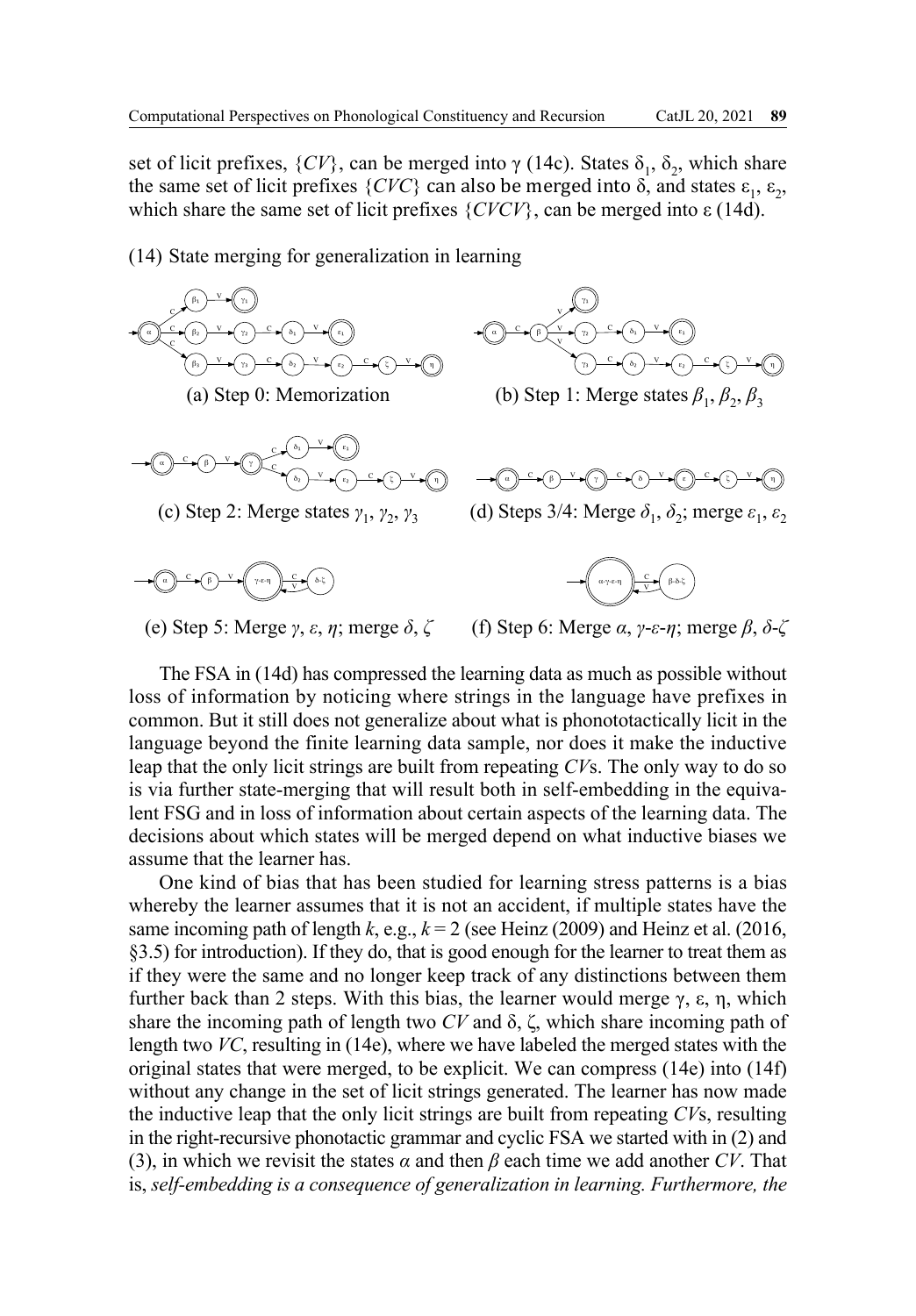*unboundedness of string length that is a result of introducing self-embedding into the grammar is simply a side effect of this generalization.*

The FSA perspective also provides insight into what a constituent is. Recall that a state in an FSA is equivalent to a category in a finite state grammar. The non-s.e. grammar (7) and corresponding acylic FSA (14d) both build up *CVCV*  with the steps shown in the derivation tree in (12b). Prior to the generalization step in (14e), each string extension step in building up *CVCV* with the grammar results in a new string chunk that is not recognized as having any properties in common with any previous string chunk because each node in the derivation tree, i.e., each constituent, is of a different category type. In contrast, the derivation of *CVCV* after the generalization state-merging steps in (14e, f), shown in (12c) (and repeated from (4)), recognizes a shared property between string chunks. The right-recursive grammar partitions the string resulting from each string-extension step in the derivation into two types: *α*-constituents that result from (rightward) string extension with a *C*, and *β*-constituents that result from string extension with a *V*. The distinctions lost in the generalization step enable the learner to coarsen the partition of constituents from as fine as possible, to just two categories. This provides a perspective that obscuring or "forgetting" certain distinct properties between different strings to notice shared properties among them is what it means to recognize constituents as the same type. This perspective is different from one commonly brought up in arguments against self-embedding in phonology, e.g., "A constituent is understood to be a particular type of string, and all constituents of a given type exhibit the same properties, regardless of the size or internal structure of the constituent … In addition, by using the same term, Phonological Word, for both types of structures, we obscure the fact that there are, in fact, different types of strings that exhibit distinct properties." (Vogel 2009: 70-71).

#### *2.3. Interim summary and building up to tree grammars*

At this point, we have shown that, if we accept that there is no principled bound on the length of a word, then phonological grammars and derivation trees must be self-embedding. We introduced finite state string grammars, their equivalent representations as finite state acceptors, and derivation trees as representations of how strings are built up step by step. We also pointed out, though, that in physical systems such as humans, the realization of an unbounded structure can only ever be bounded. This boundedness implies that a non-s.e. grammar is sufficiently expressive to generate any word observed empirically. In fact, even a finite string grammar that simply lists the licit strings is sufficiently expressive, and for the short string lengths that may be observable from elicited utterances, may even by some measures be more succinct than a finite state grammar. However, only a self-embedding grammar can start to move towards the generalization that a string is built out of repeating chunks such as *CV*-substrings.

We have also disentangled the issues of self-embedding, prosodic constituents, and whether or not phonology is defined over trees rather than or in addition to strings. All self-embedding discussed up to this point has been without reference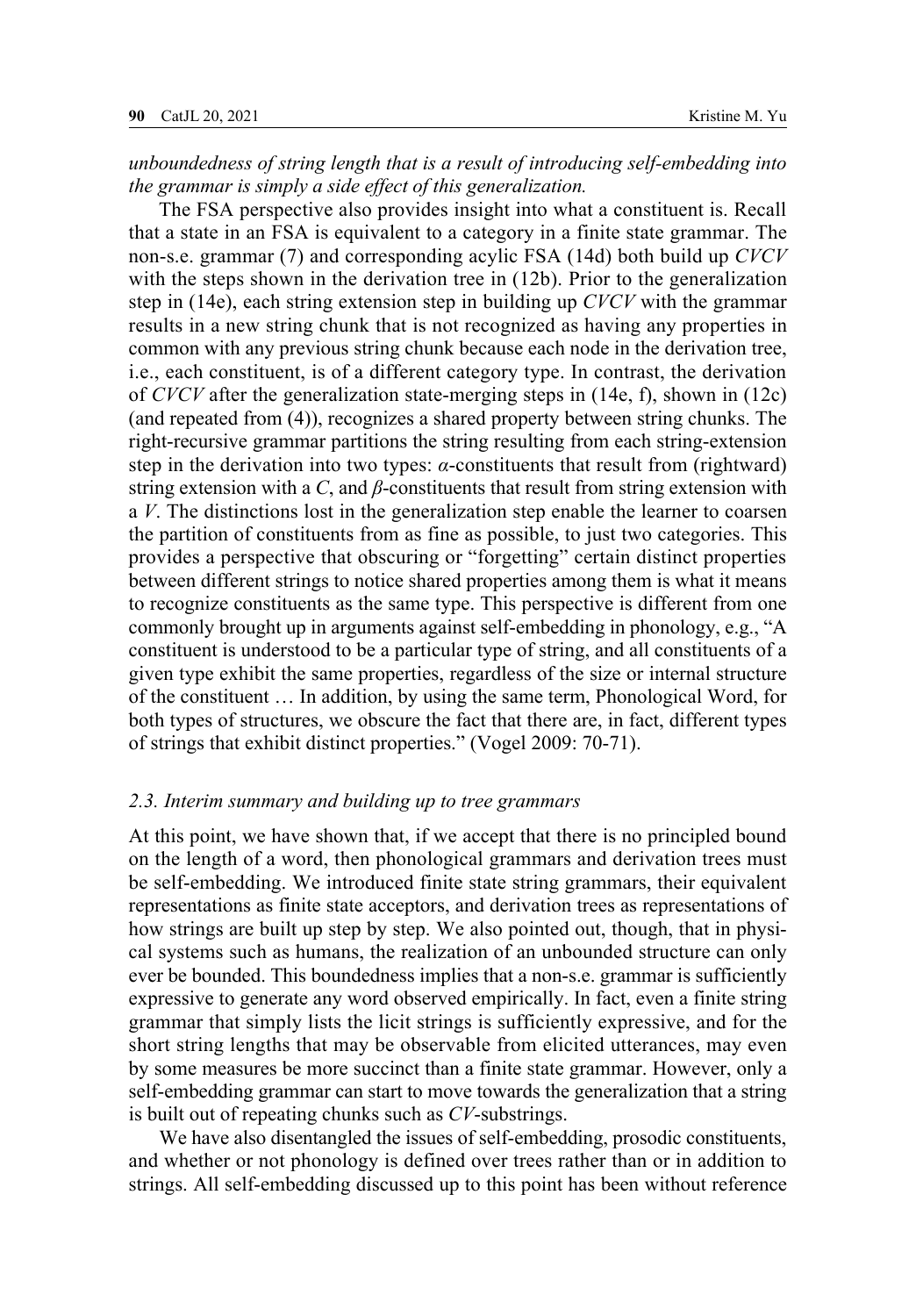to prosodic constituents such as syllables, feet, and prosodic words. And we have shown even the simplest class of grammars—finite grammars that list each licit string—build up strings in a way that is standardly represented as a derivation tree, e.g., the finite grammar derivation tree of *CVCV* in (12a). Finite grammars do not have the capacity for self-embedding. The only constituent is the whole string that was built up: no string chunks smaller than the entire string can be recognized as a constituent. Thus, the finite grammar derivation tree in (12a) underscores that whether a grammar has the capacity for self-embedding is not whether or not it "has trees". Even building up a string in a single step, i.e., simply listing the string, can be represented with the derivation tree as in (12a). Rather, what determines whether or not a grammar has the capacity for self-embedding is what restrictions there are on the derivation tree, which is in turn determined by what restrictions there are on the form of the rewrite rules. A grammar can be self-embedding, so long as the rewrite rules in a grammar are flexible enough to allow rules that have a category on the right-hand side as well as rules that have a category on the left-hand side. Finite state grammars allow such rules, but cannot express the structure of a mother node branching into daughter nodes typical in prosodic trees, e.g., like in a binary foot,  $Ft \rightarrow \sigma\sigma$ .

In moving to building hierarchical prosodic structure, like binary feet, we move from building strings to building trees because the output structure is defined by how it is chunked into subtree constituents. For example, constraints on what kinds of constituents can dominate one another stated in various versions of the Strict Layer Hypothesis, e.g., Selkirk (1996, (4)), are constraints defined on trees, not strings. But all grammars in the Chomsky Hierarchy—finite grammars, finite state grammars and even more expressive grammars such as context free grammars  $(introduced in §3.1)$ —are grammars for strings, not trees. They define which strings are acceptable (or can be generated) by the grammar, even if what determines grammaticality is the structure of the derivation tree of the output string.

The rest of the paper extends the derivational and computational perspectives we have taken in discussing string grammars to tree grammars. But first, we note that there is a way to mimic prosodic constituent subtrees with bracketed string representations. For some phonologists, bracketed string representations are just a shorthand notational convenience for trees. For others, e.g., see Neeleman & van de Koot (2006); Idsardi (2018) and references therein, they are crucially strings and not trees, so that phonology is finite state, i.e., so that FSGs are sufficiently expressive to describe all phonological patterns of natural language. Indeed, FSGs may not allow rules like  $Ft \rightarrow \sigma\sigma$ , but they do allow rules that can generate the string  $\left[\begin{bmatrix}F_t\\end{bmatrix}_q ma\right]_q\left[\begin{bmatrix}ma\\end{bmatrix}_q\right]_F$ , assuming the alphabet  $\Sigma = \{a, m, \left[\begin{bmatrix}F_t\\end{bmatrix}_q, \left[\begin{bmatrix}G_t\\end{bmatrix}_r\right]_g\}$ .

The standard mathematical approach one would use to prove that bracketed string representations are in fact insufficient for prosodic structures would be to claim that natural language requires unbounded depth of recursive embedding of prosodic constituents and to notice that bracketed string representations cannot provide that (Dolatian et al. 2021). So long as we only ever need to keep track of a bounded number of layers of recursion over some prosodic category, we can label each layer with distinct symbols, e.g.,  $[\phi_{m}$ <sub>*⊾j*</sub> $[\phi_{m}$ <sub>*n*</sub> $[\phi_{m}$ </sup>*z*<sub>*j*</sub> $[\phi_{m}$ <sub>*x*</sub></sub> $[\phi_{m}$ <sup>*x*</sup><sub>*s*</sub><sup>*n*</sup><sub>*d*<sup>*m<sub>ax</sub>*</sup></sub>*x*<sub>*n*</sub><sup>*n*</sup><sub>*d*<sup>*m<sub>ax</sub>*</sup></sub>*x*<sub>*n*</sub><sup>*n*</sup><sub>*a*</sub>*n*<sub>*x*</sub><sub>*n*</sub><sup>*n*</sup><sub>*a*</sub>*n*<sub>*x*</sub><sub>*n*</sub><sup>*</sup>*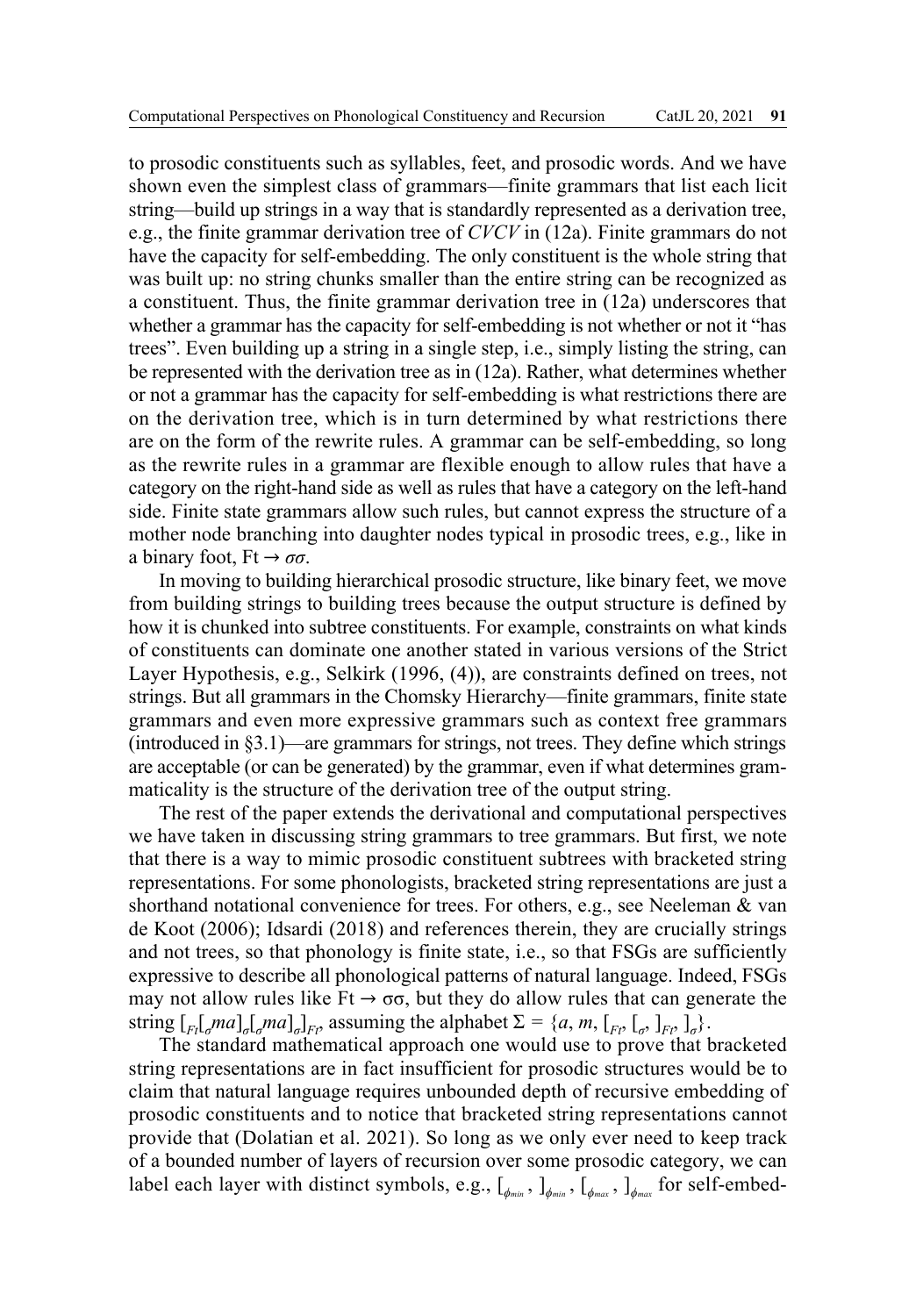ding of *ϕ*, see also Yu (2019, (31)). But it is impossible to label an unbounded number of layers with distinct symbols, given a finite alphabet. We pointed out in §2.2, though, that unboundedness is really just a side effect of generalization, and arguments from unboundedness don't go through if one is considering the finite realization of physical systems.

There is an even better reason to take prosodic constituents seriously and work with tree representations rather than bracketed strings: bracketed strings make edge effects an accident and can be misleading. As pointed out in Selkirk (1980, §3), since boundary symbols are in the alphabet like any other symbol, it would simply have to be stipulated that they happen to appear only at edges. It would be an accident that strings like *ma*]*σ*[*Ft*[*σ*]*Ftm*]*σ*[*<sup>σ</sup>* a are ungrammatical, rather than an inherent consequence of the labeled brackets being boundaries. And the fundamental idea of prosodic theory that the edge of a higher prosodic constituent is also the edge of lower prosodic constituents, e.g., the right edge of a foot is also the right edge of a syllable which in turn is also the right edge of a mora, would also be an accident. Without trees, there is nothing for the brackets to structurally be edges of and no inherent ordering due to dominance relations.

As an example of how bracketed string representations can be misleading, even if they can describe the phonological pattern at hand, we briefly consider enclitization patterns in Italian varieties. In Standard Italian, enclitization has no effect on the stress pattern on the lexical word host and enclitics cannot be stressed. In Neapolitan Italian, enclitics can receive stress, with no effect on stress in the lexical word: if there are two enclitics, the first enclitic receives primary stress; if there is only one enclitic, it does not get stressed. In Lucanian Italian, enclitization affects stress on the host: primary stress only occurs on the penultimate syllable of the host plus enclitics, whether that syllable might in the host or a clitic. These patterns are exemplified in (15), based on Peperkamp (1997); Vogel (2009).

(15) Stress patterns in enclitization in varieties of Italian (Vogel 2009, (18)-(19))

| Standard Italian                     |           | Neapolitan Italian |                                | Lucanian Italian |              |
|--------------------------------------|-----------|--------------------|--------------------------------|------------------|--------------|
| véndi                                | 'sell'    | cónta              | 'tell'                         | vínnə            | 'sell'       |
| véndi lo                             | 'sell it' | cónta la           | 'tell it'                      | vənni llə        | 'sell it'    |
| véndi me lo 'sell me it' cónta tí la |           |                    | tell yourself it' vinne mi lle |                  | 'sell me it' |

Vogel (2009, (20)-(21)) proposes the same prosodic tree for all varieties of Italian: a composite group (CG) with three daughter nodes: (i) a prosodic word (PWd) constituent for the lexical word and (ii) two clitic syllable daughters, and Vogel (2009, (22), (23)) proposes rules for stress assignment for each of the three Italian varieties (16) that operate on this tree. The composite group is taken to be the common domain of stress assignment across the varieties. The difference in stress patterns across the varieties is attributed to the difference in the formulation of the stress assignment rules.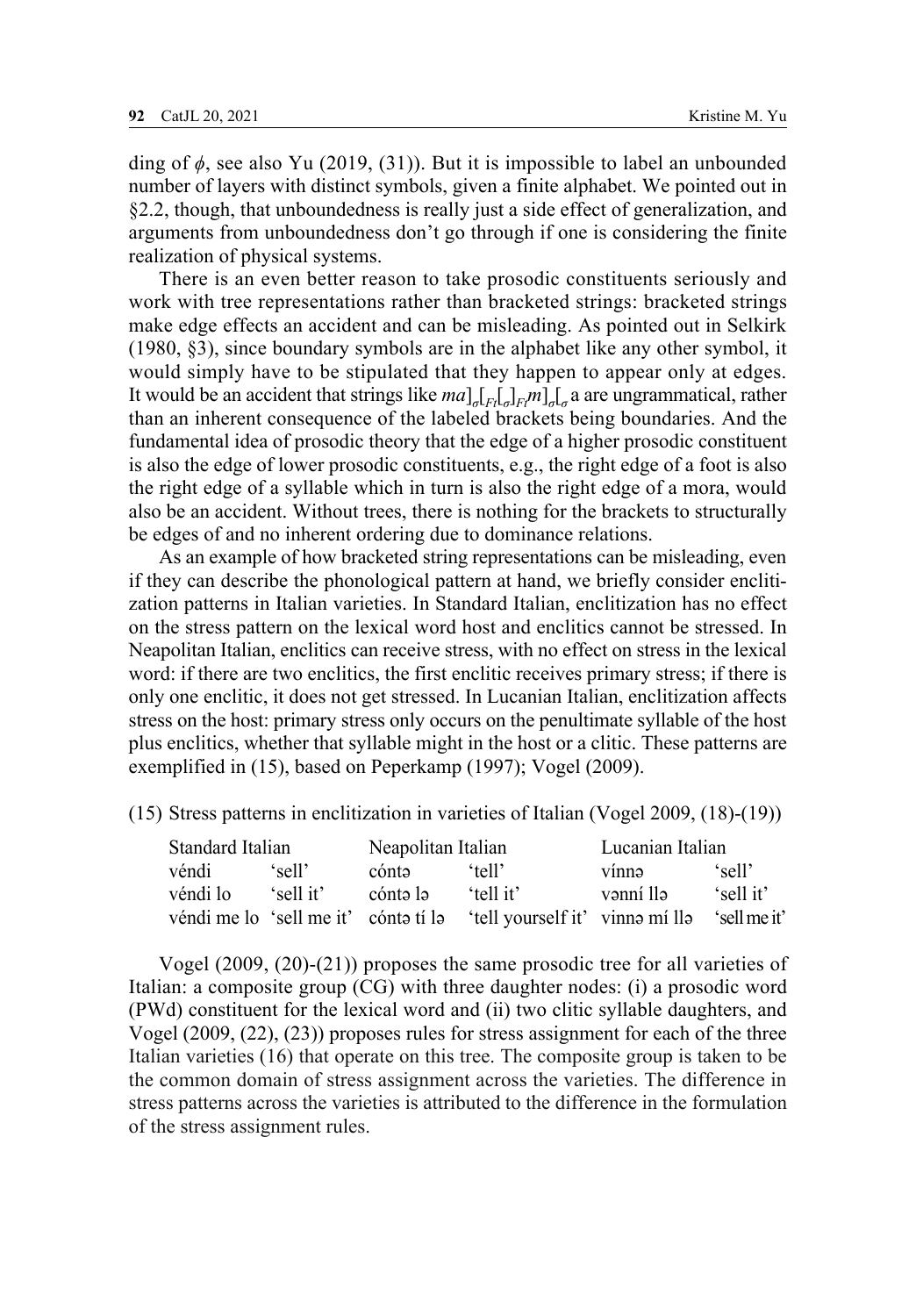- (16) Stress assignment rules defined with labeled bracketed strings (Vogel 2009, (22), (23))
	- a. Standard Italian:  $\sigma_{[+stress]} \rightarrow [+stress]$  /\_\_\_\_... ]<sub>*PW*</sub>... ]<sub>*CG*</sub>
	- **b**. Neapolitan Italian:  $\sigma \rightarrow$  [+*stress*] */*  $\left| \begin{array}{cc} p_W & \sigma \end{array} \right|_{CG}$
	- c. Lucanian Italian:  $\sigma \rightarrow$  [+*stress*]  $\angle \sigma$  ]<sub>CG</sub>

The rule for Standard Italian is intended to preserve stress assignment made inside the prosodic word at the level of the composite group (Vogel 2009: 72). There is a mathematically precise way in which we can enforce the idea that Standard Italian grammar cannot dig inside the prosodic word to alter stress assignment once it has already been built: we can define grammars that build trees "bottom-up", constituent by constituent, bottom to top, leaves to root. In such a tree grammar, after the PWd constituent is formed, the grammar cannot peer over the edges of the PWd to dig inside the constituent and affect the syllables within it. Within a bracketed string like (16a), though, if the  $\left[$ *PWd*  $\right]$ <sup>*PWd</sub> and*  $\left[$ *CG*,  $\right]$ *CG* matched</sup> bracket pairs are no different from any other pair of terminal symbols in the phonological grammar, then their presence does not imply a barrier in the way that building a PWd constituent in a tree does.

Moreover, in (16), the Lucanian variety seems intuitively the simplest, in the sense that the only boundary symbol that is of relevance in (16c) is  $|_{CG}$ : stress the syllable that is one syllable to the left of  $\int_{CG}$ <sup>10</sup> This is misleading, because in the tree, there is no such thing as the syllable that is one over to the left from the right edge of the CG. Rather, there is the syllable that dominates the penultimate leaf, and that syllable could be a daughter of the CG or the PWd node, depending on the number of clitics. Stating the syllable that gets stressed explicitly in terms of the tree structure makes the lack of generalizability about that syllable apparent. This lack of generalizability is also a clear way in which Lucanian Italian in fact has the most complex rather than the simplest stress pattern. One way Lucanian stress can be analyzed is via re-footing inside the prosodic word as clitics are added (Peperkamp 1997: §5.4.2). The next section (§3) introduces finite state bottom-up tree grammars that can compute this kind of "re-structuring" and returns to the Italian example in §3.3.

#### **3. Self-embedding in building prosodic trees**

We can extend the FSA perspective introduced for strings in §2 to define grammars for trees. To preview, the FSA perspective reveals that the equivalence between

10. In fact, for (16c) to correctly generate all three Lucanian stress assignments from zero to two enclitics, the  $\vert_{\text{PWA}}$  symbol must either be erased prior to the application of the stress rule, or ignored, cf. Selkirk (1980: 128). Stated as is, (16c) does not assign any stress in the lexical word or in the enclitic cluster when there are zero or one clitics. The intervening  $J_{PWd}$  in  $\sigma J_{PWd}$  ]<sub>*CG*</sub> for zero clitics and  $J_{PWd}$   $\sigma$  $C_G$  for one clitic prevents the input string from matching the structural description of  $\sigma\sigma$ <sub>*CG*</sub>. A revision of (16c) that could (accidentally) work would introduce optionality of  $]_{PWA}$  in the structural description:  $\sigma \rightarrow$  [+*stress*] / \_\_\_ ( ]<sub>*PWd</sub>* )  $\sigma$  ( ]<sub>*PWd</sub>* ) ]<sub>*CG*</sub>.</sub></sub>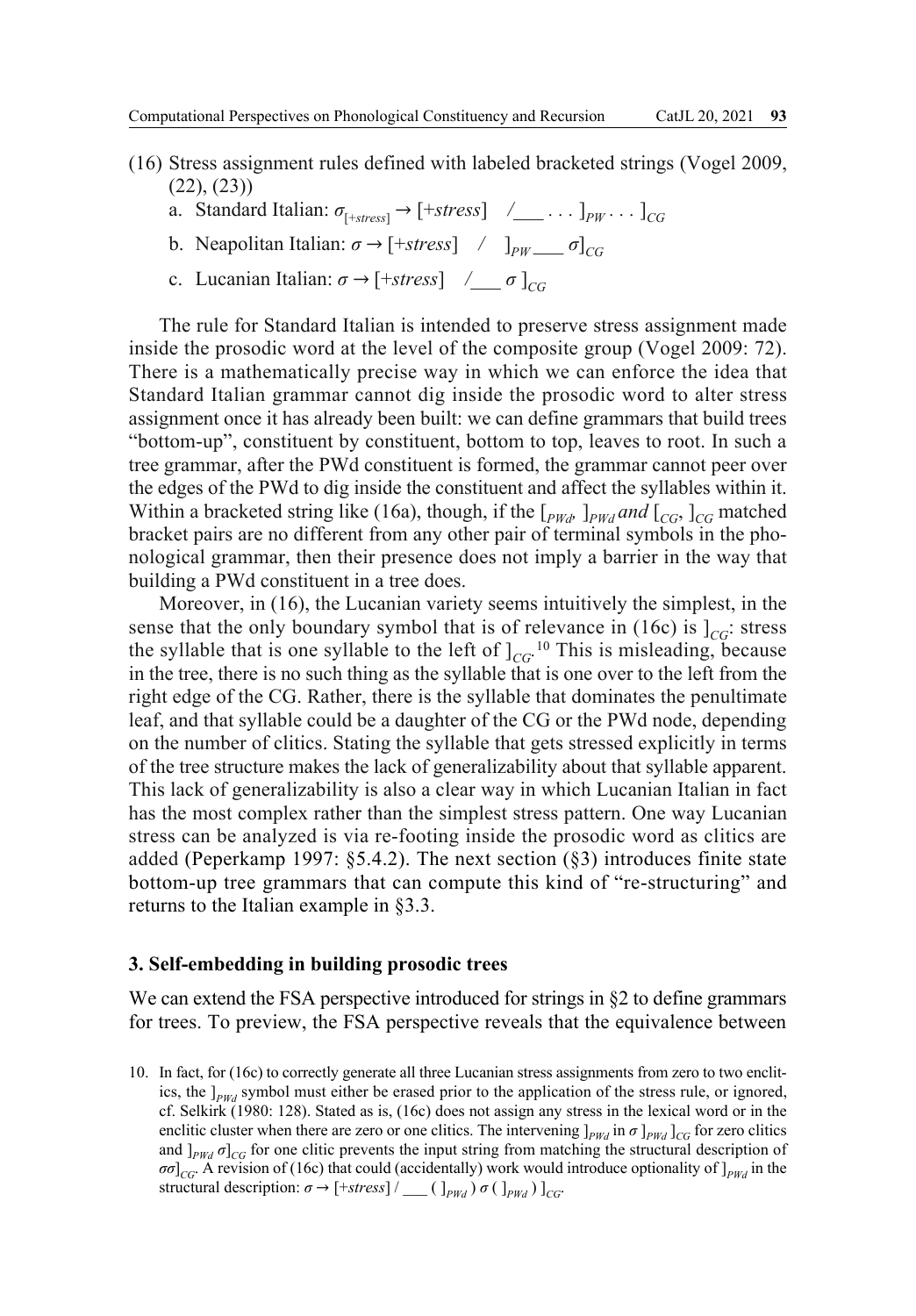states in the acceptor and categories in the grammar, see (5), does not hold once we are building up trees rather than strings. The consequences are: (i) a precise mechanism by which prosodic constituents of the same type can still have distinct phonological properties (§3.1), as well as (ii) two kinds of recursion in prosodic trees with differing implications for phonological generalization (§3.2). The FSA tree-building perspective also shows how self-embedding can affect the succinctness and expressiveness of the grammar (§3.3).

## *3.1. Building prosodic trees: a first example*

 $\omega$ 

An example of a typical phonological representation with prosodic constituents is shown in the tree in (17), which shows the Japanese word /nikoN/ 'brand name' chunked into prosodic words (*ω*), syllables (*σ*) and moras (*μ*), taken from Gussenhoven (2018: Table 11.2). The /N/ represents a 'moraic/coda nasal', which can only appear in the second mora of a syllable and is phonologically and phonetically distinct from the /n/ at the beginning of /nikoN/. Moraic nasals assimilate in place to a following stop and surface as uvulars before a pause (Vance 1987). We can read off a possible "top-down" (from roots to leaves) grammar fragment used to build up the string /nikoN/ from the prosodic tree in (17): the alphabet is  $\Sigma = \{n, i, k, o, N\}$ , the set of categories is  $Cat = \{\omega, \sigma, \mu\}$ , the start category is  $\omega$ , and the rules are given in (17).

(17) Prosodic tree for /nikoN/ and corresponding grammar fragment

|          | $\sim$                              |                                                                      |
|----------|-------------------------------------|----------------------------------------------------------------------|
|          |                                     | a. $\omega \rightarrow \sigma \sigma$                                |
| $\sigma$ |                                     | b. $\sigma \rightarrow \mu$ , $\sigma \rightarrow \mu\mu$            |
| $\mu$    | $\mu$<br>$\mu$                      | c. $\mu \rightarrow ni$ , $\mu \rightarrow ko$ , $\mu \rightarrow N$ |
|          |                                     | <i>d. n, i, k, o, N</i> $\rightarrow \lambda$ (terminal elements)    |
|          | $n \quad i \quad k \quad o \quad N$ |                                                                      |

The ability to chunk the string as [*ni*][*koN*] or [*ni*][*ko*][*N*] (without adding brackets to the alphabet) like in (17) is beyond the right- and left-linear string extension rules of finite state grammars. This is because finite state grammars can only have a single symbol from the alphabet followed (or preceded) by a single category symbol on the right-hand side of a string extension rule  $(\& 2)$ . Consequently, each constituent in a finite state derivation smaller than the entire string is nested inside another constituent, e.g., as in [*n*[*i*[*k*[*oN*]]]]. A natural way to allow sisters to be separate, non-nested constituents is to have rewrite rules that have two categories on the right-hand side, such as  $\omega \to \sigma \sigma$ ,  $\sigma \to \mu \mu$  in (17). One well-studied class of grammars that allow such rules in the derivation tree for the string is the structural class in the Chomsky Hierarchy known as context-free grammars (CFGs). These are restricted to rewrite rules of the form *α* → (Σ ∪ *Cat*)\*, where *α* ∈ *Cat*, i.e., rules that rewrite a category as a (finite) string of symbols drawn from the alphabet and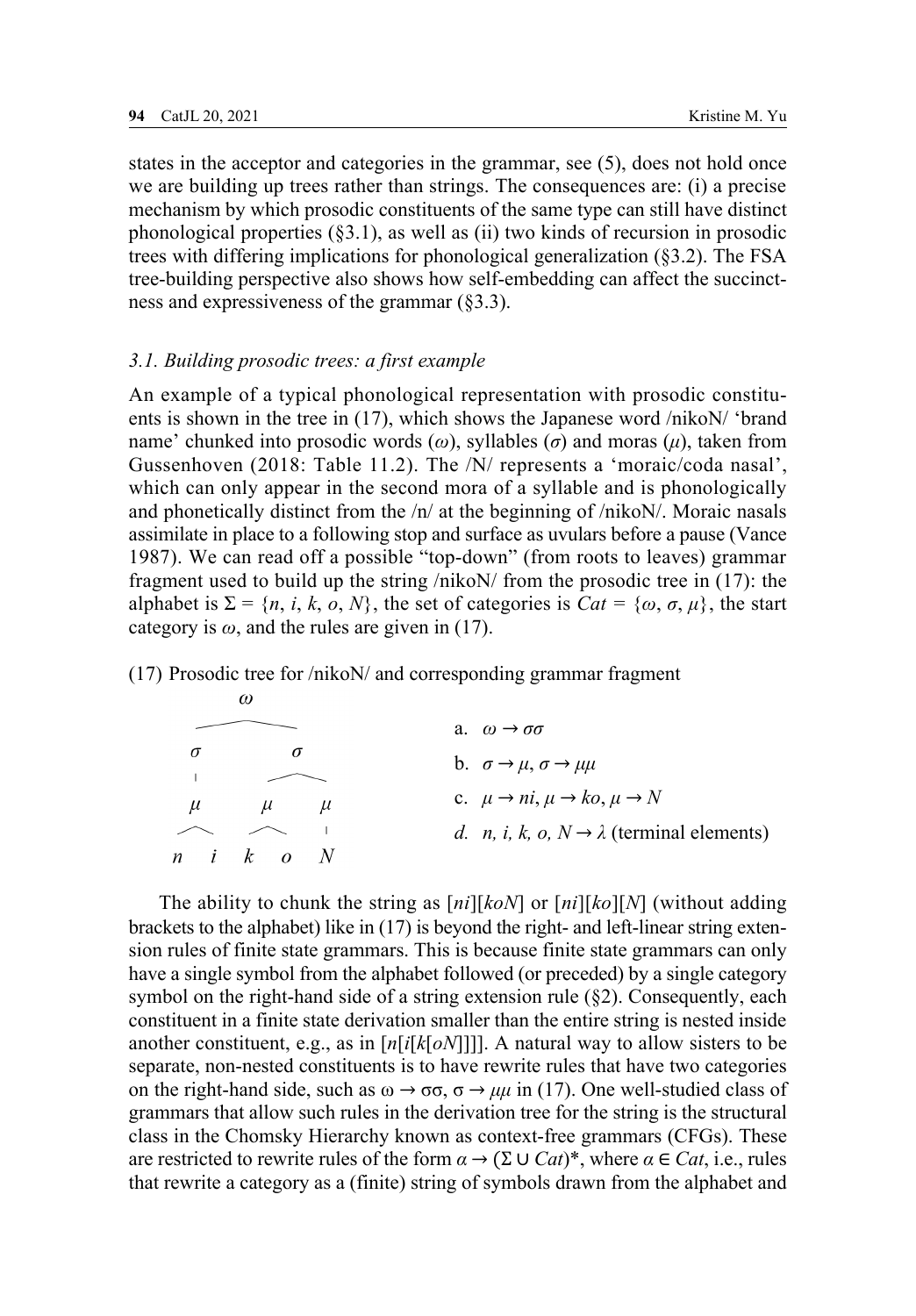set of categories. CFGs are the kinds of grammars that are familiar from syntactic derivations using rules like  $S \rightarrow NP VP$ ,  $VP \rightarrow V$ . The derivation trees in (1) are all context-free because they each have a mother node **A** branching into two daughter nodes **B** and **C**.

The prosodic tree in (17) is the derivation tree for the output string *nikoN* and is context-free because it is built with rules with multiple categories on the right-hand side. But, as mentioned in §2.3, what phonologists are interested in is not (only) the string yield *nikoN* from the leaves of the tree, but also the branches of the tree that is, the derivation tree in (17) itself as the output of the derivation, called the "derived tree".<sup>11</sup> Thus, we want grammars that can build up trees and that recognize which trees are grammatical. In §2.2, we showed how an FSG derivation of a string could be represented with an equivalent sequence of steps through a finite state string acceptor. Similarly, the derivation of a tree like (17) can be represented as a sequence of steps through finite state acceptors—but for trees rather than strings (Baker 1978; Comon et al. 2007). Each step in a string acceptor can grow a string by concatenating in a new substring; each step in a tree acceptor can grow a tree, constituent by constituent, "bottom-up" (from leaves to root) by extending a unary subtree or by merging smaller subtrees to form a bigger subtree.<sup>12</sup>

To work up to self-embedding of prosodic constituents, we first sketch how to build the simple tree in (17) with steps through a bottom-up tree acceptor to explore what it means for prosodic constituents to share the same category label. There are three key points this exercise highlights: (i) in the same way that we cannot tell how a string was built only from the information in the string itself (see (12)), we also cannot tell how a tree was built if all we know is what the tree is, but (ii) unlike in building constituents in FSGs with string acceptors (see (5)), building two prosodic constituents of the same type does not imply also reaching the same state via the same transition in the tree acceptor; thus, (iii) prosodic constituents with the same category label can nevertheless have distinct phonological properties due to distinct derivational histories, as discussed at the end of §2.2.

Recall that well-formed derivations of an finite state string rewrite grammar can be recognized by a string acceptor, e.g., (5), and so finite state string grammars can be defined using the notation of rewrite rules or finite state automata. Well-formed derivations of a finite state tree rewrite grammar can be recognized by a bottom-up tree automaton (Baker 1978; Comon et al. 2007). Here we use the notation of finite state tree automata to define our tree grammars (Rounds 1970). A bottom-up tree automaton can be thought of as a generalization of a (string) finite state automaton that can process multiple branches rather than a single branch (a

<sup>11.</sup> See Stabler (2019) for a similar perspective on syntax.

<sup>12.</sup> There are other ways to build up trees, e.g., top-down, see Comon et al. (2007, §1.6, 6.4.2), but we take the bottom-up direction as a starting point since it is a standard way to process a tree and is parallel with processing a string left to right as we have discussed with FSAs. When an FSG (FSA) derives (generates/accepts) a string left to right, as exemplified in the discussion of (4, 5), the categories (or states) can encode some information about what came to the left, a history of the derivation. And going bottom-up in a tree, categories (or states) can encode something about what is beneath them.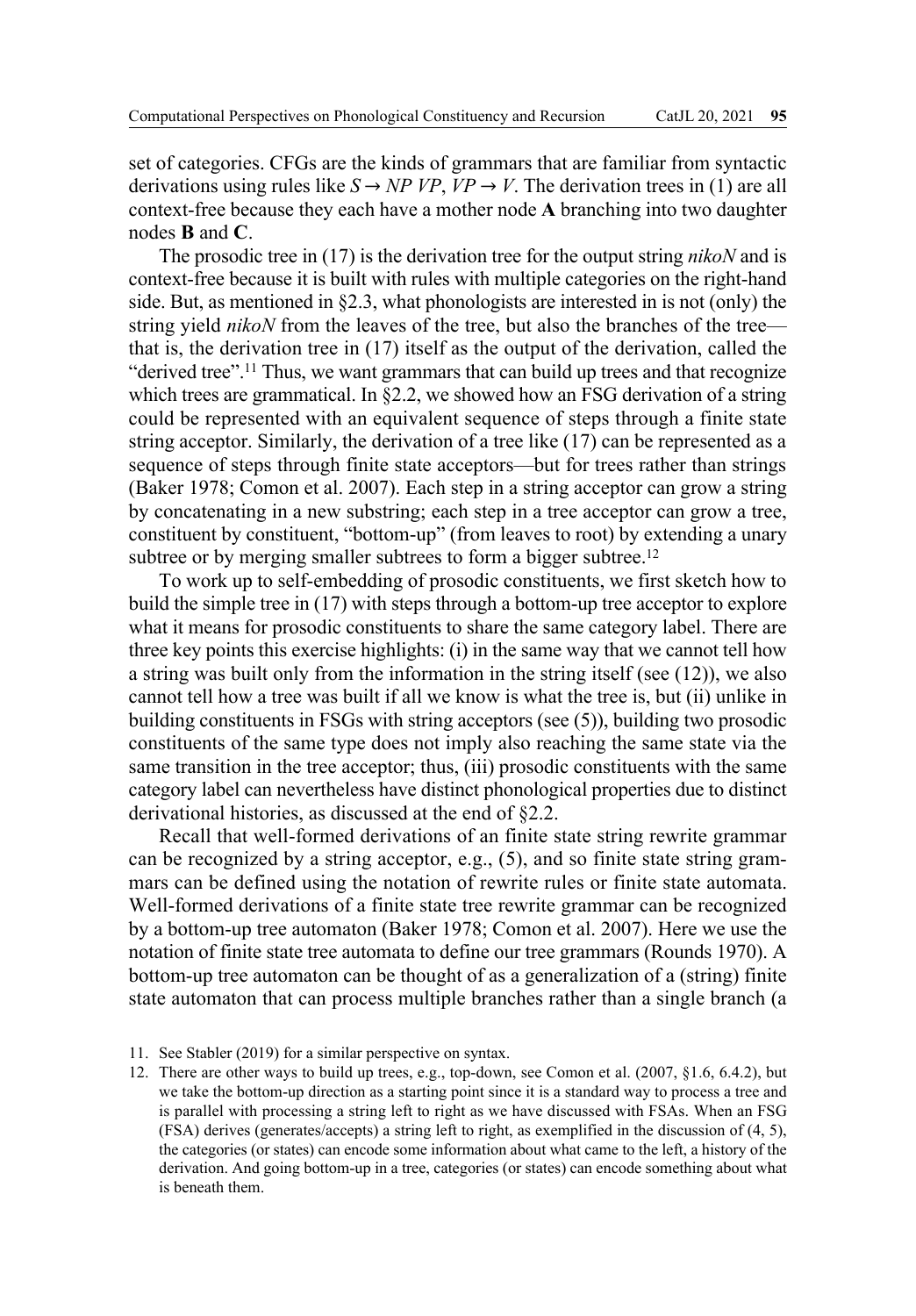string). A string finite state automaton processes a string from left to right, one symbol at a time, and enters one of finitely many states after each step. A string derivation is recognized as well-formed if and only if the automaton enters a final state after processing the entire string. A bottom-up tree automaton processes a tree from leaves towards the root, one subtree at a time, and enters one of finitely many states after each step. A tree derivation is recognized as well-formed if and only if the automaton enters a final state after processing the tree all the way up to the root.

As a first introduction to tree derivations, we show the grammar and steps to build up just the initial syllable  $\pi$  /ni/ in (17) in (18), using the bottom-up tree automaton described by the transition rules in  $(19)$ .<sup>13</sup> In the rules, the  $/n/$  is subsumed under  $C$  and  $/i$  under  $V$ . The automaton described is a tree transducer, since it not only takes an input tree and processes it like a tree acceptor, but additionally returns an output tree. It is the simplest kind of transducer, an identity transducer, which accepts an input and returns an output identical to the input—a fully faithful mapping from an underlying form to a surface form. The derivation in (18) defines the fully faithful mapping  $\langle ni \rangle_T \rightarrow [ni]_T$ , where the *T* subscript is a reminder that we are mapping prosodic trees and not just segments. We describe (19) as an identity transducer rather than an acceptor to set the stage for later derivations in the paper where the transductions do change the input tree. All the automata we've been working with up until now have been acceptors and can only compute phonotactic patterns, e.g., licit configurations of sibilants under sibilant harmony, restrictions on voicing word-finally, licit sequences of stressed and unstressed syllables, since they only accept or generate, without modifying the input string or tree. Computing a phonological process, e.g., assimilation, devoicing, stress assignment, tonal insertion, requires a transducer, which specifies an output in addition to an input at each transition.

The rules in (19) take the input tree shown as the leftmost tree in (18) and returns an output tree identical to the input tree as the output tree, the rightmost tree in (18), (ignoring the gray filled circle). A gray filled circle decorating a tree in (18) indicates which state the transducer enters after the application of the transition rule labeling the rewrite arrow to the left of the tree, and the output at each step is shown as the subtree under the state. By convention, a state is positioned as the mother node of the subtree that has just been processed, but isn't actually part of the tree—it's just an annotation like a "you are here" marker. Since the transducer is an identity transducer, (18) shows that the output at each step is simply the subtree that just has been processed. This can be seen in each of the transition rules defined in (19).

<sup>13.</sup> It might seem strange for us to call (18) a derivation building up the /ni/-syllable tree when the input to the transduction is already the /ni/-syllable tree. But this is no different than when we showed how the finite state string acceptor in (3) derives *CVCV* in (5), taking *CVCV* as an input string. The flip from the generator to the acceptor perspective in (5) can be accomplished by replacing the word "generate" with "accept" and treating the input string as the object incrementally read-in rather than written out. Similarly, to see (18) as a generative process, we treat the input tree as the object incrementally written out rather than read in.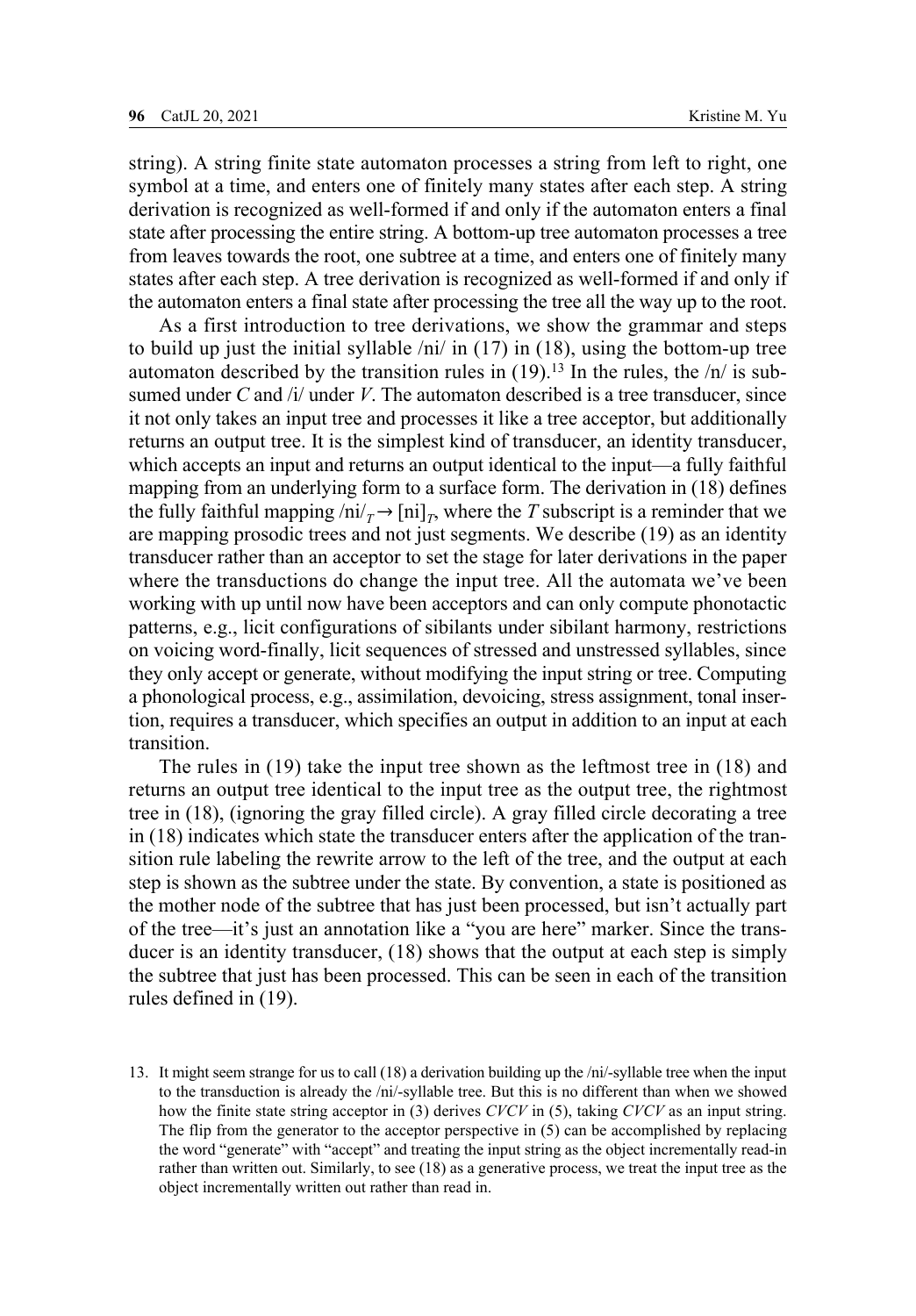(18) Derivation of  $\ln i / T$   $\rightarrow$   $\ln i / T$  syllable subtree in (17)





The left-hand side of a rule shows the structure required for the rule to be applied, and its format differs depending on whether the transducer is at a leaf or a non-terminal node. When the transducer is at a leaf, e.g., Rules [0a], [0b], the left-hand side of the rule is just the leaf, which by definition, has no daughters underneath—indicated by the empty parentheses following the leaf label, e.g., *C*() in Rule [0a]. If the transducer is at a *C* leaf, then Rule [0a] can apply, as shown in the first step in (18). The right-hand side shows the state entered, as well as the output, shown in the immediately following parentheses. For example, Rule [0a] processes the leaf  $C()$ , transitions the transducer to state  $q_c$ , and returns the input leaf *C*() unaltered, as output. And the first step in (18) shows the transducer processing leaf *C* (Rule [0a]) to enter state  $q_c$  on the left branch and outputting back *C* on the left branch, which is shown as the daughter of the  $q_c$  node. Similarly, the transducer outputs *V* on the right branch after processing leaf *V* (Rule [0b]). Rules [0a] and [0b] could apply in the order shown in (18), or the reverse order, since they process different branches.

The gray circles in (18) move from the leaves towards the root over the course of the derivation since the tree is processed bottom-up. When the transducer is at a non-terminal node, e.g., Rules [1a], [2a], the current node label and the state(s) that the transducer is in must match the left-hand side of a rule for the rule to apply. Rule [1a] is a merge rule that states that if the transducer is at a binary-branching *μ* node with its left daughter  $(t_1)$  in state  $q_c$  and its right daughter  $(t_2)$  in state  $q_v$ , then the transducer can enter  $q_{\mu_1}$  and output back the  $\mu$  subtree with its daughters ( $t_1, t_2$ ) unchanged. The third step in (18) shows the transducer applying this merge rule.

The transduction of the input tree can end successfully if the transducer completes processing the tree up to the root node and enters a final state—a state where the derivation can optionally terminate. Rule [2a] states that if the transducer is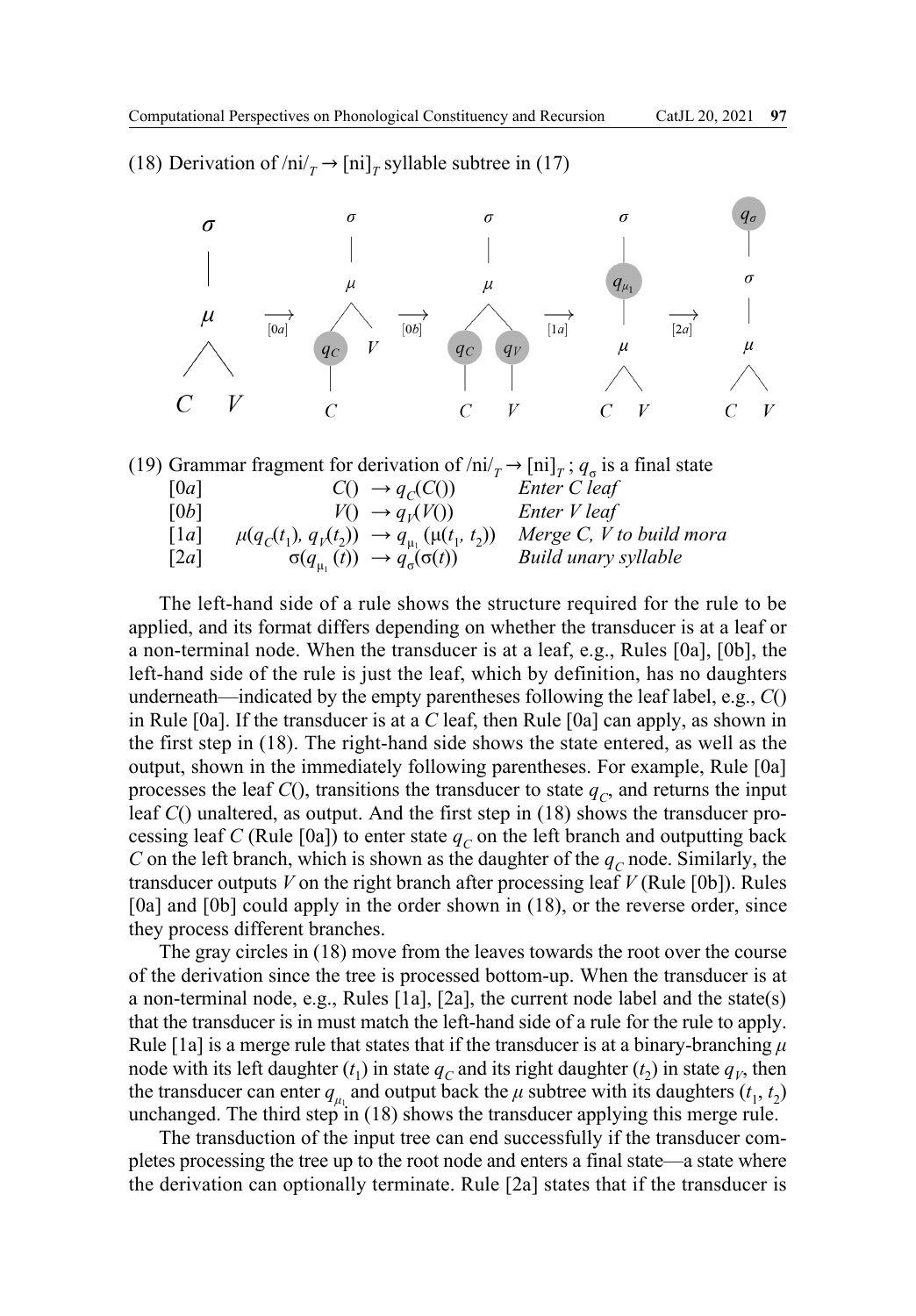at a  $\sigma$  node with a single daughter (*t*) in state  $q_{\mu_1}$ , then the transducer can enter  $q_{\sigma}$ and output back the  $\sigma$  subtree with its daughter  $(t)$  unaltered. For the purposes of processing just a syllable like /ni/ rather than an entire prosodic word like /nikoN/, we designate  $q_a$  as a final state. Upon the application of Rule [2a], the transducer has processed the entire tree up to the root, enters final state  $q<sub>o</sub>$  (positioned as the mother node of the root node), and returns the output tree (identical to the input tree), which is shown as the daughter of  $q_\sigma$ . Thus, the tree grammar in (19) recognizes that the derivation of the input tree given in (18) is well-formed and transduces it to an identical output tree.14

In fact, that input tree is the only tree that the tree grammar recognizes as wellformed because the steps taken in (18) are the only ones that bring the transducer to a final state upon processing the root. For example, there is no way to build a unary *V*-syllable, since the only rule that builds a *μ*-subtree requires two daughters, not one. If the input tree to the transducer is a unary *V*-syllable tree, then the transducer does not return an output because that tree is ill-formed according to (19). There is also no way to build a *VC* syllable because there is no way to build a *VC* mora, since Rule [1a] requires a left branch in  $q_c$  and right branch in  $q_V$  and not vice versa. That a *VC* syllable is ill-formed accurately describes Japanese phonology. But the transducer also does not allow us to build a moraic nasal, i.e., an *N* mora, or a bimoraic syllable, which we need to build the  $\omega$ -tree for /nikoN/. We need additional rules beyond those in (19) to do that, as shown in (20), using the transition rules stated in (21)—a superset of the rules in (19).

The derivation in (20) for /nikoN/ $<sub>T</sub>$   $\rightarrow$  [nikoN]<sub>*T*</sub> begins with building the left</sub> *σ*-branch to enter  $q<sub>g</sub>$  on that branch, following the steps in (18), as well as the application of [0a], [0b], and [1a], just as in (18), to build the second mora and enter  $q_{\mu}$ on that branch. The only difference is that in the grammar in (19),  $q_a$  is not a final state; instead,  $q_\omega$  is. The first steps not already shown in (18) are to process the moraic nasal leaf *N* with Rule [0c] and then build a  $\mu$  node on top of that with Rule [1b] to enter  $q_{\mu_2}$ , and output the processed  $\mu$  subtree, as shown in the third tree in (20). We show Rules [0c] and [1b] applying in a single step to save space. With the transducer now at a  $\sigma$  node with daughter branches in states  $q_{\mu_1}$  and  $q_{\mu_2}$ . Rule [2b] can apply to merge the daughters and build the 2nd  $\sigma$  subtree, and now both daughters of the root node are in state  $q_\sigma$  (4th tree in derivation). Finally, Rule [3] can now apply to merge these two branches, each in state  $q_{\sigma}$ , to build the  $\omega$  tree, and the transducer enters final state *qω* upon processing the tree up through the root node and returns an output tree identical to the input tree. This successfully terminates the derivation. Unlike the transducer described in (19), the transducer in (21) can derive more than just one tree. Using the same rules as in (20), we could also derive, for instance, a prosodic word with two *CV* syllables, or one with a *CVN* syllable followed by a *CV* syllable.

<sup>14.</sup> The definition of a tree acceptor for the /ni/ syllable would differ from the definition of the identity transducer in (19) only by returning no output, i.e., the rules would all contain empty parentheses following the state, e.g., the right-hand side of Rule [1a] would just be  $q_{\mu_1}$  ().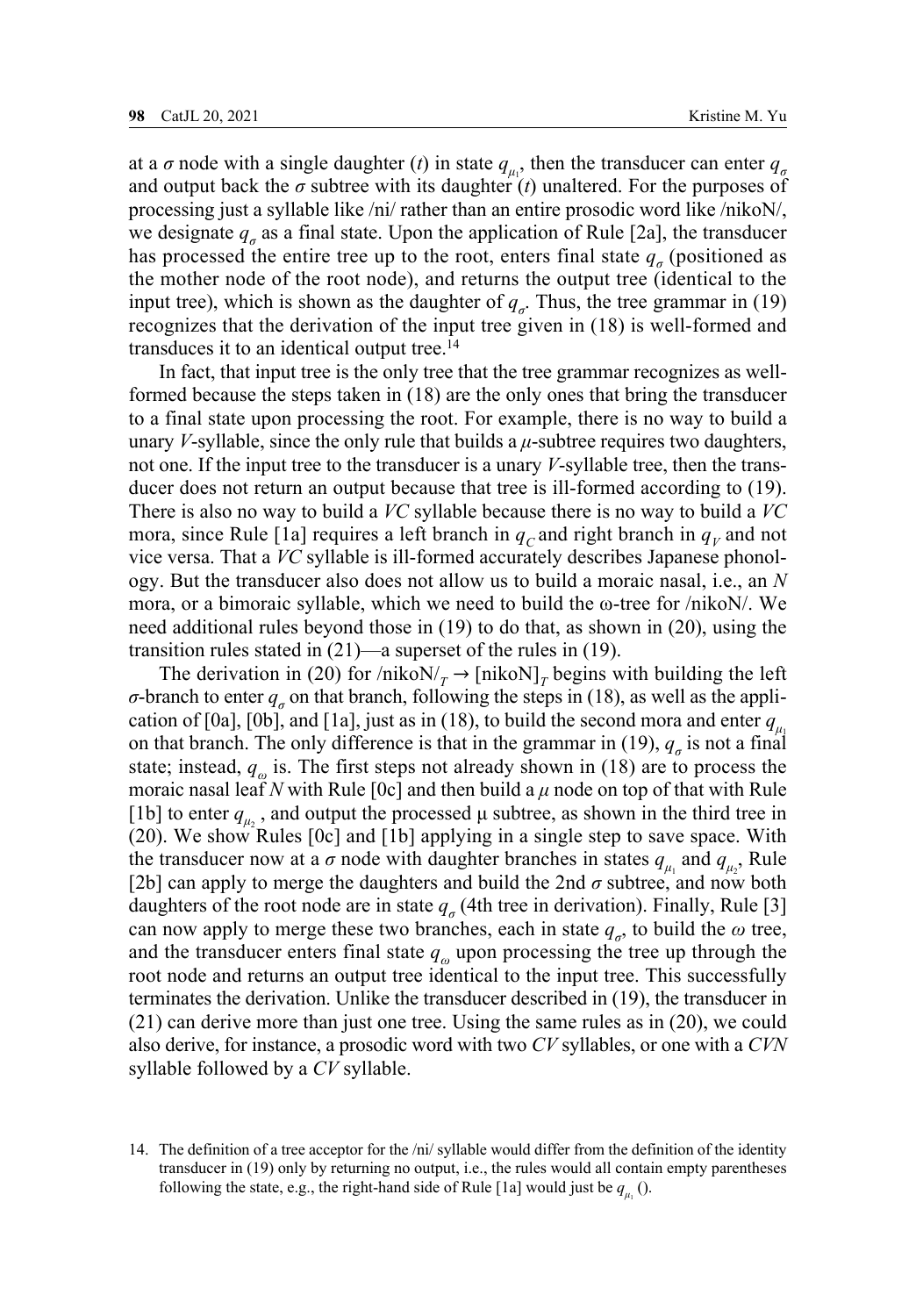(20) Derivation trees showing steps for  $/nikoN/<sub>T</sub> \rightarrow [nikon]<sub>T</sub>$  in (17)



(21) Grammar fragment for building the prosodic tree for  $/nik_0N/T \rightarrow [nik_0N]_T$  in  $(17)$ ,  $q_{\omega}$  a final state

| [0a]               |                                                                                     | $C() \rightarrow q_C(C)$                                 | Enter C leaf                                 |
|--------------------|-------------------------------------------------------------------------------------|----------------------------------------------------------|----------------------------------------------|
| [0b]               |                                                                                     | $V() \rightarrow q_V(V)$                                 | Enter V leaf                                 |
| [0c]               |                                                                                     | $N() \rightarrow q_N(N)$                                 | Enter N leaf                                 |
| $\lceil 1a \rceil$ | $\mu(q_C(t_1), q_V(t_2)) \rightarrow q_{\mu_1}(\mu(t_1, t_2))$                      |                                                          | Merge $C, V$ to build $\sigma$ -initial mora |
| [1b]               |                                                                                     | $\mu(q_N(t)) \rightarrow q_{\mu}(\mu(t))$                | Build unary σ-final mora N                   |
| $\lceil 1c \rceil$ |                                                                                     | $\mu(q_v(t)) \rightarrow q_{u_v}(\mu(t))$                | Build unary $\sigma$ -initial mora $V$       |
| [2a]               |                                                                                     | $\sigma(q_{\mu_1}(t)) \rightarrow q_{\sigma}(\sigma(t))$ | Build unary syllable                         |
| [2b]               | $\sigma(q_{\mu_1}(t_1), q_{\mu_2}(t_2)) \rightarrow q_{\sigma}(\sigma(t_1, t_2))$   |                                                          | Merge $\mu$ s to build $\sigma$              |
| $\lceil 3 \rceil$  | $\omega(q_{\sigma}(t_1), q_{\sigma}(t_2)) \rightarrow q_{\omega}(\omega(t_1, t_2))$ |                                                          | Merge $\sigma s$ to build $\omega$           |

The sequence of steps in (20) is only one way we could build up the prosodic tree in (17). An alternative is to merge states  $q_{\mu_1}$  and  $q_{\mu_2}$  to a single state  $q_{\mu}$ , i.e., to replace all instances of  $q_{\mu_1}$  and  $q_{\mu_2}$  in (21) with  $q_{\mu}$ . Why we didn't choose this alternative becomes evident only when we consider the space of possible trees that could be derived with the rules in (21). While building the tree for /nikoN/ doesn't require Rule [1c], we included it so we could show the consequence of reaching the same state with Rules [1b] and [1c], which both build unary-branching moras.15

15. A full grammar for building Japanese prosodic trees would also include a Rule [1d] to build a syllable-final mora containing just *V*, reaching  $q_{\mu_2}$ .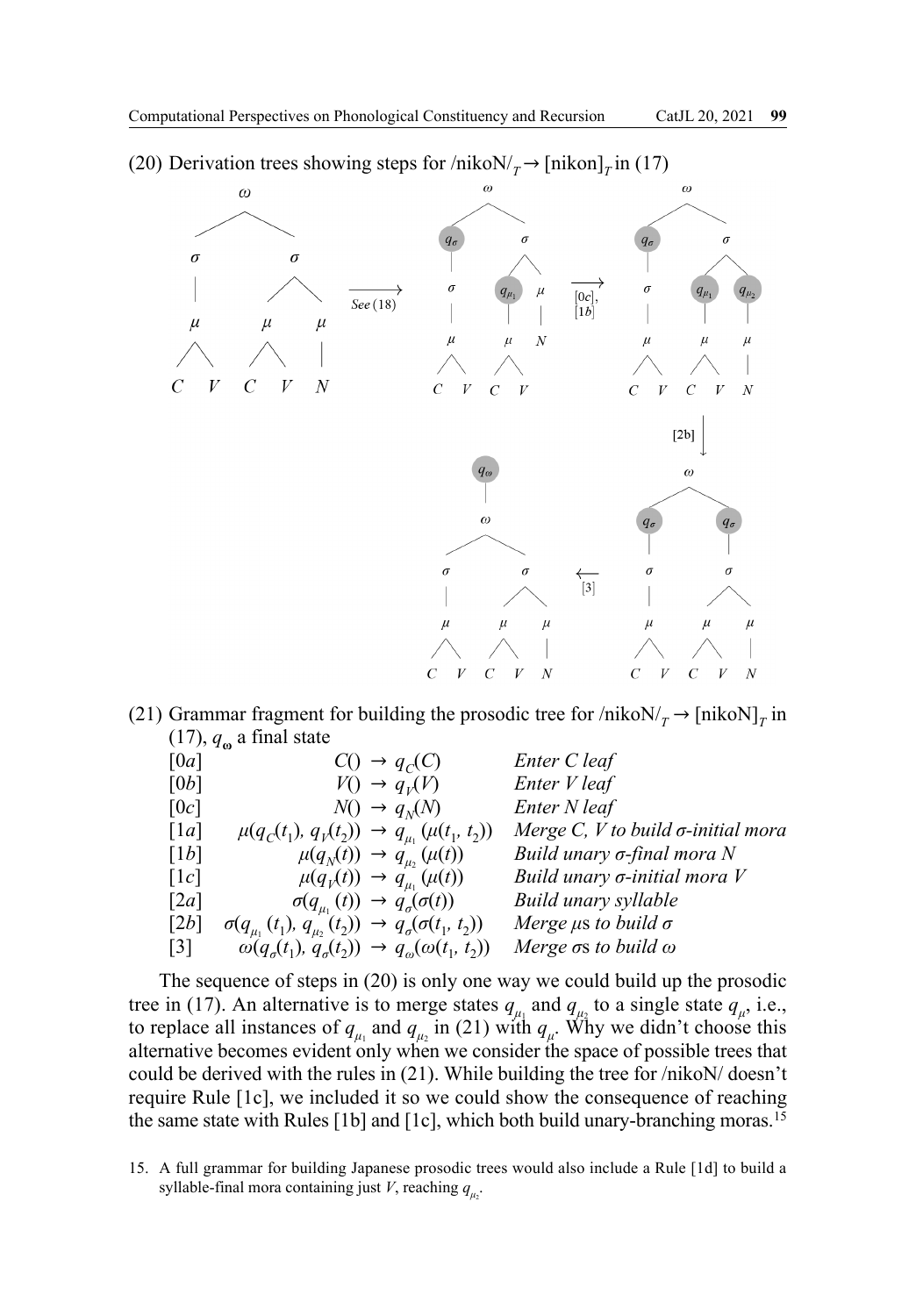Having a single state  $q_\mu$  would fail to distinguish between the initial and final unary-branching moras merged in Rule [2b] to build a bimoraic syllable. We could then build syllables like *NV* even though *N* is licit only as a final mora. Reaching a distinct state upon building a mora with *N* enforces the phonotactic restrictions on syllable shape. State merging like in (14) would overgeneralize over syllableinitial and syllable-final moras: the distinction between them is not one that can be "forgotten".

Another analytic choice that would build a slight variant of the output /nikoN/ tree in (17) would be to have distinct prosodic category types for syllable-initial and syllable-final moras, e.g.,  $\mu_1$  and  $\mu_2$ —matching category labels with state labels  $q_{\mu_1}$  and  $q_{\mu_2}$  in Rules [1a, 1b, 1c]. This choice would replace the rightmost  $\mu$  in the tree in (17) with  $\mu_2$  and the other two  $\mu$ s with  $\mu_1$ . Here is where the foundation we lay in  $\S2$  with the equivalence between states in finite state string acceptors and FSG categories breaks down once we make the jump to finite state tree acceptors and tree grammar categories. Namely, what labels we give to the categories of the constituents built with Rules [1a, 1b, 1c] has no effect on determining phonotactic restrictions on syllable-initial versus syllable-final moras. Those restrictions arise because of the distinctness of states reached in the derivation, not because of the distinctness of category types in the final output tree. Maintaining distinct category types  $\mu_1$  and  $\mu_2$  while merging states  $q_{\mu_1}$  and  $q_{\mu_2}$  as the single state  $q\mu$  would fail to enforce phonotactic restrictions on syllable shape. And so long as we have maintain distinct states  $q_{\mu_1}$  and  $q_{\mu_2}$ , the phonotactic restrictions are enforced—regardless of whether there are distinct category types  $\mu_1$  and  $\mu_2$  or a single category type  $\mu$ .

What then, is the consequence of two prosodic constituents sharing the same category type? The derivation of the /nikoN/ tree in (17) exemplifies that there are two ways in which nodes in a prosodic tree can end up sharing the same category label: (i) by the choice of the analyst to use common category labels for different constituents built by different rules, like using  $\mu$  as a common category label across Rules [1a, 1b, 1c], or (ii) as a consequence of applying the same rule, like applying Rule [1a] twice to build the two *CV* moras, which are thus necessarily both of category type  $\mu$ . From the derivational perspective, when two nodes share the same category label because of the choice of the analyst, it is accidental; when two nodes share the same category label because they were both built by the same rule, it is not. In FSG derivation trees building up strings, the only way for two nodes to share the same category label is because they were built by the same (set of) rule(s). But once we are building trees, the consequence of two prosodic constituents sharing the category type depends on whether it is by the choice of the analyst or due to being built by the same rule. As we just explicated in the case of category type  $\mu$  shared across Rules [1a, 1b, 1c], when the shared category type is due to the choice of the analyst, it does not result in phonological generalizations based on the category type. When the shared category type is a consequence of the constituents being built by the same rule, though, it can, e.g., if Rule [1a] in (21) is the only rule to build binary-branching moras, then it enforces that all binarybranching moras must be *CV* and not *VV*, or *NC*, etc.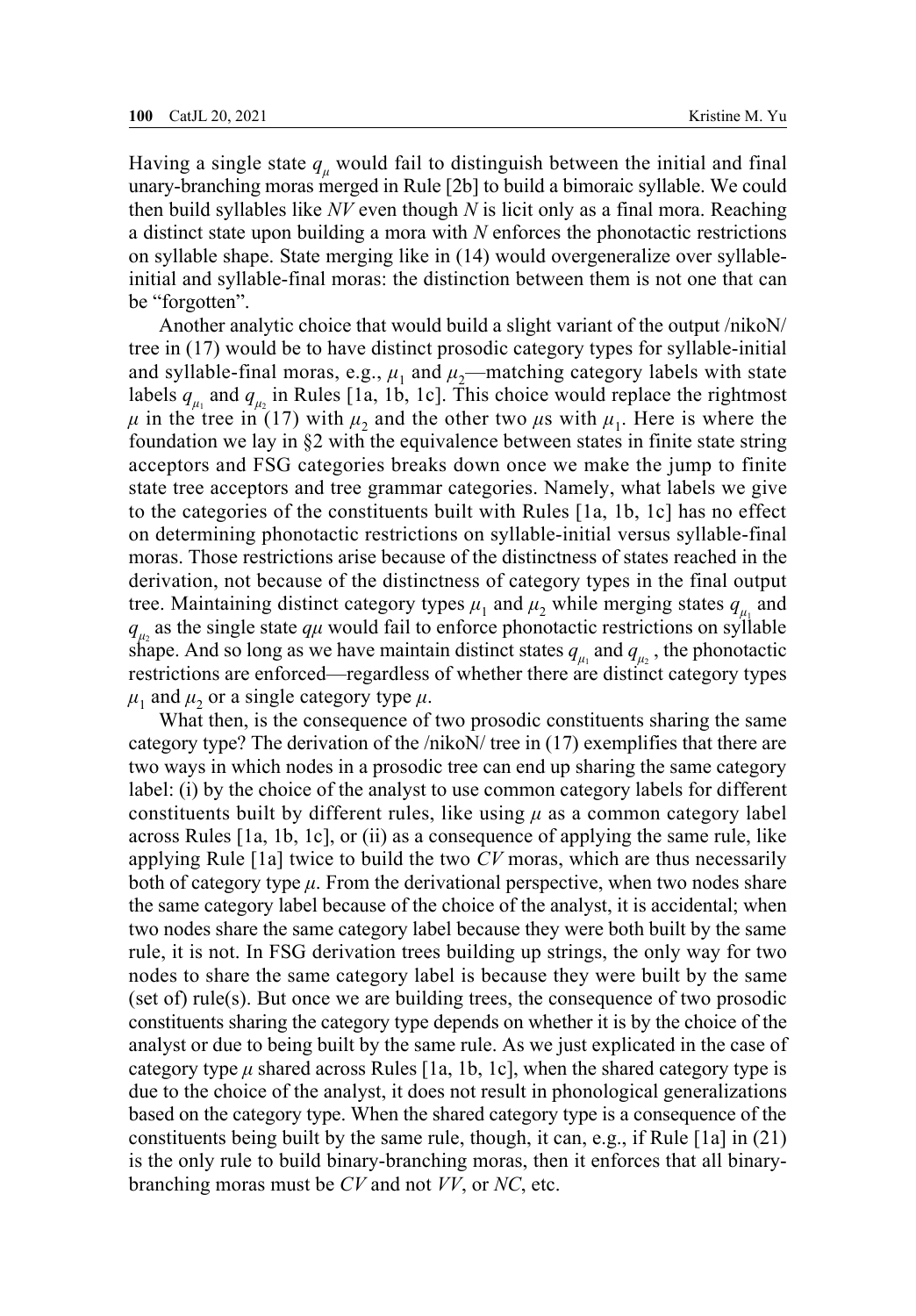The derived prosodic tree in (17) is non self-embedding and obeys the principles of the Strict Layer Hypothesis (assuming a prosodic hierarchy without a foot), e.g., as given in Nespor & Vogel (1986: 7). Self-embedding of a prosodic category is just a special case of two constituents sharing the same category type, though, so the two different ways constituents can end up sharing the same category label discussed here sets the foundations for our discussion of self-embedding in prosodic trees in the next section. Moreover, a technical but important detail, given the rivalry typically assumed between adhering to the Strict Layer Hypothesis and prosodic self-embedding, is that while the output tree and grammar fragments in (17, 21) are non self-embedding, this is only because any prosodic tree that we write down can only have a finite number of nodes, and so any *n*-ary branching rule we recover from a tree we write down will be bounded in *n*, e.g.,  $\omega \rightarrow \sigma \sigma$ , rather than  $\omega \rightarrow \sigma \sigma ... \sigma$ . But in fact, statements of the Strict Layer Hypothesis are clear that there is no principled upper bound on *n*, e.g., "Following Beckman (1986), branching is held to be *n*-ary (a node can have any number of daughter nodes)" (Pierrehumbert & Beckman 1988: 21), see also ellipses in Ito & Mester (2003, 1992, (9)). And as discussed in  $\S$ 2, there is no way to generate a sequence of an unbounded number of elements without recursion in the grammar, e.g.,  $\omega \rightarrow \sigma$ ,  $\omega \rightarrow \sigma^+ \sigma$ ,  $\omega \rightarrow \sigma^+ \omega$ .

Neeleman & van de Koot (2006, (13)) writes a seemingly non self-embedding rule with a form like  $\omega \rightarrow \sigma^+$ , where  $\sigma^+$  indicates a sequence of one or more instances of  $\sigma$ .  $\sigma$ + is not a string of atomic terminal symbols and category symbols, but a regular expression (see for instance Sipser (2013, §1.3) for an introduction to regular expressions): itself an FSG that generates an unbounded number of strings. Grammars that allow rules like this, with a single category on the left-hand side and a regular expression on the right, have been called extended context-free grammars and are used to abbreviate CFGs, see, e.g., Alberta et al. (2001). Extended CFGs only define languages that CFGs do, but can conceal self-embedding in regular expressions in the right-hand side of a rule. A standard CFG equivalent of the extended CFG rule ω → *σ*+ would be the set of rules, with *Cat* = {*ω, σ*}: ω  $\rightarrow \sigma$ ,  $\omega \rightarrow \sigma \sigma$ ,  $\sigma \rightarrow \sigma \sigma$ , which makes the recursion explicit. If, alternatively,  $\omega \rightarrow$ σ+ was taken as an infinite list of rules, ω → *σ*, ω → *σσ*, …, ω → *σσ … σ*, …, then this list would no longer be a grammar, which is a finite device. Thus, there is a contradiction inherent to the Strict Layer Hypothesis—the generalization afforded by assuming no principled upper bound on *n*-ary branching is incompatible with a non self-embedding grammar. Without self-embedding, *n*-ary branching for arbitrary *n* could only be expressed with an upper bound on *n* and a set of rules, e.g.,  $ω → σ, ω → σσ, ω → σσσ for *n* capped at 3, that would fail to recognize any pattern$ across the rules.

## *3.2. Two ways to build self-embedded prosodic constituents*

Self-embedding of a constituent in an FSG string derivation tree occurs if and only if the corresponding FSA state labeled with that category type is revisited due to a cycle in the automaton  $(\S_2)$ . (There can be no self-embedding of a constituent in the derived string, by definition.) But due to the independence of states and categories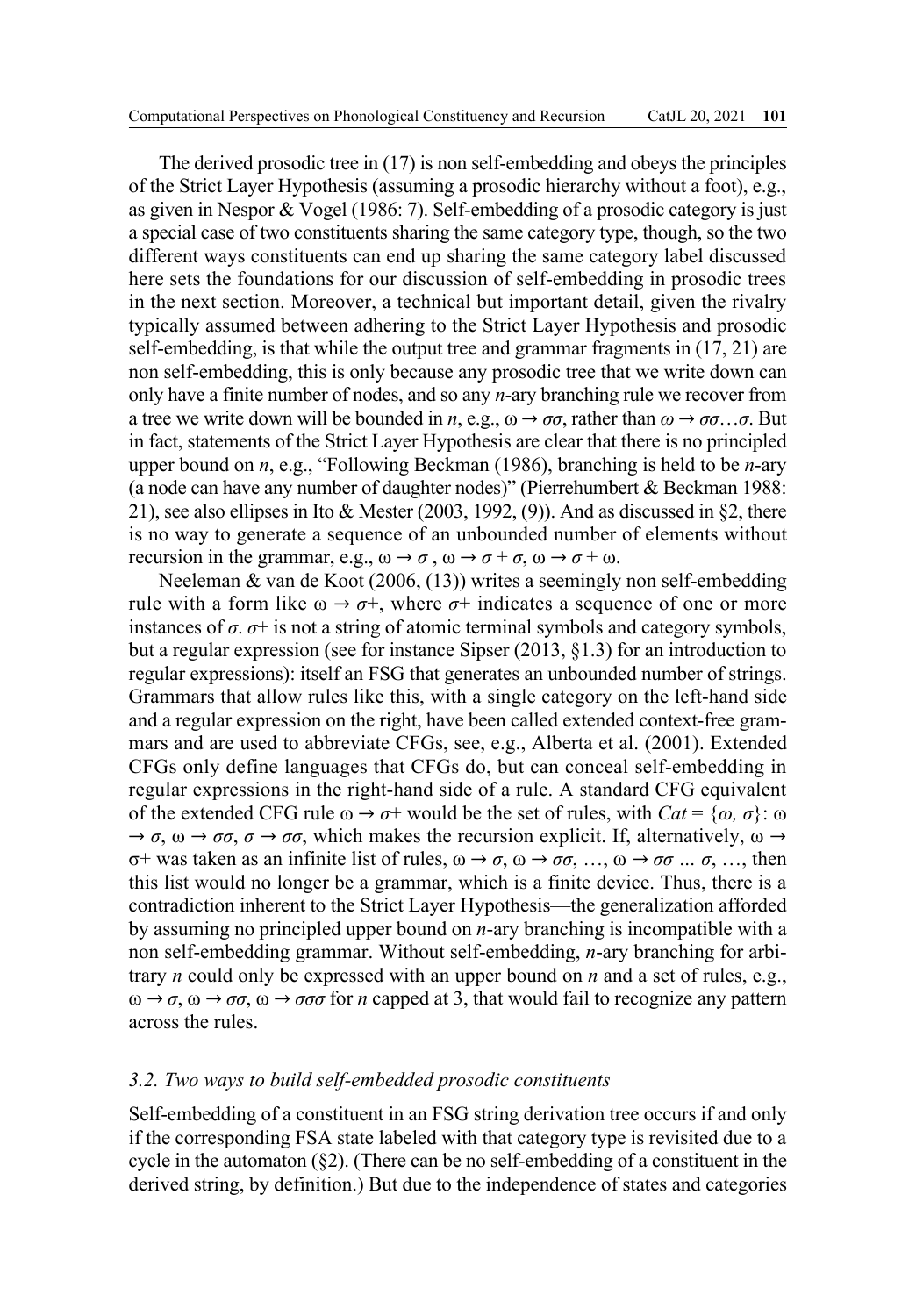in tree derivations just discussed in §3.1, there are two different sources of selfembedded constituents in a derived tree due to the tree transduction: (i) successive application of a (set of) rule(s) that defines a transition starting and ending in the same state (the analogue of a cycle), and (ii) the application of different rules that happen to process/output a constituent of the same category. Recognizing the distinction between these sources of self-embedding can give us insight into the difference between analyses proposing different projections ("prosodic sub-categories") of the same prosodic category, e.g., minimal and maximal prosodic words,  $\omega_{\text{[+min]}}$ , *ω*[+*max*] (Ito & Mester 2007), and those proposing different categories for each different projection, e.g., *ω* vs. CG (Vogel 2009). The same state on the left and right hand sides of a transition rule (set) implies self-embedding of constituents in the output derived tree, but not vice versa. Moreover, the same state on the left and right hand sides enforces identity between two constituents of the same type built by the same rule(s)—there can be no differences between the phonological processes conditioned by them from that one rule (set).

Exactly such a case has been proposed for Kaqchikel prefixal phonology: "each  $\omega$ -level associated with a high-attaching prefix conditions exactly the same phonotactic patterns" (Bennett 2018: 22). In Kaqchikel, glottal stops are epenthesized word-initially in underlyingly vowel-initial stems to avoid onsetless syllables (Bennett 2018, (5)). This [?]-epenthesis process interacts with prefixation, as exemplified in (22), data from Bennett (2018, (20)). (22a) shows that onsetless (i.e., *V*-initial) monomorphemic stems surface with an initial [ʔ]. (22b) shows that this stem-initial [ʔ]-epenthesis does not occur if the *V*-initial stem is preceded by the prefix /r-/ 'his/her', which becomes an onset. However, stem-initial [ʔ]-epenthesis does occur if the *V*-initial stem is preceded by the prefix /aχ-/ 'agentive', and moreover, the *V*-initial prefix itself surfaces with an epenthetic [ʔ] onset (22c). If the /ax-/ prefix itself is preceded by the /r-/ prefix, though, it does not surface with an epenthetic [ʔ] onset; instead, the [r-] becomes the onset (22d).

Bennett (2018) analyzes the pattern exemplified in (22) by noticing that there are two classes of prefixes: (i) a "high-attaching" class—which syllabifies separately from the stem and undergoes [?]-epenthesis, including  $\alpha$ <sub>*x*-</sub> $\beta$ <sub>a</sub> $\gamma$ - $\alpha$ <sup>-</sup> agentive<sup>'</sup> (Bennett 2018, (10a)) and (ii) a "low-attaching" class, which syllabifies together with the stem, including  $/r$ -/ 'his/her' (Bennett 2018, (20)). To account for the distinction between these two classes, Bennett (2018) proposes that low-attaching prefixes merge internal to the minimal prosodic word  $\omega_{[\pm min]}$  (which dominates no other *ω*s) and that syllabification cannot cross *ω* junctures; high-attaching prefixes merge above *ω*[+*min*] , and each initiates an additional non-minimal *ω*. Under this analysis, initial [?]-epenthesis occurs only before an onsetless syllable initiating a prosodic word layer. Although Bennett (2018) describes his proposal as "unbounded recursion", stacking of only up to three high-attaching prefixes occurs, e.g.  $(23)$ —another kind of finiteness of realization (§2.2), this kind arising from morphosyntax.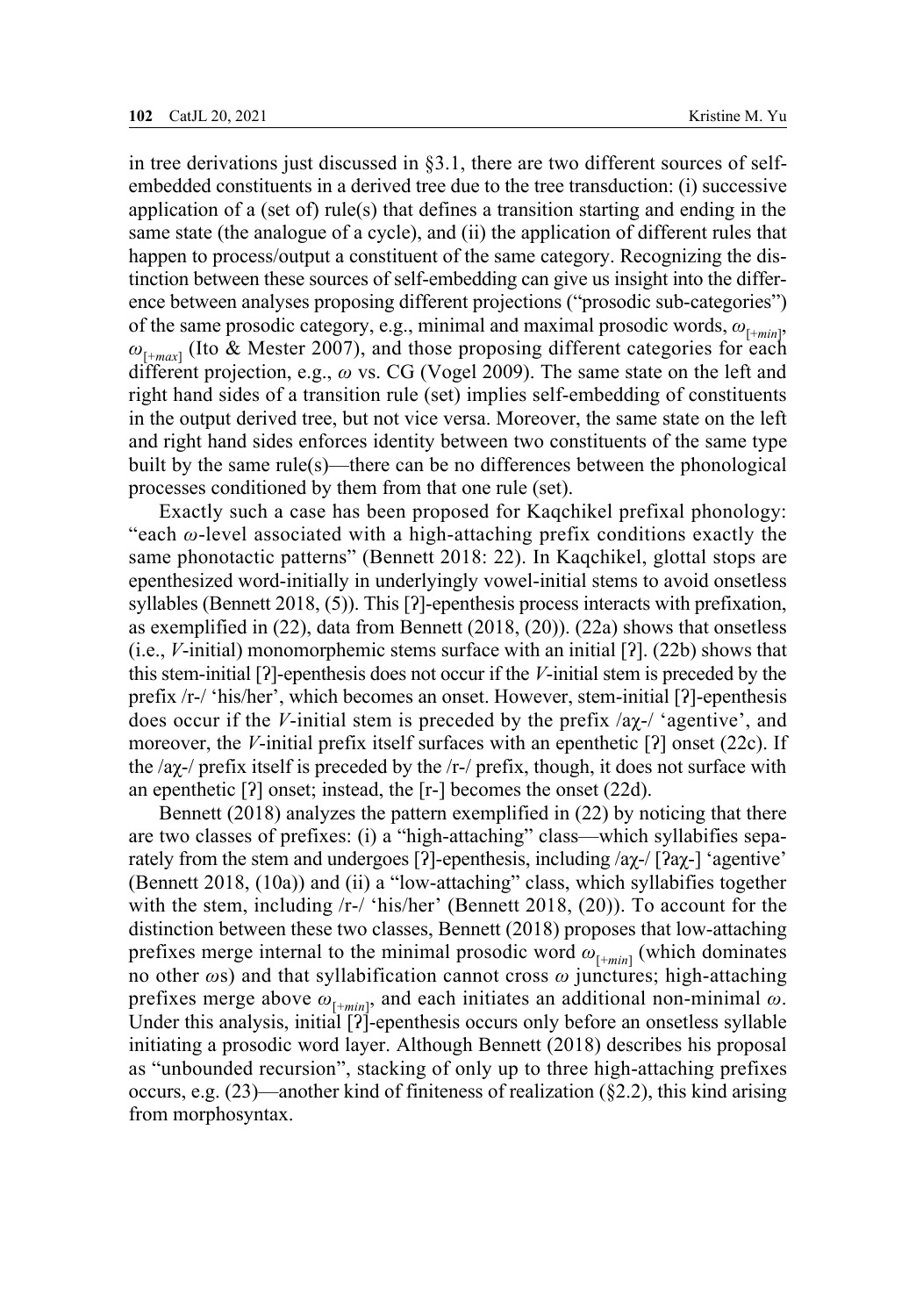| $(22)$ [?]-epenthesis and prefixation in Kaqchikel (Bennett 2018, $(6)$ ) |            |                                                                                                        |                                        |
|---------------------------------------------------------------------------|------------|--------------------------------------------------------------------------------------------------------|----------------------------------------|
| $(a)$ /ik <sup>?</sup> /                                                  | [?ik?]     | 'month'                                                                                                | V-initial root                         |
| (b) $/r - ik$ ?                                                           | $[r-ik^2]$ | 'his/her month'                                                                                        | Low-attaching prefix                   |
|                                                                           |            | (c) $\langle$ a $\chi$ -ik $\rangle$ [ $\langle$ a $\chi$ = $\langle$ ik $\rangle$ ] 'domestic worker' | $(AGT-month)$<br>High-attaching prefix |

(d)  $\langle$ r-a $\chi$ -ik<sup> $\gamma$ </sup> [r-a $\chi$ = $\langle$ ik $\gamma$ ] 'his/her domestic worker' High- and low-attaching

(23) Example of stacking of three high-attaching prefixes in *at achajmak* (Bennett 2018, (22-23))  $\alpha t = \hat{af} = a\gamma = \hat{f}$ 

 $'2SG.ABS = COM = AGT = sin'$ 'you are an accomplice'

We illustrate the two ways a derivation can result in self-embedding of a prosodic constituent, using Kaqchikel prefixation as an example. First, as a warm-up, we show the derivation of the prosodic tree transduction for  $\langle r\text{-}ik^{\gamma}\rangle_{T} \rightarrow [r\text{-}ik^{\gamma}]_{T}$  (22b) in (24), which is an identity transduction like (20). Then, we show the derivation for  $\langle i\mathbf{k}^{\gamma}/T \rangle \rightarrow$  [?ik<sup>?</sup>]<sub>*T'*</sub> (22a) in (26): our first example of a non-identity tree transduction, due to the [?]-epenthesis. The subscript change from *T* to *T'* in  $\frac{\partial |\mathbf{k}|}{\partial r} \rightarrow$  $[?ik^7]_{\tau}$  indicates that the output tree differs from the input tree. Finally, building on that derivation, we show in (27) the derivation of a prosodic tree with selfembedding of the prosodic word for  $/\text{af} = \text{a}\chi = \text{mak}^{\text{h}}/T \rightarrow [\text{2af}] = \text{2a}\chi = \text{mak}^{\text{h}}/T$ , the first two high-attaching prefix layers of (23). All three derivations use the transduction rules in the tree grammar fragment in  $(25)$ .<sup>16</sup> In the grammar, the only final state is  $q_{\omega}$ , the state entered when an  $\omega$  subtree is built. All consonants except [ʔ] are subsumed under *C*, and all vowels under *V*.

The tree transduction for  $\langle r\text{-}ik^{\gamma}\rangle_T \rightarrow [r\text{-}ik^{\gamma}]_T$  is an identity transduction since no [ʔ]-epenthesis occurs. It builds a tree with a *ω* root node with a single *σ*-daughter, as shown in the first tree in (24), the input tree, which is identical to the output tree. Since /r-/ is a low-attaching prefix, it is syllabified together with the root inside the same minimal prosodic word.

<sup>16.</sup> The rules in (25) are only intended to illustrate the aspects of Kaqchikel prefixal phonology touched on in this paper.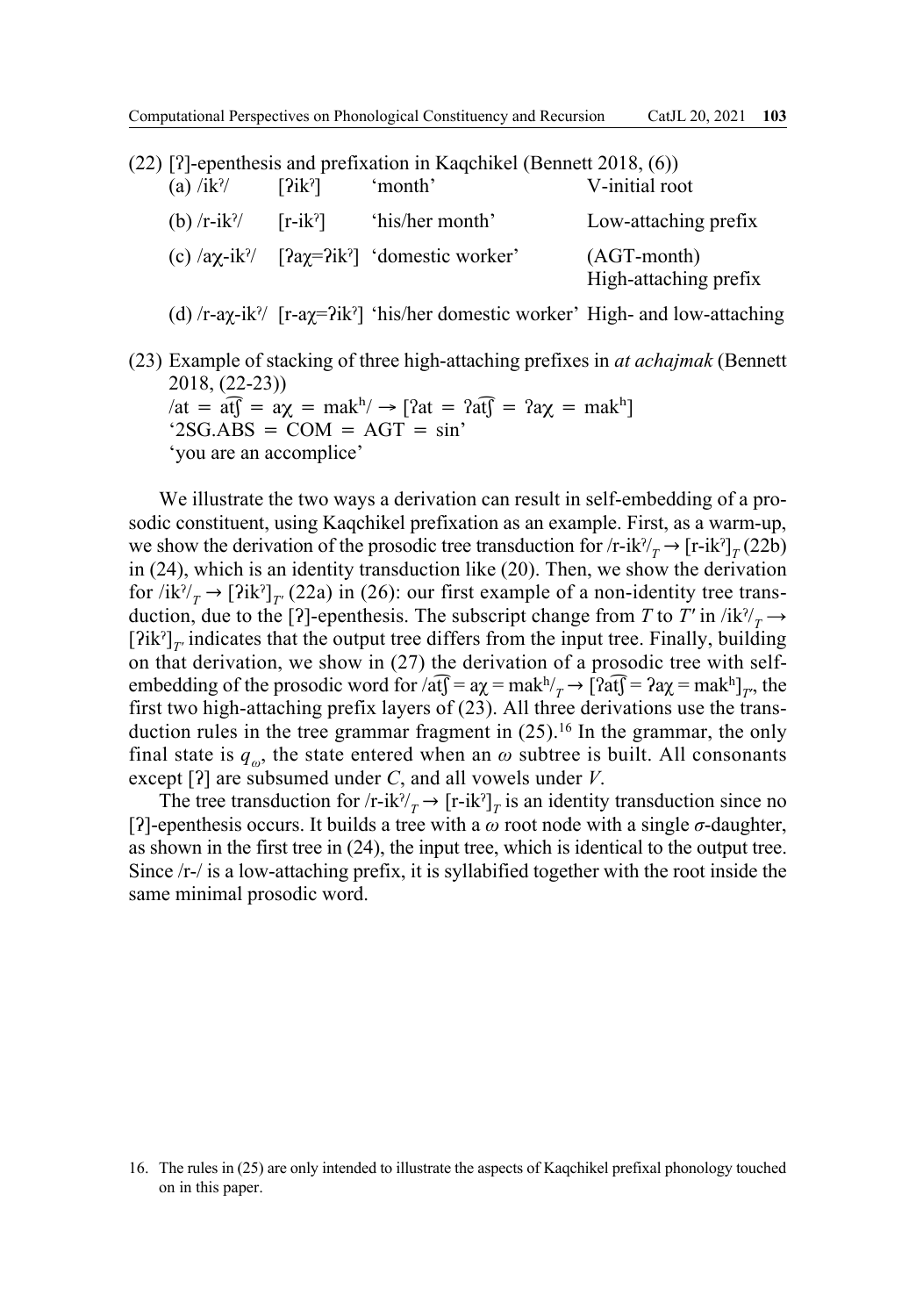$\omega$  $\omega$  $\omega$  $\sigma$  $\sigma$  $\sigma$ Ons  $\overline{R}$  $[K0a]$ <sup>2</sup>  $[K1a],$  $\alpha$ ik $\alpha$ b  $|K1b|$ Ons  $\overline{R}$  $Ons$  $\overline{R}$  $\mathcal{C}_{\mathcal{C}}$  $\overline{U}$  $[K2]$  $\omega$  $\omega$  $\sigma$  $[K3]$ Ons Ons

(24) Steps for building /r-ik<sup>?</sup>/<sub>*T*</sub>  $\rightarrow$  [r-ik<sup>?</sup>]<sub>*T*</sub> in Kaqchikel following Bennett (2018)

(25) Grammar fragment for building the Kaqchikel prosodic trees in (24, 27) following Bennett (2018), *q<sup>ω</sup>* a final state

| [K0a] |                                                                     | $C() \rightarrow q_C(C)$                                                                          | Enter C leaf                                      |
|-------|---------------------------------------------------------------------|---------------------------------------------------------------------------------------------------|---------------------------------------------------|
| [K0b] |                                                                     | $V() \rightarrow q_V(V)$                                                                          | Enter V leaf                                      |
| [K1a] | $R(q_1(t_1), q_2(t_2)) \rightarrow q_R(R(t_1, t_2))$                |                                                                                                   | Merge $V$ , $C$ to build rime                     |
| [K1b] | $\text{Ons}(q_c(t)) \rightarrow q_o(\text{Ons}(t))$                 |                                                                                                   | Build unary onset                                 |
| [K2]  | $\sigma(q_o(t_1), q_R(t_2)) \rightarrow q_\sigma(\sigma(t_1, t_2))$ |                                                                                                   | Merge Ons, R to build $\sigma$                    |
| [K3]  | $\omega(q_{\sigma}(t)) \rightarrow q_{\omega}(\omega(t))$           |                                                                                                   | Build unary $\omega$                              |
| [K4]  | $\sigma(q_p(t)) \rightarrow q_i(2, t)$                              |                                                                                                   | <i>Insert ?, delete</i> $\sigma$                  |
| [K5a] |                                                                     | $\omega(q_t(t_1, t_2)) \rightarrow q_{\omega}(\omega(\sigma(\text{Ons}(t_1), t_2)))$              | Attach $\lambda$ , build Ons, $\sigma$ , $\omega$ |
| [K5b] |                                                                     | $\omega(q_1(t_1, t_2), q_{\omega}(t_3)) \rightarrow q_{\omega}(\omega(\sigma(S(n_1), t_2), t_3))$ | Attach $\lambda$ , build Ons, $\sigma$ , $\omega$ |

The derivational steps for  $\langle r\text{-}ik^{\gamma}\rangle_{T} \rightarrow [r\text{-}ik^{\gamma}]_{T}$  (24) are very similar to those for  $/nikoN/<sub>T</sub> → [nikoN]<sub>T</sub> (20)$ . The first step shown abbreviates three rule applications as a single step: *C* and *V* leaves are processed with [K0a] and [K0b], respectively, the transducer enters  $q_C$  and  $q_V$  states, and it also outputs the *C* and *V* leaves. The notation  $[K0a]^2$  under the arrow indicates that  $[K0a]$  is applied twice. The second step abbreviates the applications of Rules [K1a] and [K1b] as a single step and processes and outputs the *C* onset and *VC* rime, and the transducer enters states  $q_0$ and  $q<sub>R</sub>$ . [K2] then applies to process and output the  $\sigma$ -subtree, and the transducer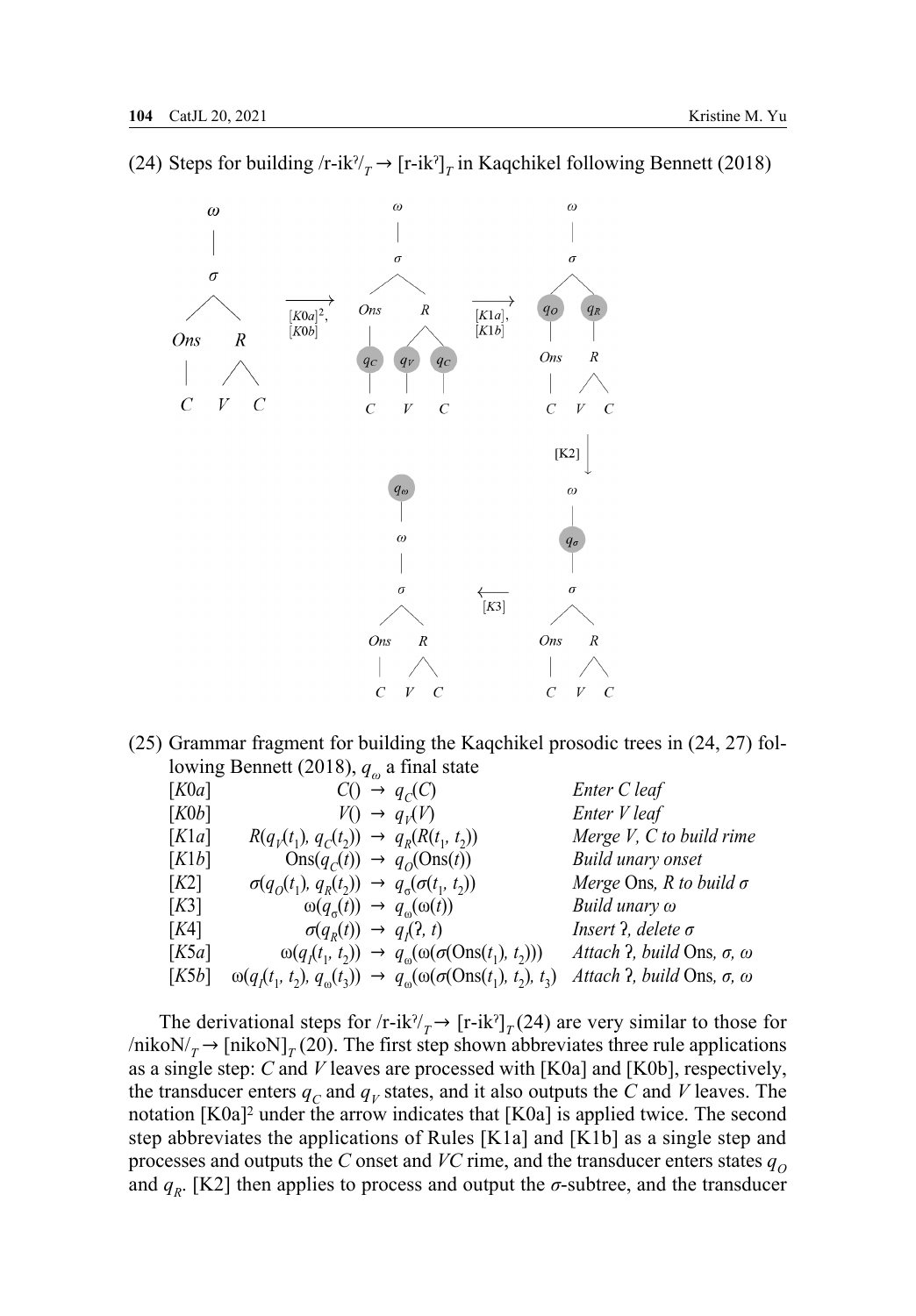enters  $q<sub>σ</sub>$ . Finally, [K3] applies to process and output the  $\omega$ -tree up to the root node and the transducer enters final state  $q_{\omega}$ , successfully terminating the derivation.

The derivation of /r-ik<sup> $\gamma$ </sup>/ $\gamma$  → [r-ik<sup> $\gamma$ </sup>]<sub>*T*</sub> we just walked through is still an identity transduction, but the derivation of  $/ik^{\gamma}/T \rightarrow [2ik^{\gamma}]_{T}$  in (26) is our first example of a non-identity transduction. Without the /r-/ prefix attached, /ikˀ/ is onsetless and surfaces with a initial, epenthetic [ʔ]. Since Bennett (2018) describes the [ʔ]-epenthesis as re-syllabification, a natural way to define the mapping  $/ik^2/\rightarrow [2ik^2]_\tau$  is to begin with an input tree with a defective syllable—a syllable that has only a rime as a daughter—and to repair the syllable by inserting a [ʔ] onset as a daughter of the syllable node in the output tree. Up through the first two steps shown in (26) that process (and output) the *VC* rime and transition the transducer into state  $q<sub>p</sub>$ , there's nothing we haven't already seen in the  $\langle r\text{-}ik^2 \rangle_T$  + [ $\langle r\text{-}ik^2 \rangle_T$  transduction.

## (26) Steps for  $\overrightarrow{n}$   $\overrightarrow{k}$ <sup> $\gamma$ </sup> $\rightarrow$  [?ik<sup>?</sup>]<sub>*T'*</sub> in Kaqchikel following Bennett (2018)



However, the rest of the derivation is new—it first inserts the epenthetic [ʔ] as a sister to the rime and then attaches it as an onset when the *ω* node is processed. Why insert and attach in two different steps? Attaching [?] as an onset can occur only if the *VC* rime branch in state  $q<sub>R</sub>$  is  $\omega$ -initial. Thus, the [?] cannot be inserted as an onset until the tree is processed all the way up through the *ω* node. Only then does the transducer have information about whether or not the rime is *ω*-initial. At the same time, the transducer also can't build the *σ* with just *R* in it and then insert the onset [ʔ] later, since bottom-up tree transductions cannot change structures that have already been created. Rather, the onset, syllable, and prosodic word nodes need to be processed all at once so that the transducer can "wait" until the  $\omega$  node is being processed to insert [?] as an onset. That  $\omega$  formation is precisely what forces the last-resort [ʔ]-epenthesis to avoid an onsetless syllable, due to syllabification being *ω*-bounded.

For all those nodes to be processed at once and [?]-insertion to be dependent on the *ω* node, we need to introduce a new kind of transduction step: a "multi" step which requires carrying multiple subtrees up the derivation rather than just one (Lilin 1978; Engelfriet et al. 2009). [K4] and [K5a], as well as [K5b] (not used in (26)) are "multi" steps. Unlike any of the other transition rules, they include a state followed by more than one tree in parentheses, e.g.,  $q_1(t_1, t_2)$ . As shown in (26), [K4] processes the  $\sigma$  node, inserts [?] as a sister to the rime, deletes the  $\sigma$  node, and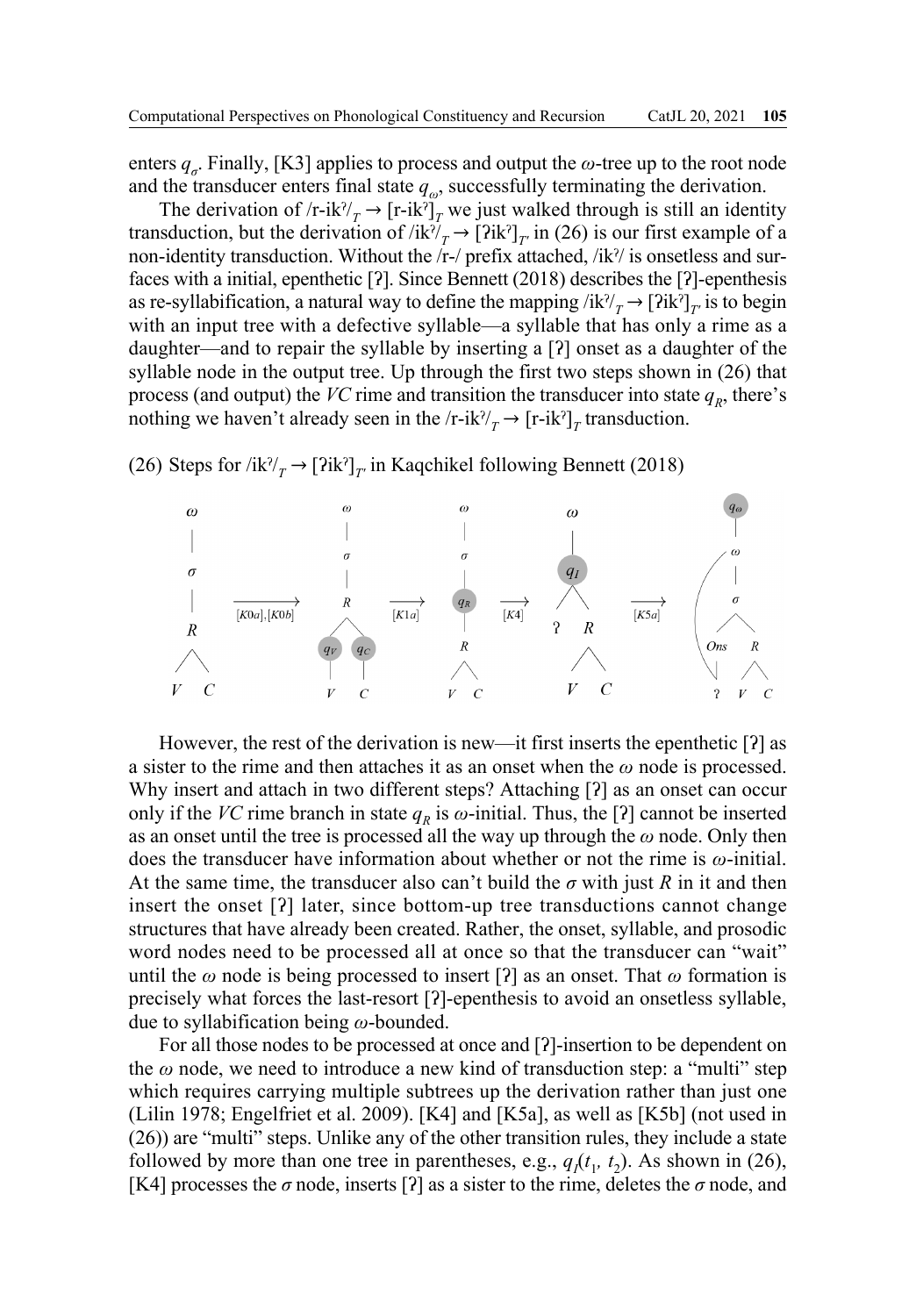takes the transducer to state  $q<sub>I</sub>$ . Unlike any other tree resulting from a transduction step so far, the result of Rule [K4] has a  $q_I$  gray circle that is not positioned as a mother node to a constituent because [ʔ] and *R* have not been merged to build a constituent. The deletion of the  $\sigma$  node allows the [ $\alpha$ ] and the rime subtree to be visible to the transduction when the  $\omega$  node is processed. From  $q_p$ , Rule [K5a] processes the root *ω* nodes and inserts Ons and *σ* all at once to build an onset with daughter [?], merge the onset with the *VC* rime to build a  $\sigma$ -constituent, build an *ω*-constituent with the *σ*-constituent as its daughter, successfully terminate in the final state  $q_{\omega}$ , and output the output tree. As is often done in similar syntactic derivations, we can interpret the output from Rule [K5a] as a multidominance structure (Gärtner 2002), where a single terminal node has two parents. The final tree explicitly indicates the multiple dependencies of the [ʔ] by showing it as having two mothers: (i) the Ons node, at its original insertion site as sister to the rime, and (ii) the  $\omega$  node, the node processed when it is attached.

We need only the addition of a variant of Rule [K5a], which we call Rule [K5b], to move from deriving /ik<sup>?</sup>/<sub>*T*</sub>  $\rightarrow$  [ʔik<sup>?</sup>]<sub>*T'*</sub> in (26) to deriving /at $\hat{f} = a\chi = mak^{\frac{1}{n}}$  $\rightarrow$  [ $\partial \hat{f} = 2a\chi = \text{mak}^h$ ]<sub>*T'*</sub>, shown in (27). This transduction is our first that builds self-embedded prosodic constituents, that is, three *ω*-layers. The transduction begins with the steps in (24) to process the minimal prosodic word,  $\omega_{\text{f+min}}$ , for the stem /mak<sup>h</sup>/ $_T$  → [mak<sup>h</sup>]<sub>T</sub> (not shown). The stem already has an onset, so no [ʔ]-epenthesis occurs at the left edge of  $\omega_{[+min]}$ . At this point, the transducer is in final state  $q_\omega$  and can optionally terminate. This is the starting point for the input tree shown in (27). If the derivation were only of  $/mak^2/\gamma \rightarrow [mak^2]$ <sub>*T*</sub>, we could successfully terminate here. But the derivation continues because there are two prefixes to merge in and the transducer is not yet at the root node. Both prefixes are *V*-initial and high-attaching and thus initiate *ω* layers and force [ʔ]-epenthesis *ω*-initially. (27) shows that the two [ʔ]-epentheses take almost the same steps as those already shown in  $/ik^2/(\tau) \to [2ik^2]_{\tau}$  in (26), i.e., Rules [K4, K5b]. Rule [K5b] differs from [K5a] (used in (26)) only in processing an *ω* node that has an *ω* daughter in addition to a branch in state  $q_i$ .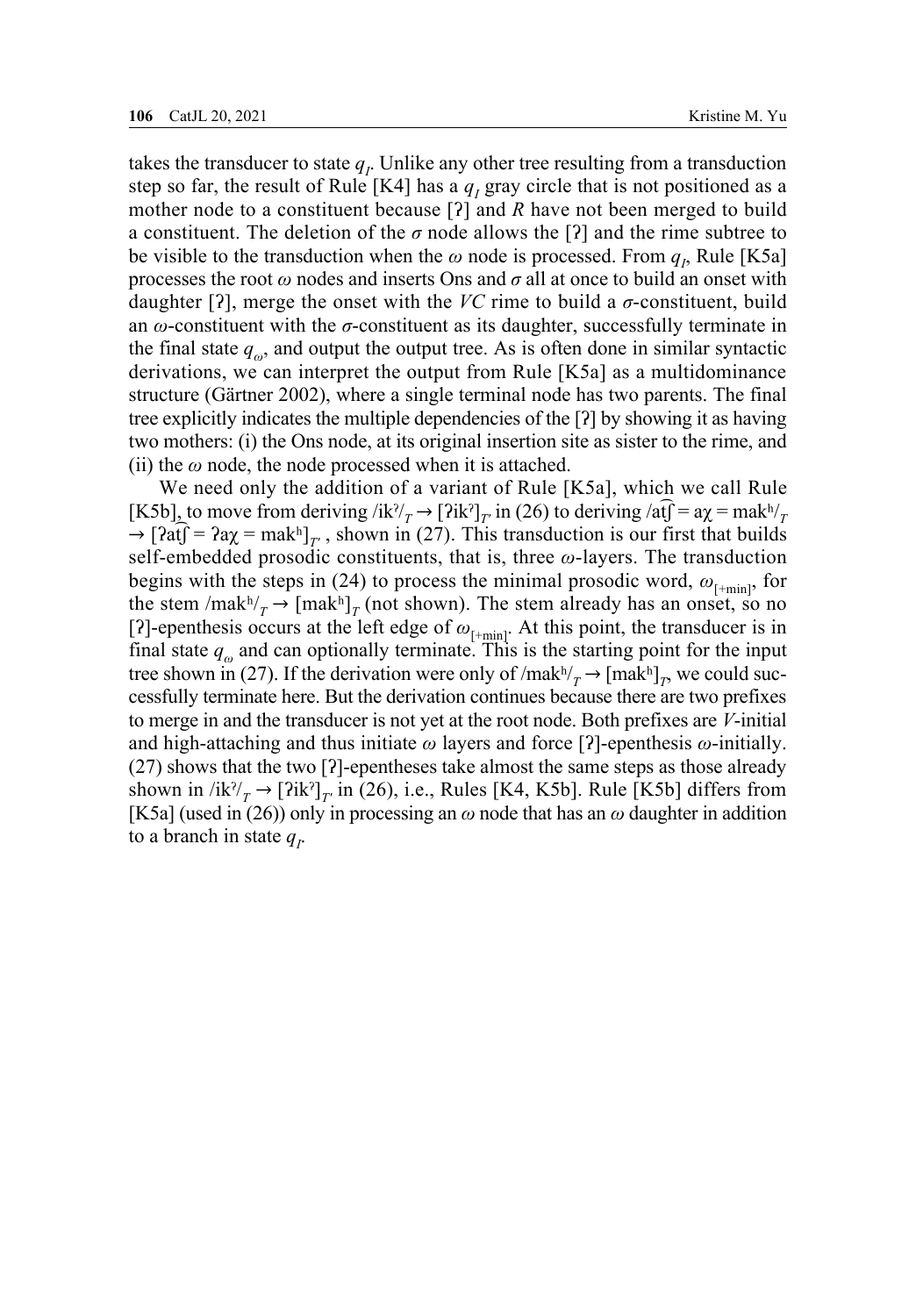(27) Transduction of  $\sqrt{af} = a\chi = mak^h / \sqrt{af} = 2a\chi = mak^h / \sqrt{af}$  in Kaqchikel following Bennett (2018)



Holding component parts separately in memory and carrying them up the derivation until they are ready to be assembled, like in Rules [K4, K5a, K5b], pushes up the expressivity of the grammar. In general, any kind of process described as re-syllabification, re-footing, stress shift, etc., in phonology (and, for instance, movement or binding in syntax) requires "multi" rules that carry forward more than one tree up the derivation. This is because processes described as restructuring require defining relations between two or more locations in the prosodic tree. In Bennett (2018)'s proposal of *ω*-initial [ʔ]-epenthesis, the glottal stop enters as a leaf (location one) since it's a segment but then it is merged to build an onset only when it becomes the leftmost daughter of a *ω*-node being built (location two). Rules [K4, 5a, 5b] push the tree grammar in (25) into the class of multi bottom-up tree transducers. String yields from trees that can be built with finite state bottomup tree transducers are context-free, i.e., strings that can be derived with CFG grammars (Comon et al. 2007, §2.4). String yields from trees that can be built with multi finite state bottom-up tree transducers are strings that can be derived with multiple CFGs (Engelfriet et al. 2009), grammars that that are more expressive than CFGs, in which one constituent can enter into relationships with two of its ancestors, e.g., in syntactic movement, see Clark (2014) for an introduction.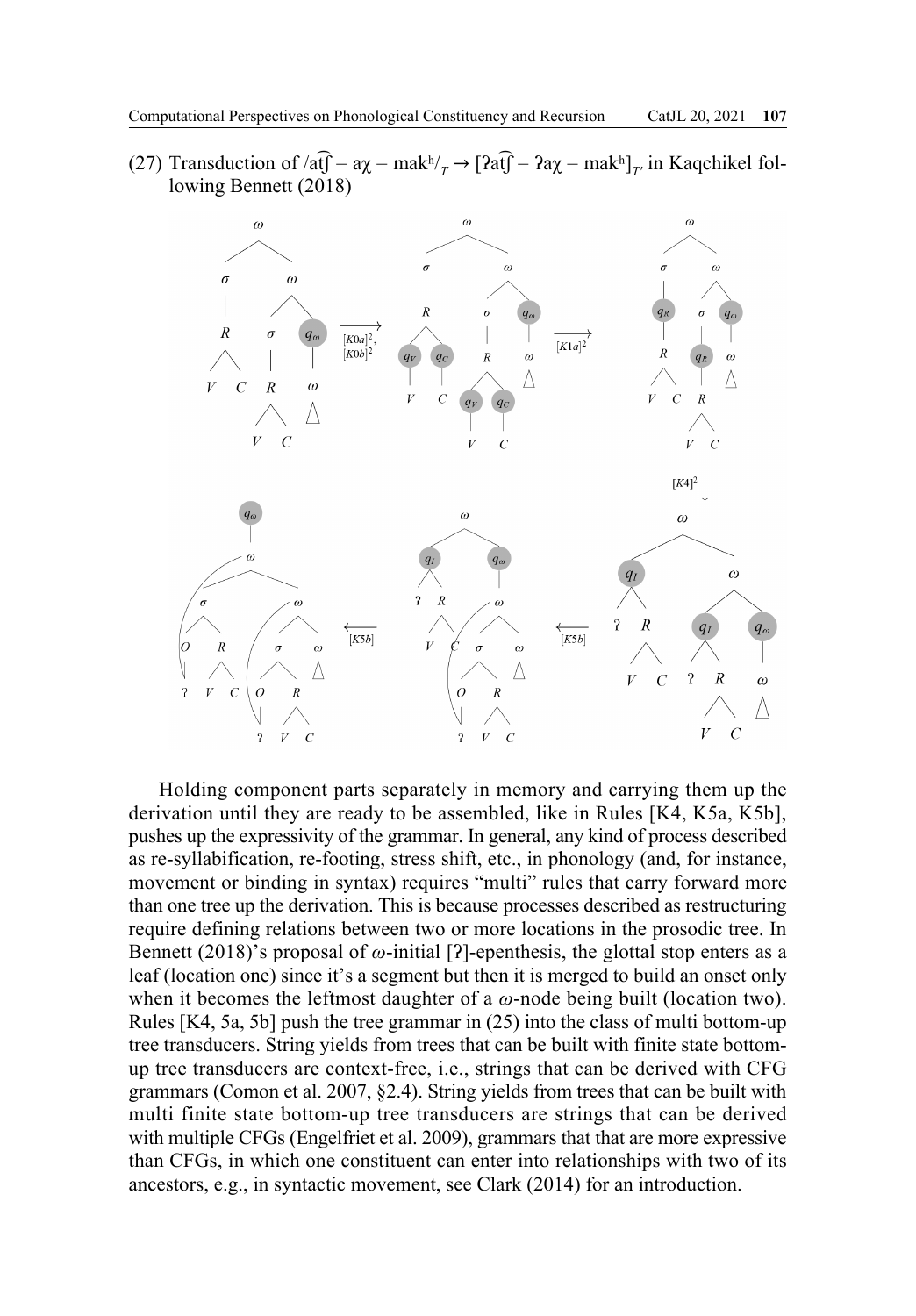Rule [K5b] expresses the generalization, that once we have already built a *ω*, we are in a state  $(q_\mu)$  where we can merge in a prefix, which surfaces with an initial [ʔ] if the prefix is *V*-initial. And once we have merged in a prefix, we are still in the same state where we can merge in another prefix, with the same phonotacticallydriven process of [ʔ]-epenthesis. Every time Rule [K5b] is successively applied, it builds another *ω* because the output tree from applying it is labeled as an *ω*. Self-embedding of *ω* is a consequence of generalization provided by Rule [K5b], cf. discussion in  $\S2.2$ . There is no way to build a constituent of a distinct category with each successive prefixation, except by copying Rule [K5b] into a set of rules differing only in the category label for the constituent formed and state reached. It would then be an accident that these rules are copies up to category and state labels—a missed generalization and a missed opportunity for succinctness in the grammar (recall, "two or more, use a for!"), even if only up to three prefixes can be stacked. The unboundedness introduced by Rule [K5b] is merely a side effect of encoding the phonological generalization of a process conditioned by prosodic structure.

The comparison of Rule [K5b] with Rule [K3]—both of which build *ω*s, also illustrates the difference between the two kinds of self-embedding possible in a derived prosodic tree. The self-embedding of *ω* due to building a constituent with Rule [K3] and then with Rule [K5b] is the kind of recursion of a prosodic category that is "accidental" due to the choice of the analyst. We could have labeled the output tree from Rule [K5b] as a composite group or clitic group, in which case the application of Rule [K3] followed by the application of Rule [K5b] would not have resulted in self-embedding and successive applications of Rule [K5b] would have resulted in self-embedding of clitic groups rather than prosodic words. Bennett (2018, fn. 6) dismisses this possibility, but the fact that  $\omega_{\text{[+min]}}$  is built by one rule (Rule [K3]), while all *ω*[*−min*] s are built by another (Rule [K5b]) provides a mechanism by which an  $\omega_{\text{[+min]}}$  could exhibit different phonological behavior from all other *ω* projections, or by which the constituent built by Rule [K3] and those built by Rule [K5b] could be distinct categories. From the point of view of the transduction building the prosodic tree in (27), whether Rule [K3] and Rule [K5b] build constituents of the same type or not is inconsequential. The consequence of choosing between allowing self-embedded prosodic constituents of some category or giving those constituents distinct category labels thus depends on the source of the self-embedding in the derivation: (i) multiple application of a rule that begins and ends in the same state that enforce building constituents of the same category, like Rule [K5b] being applied twice, or (ii) the application of multiple rules which happen to build prosodic constituents of the same category, like Rules [K3] and [K5b].

#### *3.3. Prosodic constituency, self-embedding, and generalizability*

Having introduced how the multiple dependencies in "re-structuring" analyses can be modeled with "multi" steps in bottom-up tree transductions, we can return to the interaction of stress assignment and enclitization across varieties of Italian (15)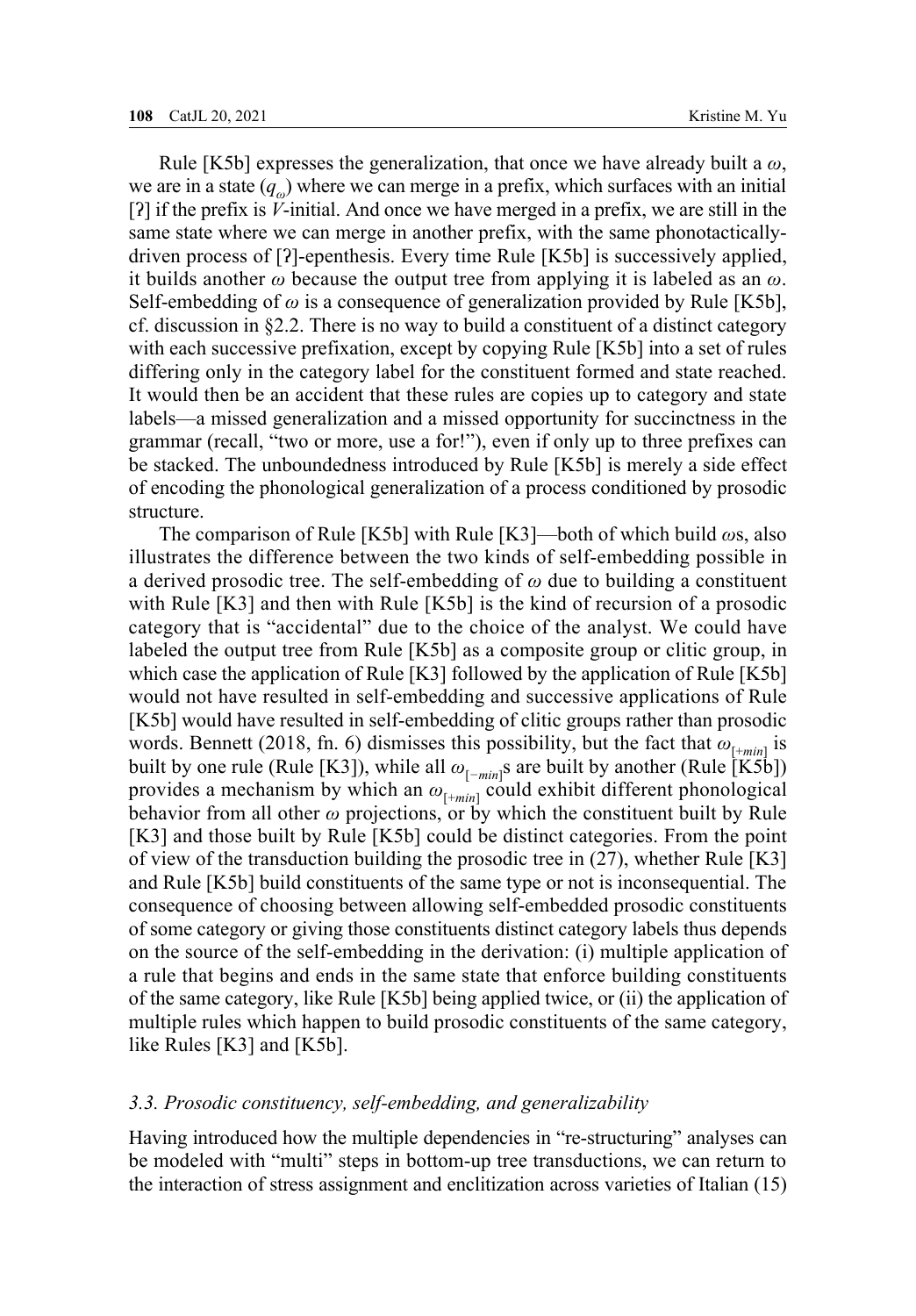from §2.3 for one final brief case study focusing on generalizability and prosodic tree building.17 While additional details of Italian phonology are relevant for a full analysis of stress assignment in Italian, our goal here is not to argue for a particular analysis, but rather to show how a computational perspective from tree transduction can help illuminate the consequences of aspects of different analyses.

With respect to stress assignment, adding one clitic is the same as adding yet another in Standard Italian: the process of merging in a clitic is generalizable. No "multi" steps are necessary as clitics are stacked and enclitization could be expressed in a single transduction rule with the same state on the left- and right-hand sides that merges a syllable with a PWd or CG subtree (depending on the analysis chosen) to build a new PWd/CG, adding a layer for each clitic, much like in Kaqchikel prefixation. Introducing this kind of transduction rule for encliticization (not an analysis proposed by Vogel or Peperkamp, but nevertheless a possible one) would be an alternative to: (i) having separate, unrelated tree transduction rules for each different number of clitics that can be merged at once (see, e.g., end of §3.1), or (ii) introducing "multi" steps to hold clitics until the final clitic is added to then merge all the clitics at once at a single node. Relative to the two other alternatives mentioned, introducing a rule with the same state on the left- and right-hand sides could affect the complexity of the chosen analysis by: (i) increasing the succinctness of the grammar by reducing the number of rules needed to add in clitics to just one, and (ii) limiting the expressivity of the grammar class to standard rather than multi tree transducers. No such rule for adding a clitic would be possible for Neapolitan or Lucanian because there is no generalization to be made: adding one clitic is not the same as adding yet another because stress assignment changes if one clitic vs. two clitics are added in these two varieties. In fact, a natural way of implementing Peperkamp (1997, §5.4.2)'s Lucanian analysis of re-footing inside the prosodic word as clitics are added would require a "multi" step carrying up even syllables in the lexical word until the final clitic is added and stress assignment is determined. However, there is a way to make a generalization about the interaction between clitics and stress in Neapolitan Italian: by connecting stress assignment with building a foot.

Peperkamp's analyses propose that syllables are footed within the prosodic word and that differing stress patterns across Italian varieties reflect differences in the derived prosodic tree (Peperkamp 1997, §5.4)). And in the derived tree for Neapolitan Italian, the host "inner" prosodic word (lexical word) and the clitic foot are daughters of an "outer" prosodic word (if there is only one clitic, then its syllable is a daughter node of the "outer" prosodic word), resulting in a recursive PWd category (Peperkamp 1997, §5.4.1)). Adding one vs. two enclitics changes stress patterns because feet are minimally binary for the light syllables of the enclitics, just like for non-clitic syllables. The generalization that merging two syllables builds a foot and assigns stress on the first syllable affects the succinctness or expressivity of the grammar even if there is an upper bound of two enclitics. Without the introduction of stress assignment as a consequence of building a foot, Neapolitan Italian would require either separate rules for

17. We leave the specification of grammar fragments as an exercise for the reader.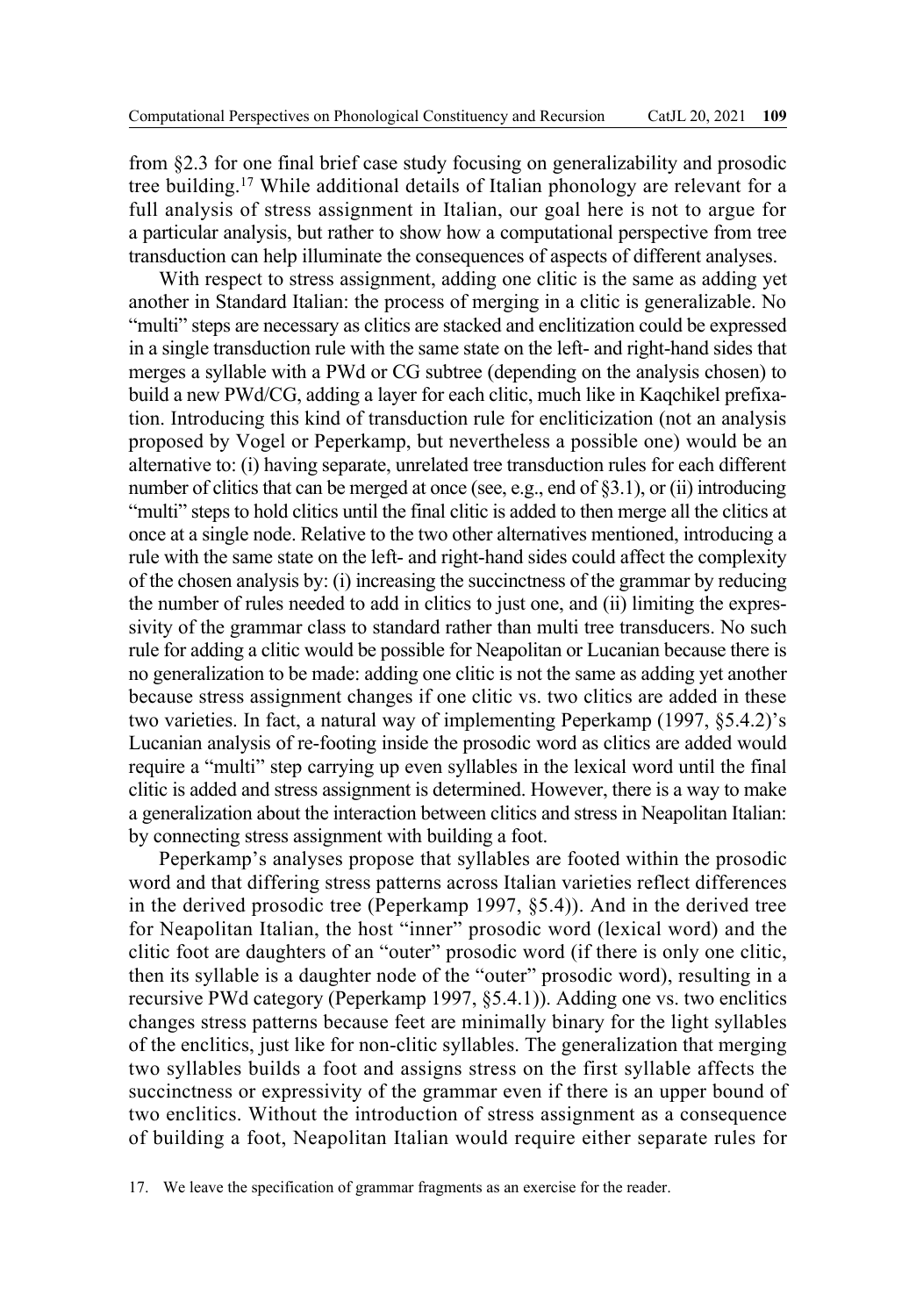merging different number of enclitics, or a "multi" rule to carry up the first enclitic until the second is added. Finishing stress assignment as two syllables are merged to build a trochaic foot instead allows two clitics to be merged in together as a single stressed foot subtree with a PWd subtree. And under a natural interpretation of Peperkamp (1997: §5.4.1)'s analysis, building a minimal PWd (with no enclitics) or a PWd with a clitic foot reaches a final state *qω* from which yet another clitic foot could be merged to build another PWd layer. That is, like in the *CV*-string state-merging example in §2.2 or the introduction of Rule [K5b] in Kaqchikel prefixation in §3.2, the presence of a transition rule with the same state on the left- and right-hand sides, as well as unboundedness, are consequences of recognizing a phonological generalization.

## **4. Conclusion**

The tree transduction perspective on stress assignment in Neapolitan Italian shows one way a phonological grammar can encode the generalization that "word stress is a constituent (a foot)" (Gussenhoven 2018: 389): via a derivational step that merges two syllables to build a foot and stresses a syllable (indicated with str()), e.g.,  $Ft(q_a(t_i), q_a(t_i)) \rightarrow q_{F}(Ft(str(t_i), t_i))$ . This tree grammar transduction rule is a natural way to directly define stress assignment as part of the process of building a foot: "Simply put, if the representations are right, then the rules will follow" (McCarthy 1988: 43). This connection between stress assignment and prosodic structure could be imitated with grammars for strings and bracketed strings, but only "accidentally", in the sense described in §2.3. While the examples in this paper have generally involved prosodic domains at the level of the prosodic word and below, above the prosodic word, too, bracketed strings representations mimicking subtree constituents miss generalizations. If prosodic trees are transduced from syntactic trees, e.g., as in Match Theory (Selkirk 2011), and constituency information is passed from syntax to phonology via strings marked up with brackets, e.g., see Idsardi (2018: 215-16), any phonologically-conditioned changes to constituency passed in from syntax, too, would be accidental.

Computational perspectives from string grammars have provided substantial insights about phonological patterns, but perspectives from tree grammars have much to offer as well. The insights explicated here illuminating perennial debates about recursion and constituency in phonology just scratch the surface.

## **References**

Abelson, Harold, Gerald Jay Sussman & Julie Sussman. 1996. *Structure and interpretation of computer programs*, 2nd edn. Cambridge, MA: MIT Press.

Alberta, Jürgen, Dora Giammarresi & Derick Wood. 2001. Normal form algorithms for extended context-free grammars. *Theoretical Computer Science* 267: 35-47. <https://doi.org/10.1016/S0304-3975(00)00294-2>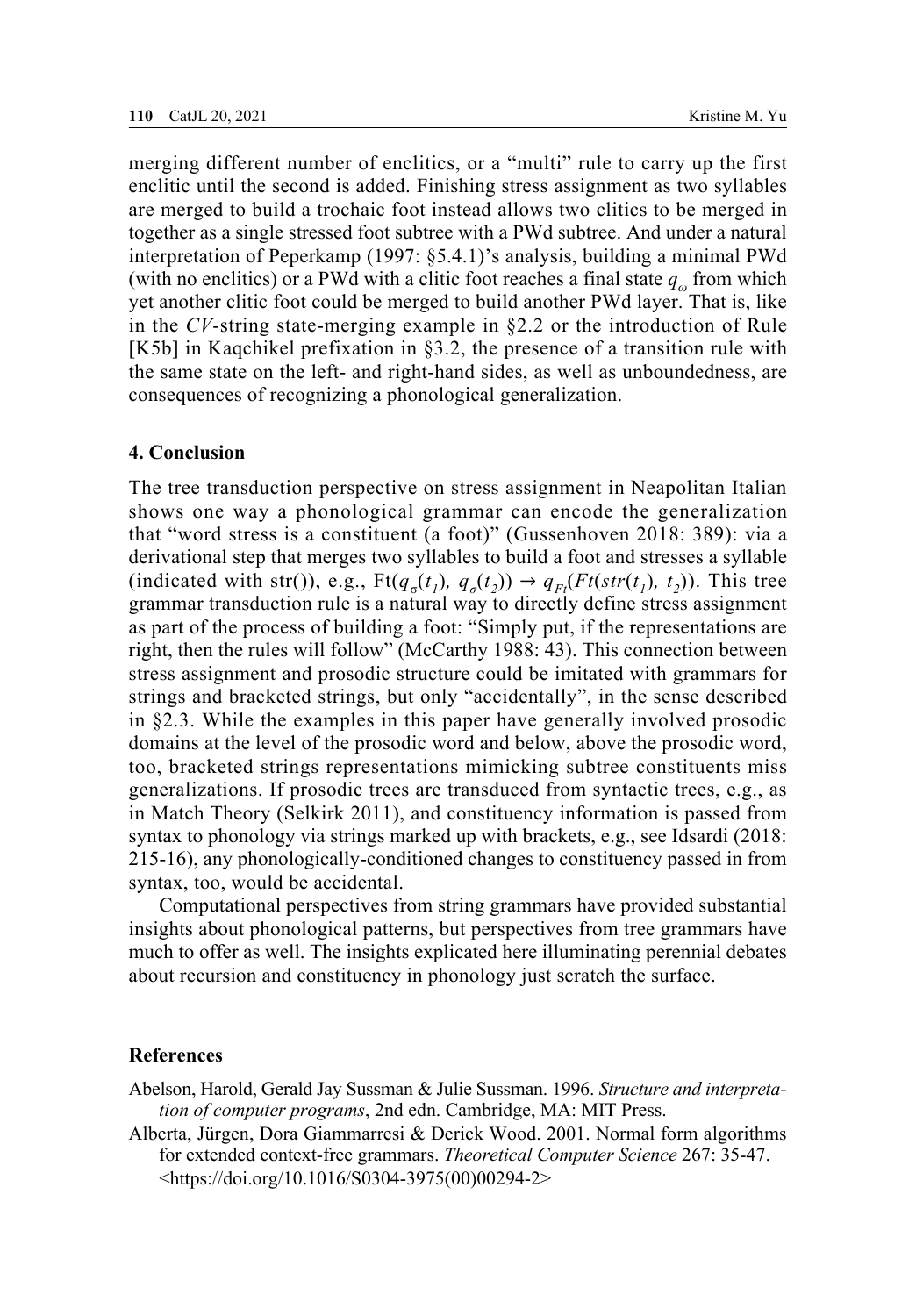- Baker, Brenda. 1978. Tree transducers and tree languages. *Information and control*  37: 241-266.
- Bennett, Ryan. 2018. Recursive prosodic words in Kaqchikel (Mayan). *Glossa* 3(1): 67-133.

<https://doi.org/10.5334/gjgl.550>

- Chomsky, Noam. 1956. Three descriptions of language. *IRE Transactions in Information Theory* 2(3): 113-124.
- Chomsky, Noam. 1963. Formal properties of grammars. In R. Duncan Luce, Robert B. Bush & Eugene Galanter (eds.). *Handbook of mathematical psychology*, Vol. 2, 323-418. New York and London: John Wiley & Sons, Inc. Chap. 12.
- Chomsky, Noam & Morris Halle. 1968. *The sound pattern of English*. Cambridge: The MIT Press.
- Chomsky, Noam & George A. Miller. 1963. Introduction to the formal analysis of natural languages. In R. Duncan Luce, Robert B. Bush & Eugene Galanter (eds.). *Handbook of mathematical psychology*, Vol. 2, 269-321. New York and London: John Wiley & Sons, Inc. Chap. 11.
- Clark, Alexander. 2014. An introduction to multiple context-free grammars for linguists. Retrieved from <https://citeseerx.ist.psu.edu/viewdoc/ summary?doi=10.1.1.714.8708>.
- Comon, H., M. Dauchet, R. Gilleron, C. Löding, F. Jacquemard, D. Lugiez, S. Tison & M. Tommasi. 2007. Tree Automata Techniques and Applications. Retrieved from <http://www.grappa.univ-lille3.fr/tata>. Release October, 12th 2007.
- Dolatian, Hossep, Aniello De Santo & Thomas Graf. 2021. Recursive prosody is not finite-state. In *Proceedings of SIGMORPHON 2021*.
- Engelfriet, Joost, Eric Lilin & Andreas Maletti. 2009. Extended multi bottom-up tree transducers: Composition and decomposition. *Acta Informatica* 46(8): 561-590. <https://doi.org/10.1007/s00236-009-0105-8>
- Gärtner, Hans-Martin. 2002. *Generalized transformations and beyond*. Berlin: Akademie Verlag.
- Gussenhoven, Carlos. 2005. Procliticized phonological phrases in English: Evidence from rhythm. *Studia Linguistica* 59: 174-193.
- Gussenhoven, Carlos. 2018. Prosodic typology meets phonological representations. In Larry M. Hyman and Frans Plank (eds.). *Phonological typology*, 389-418. Berlin/ Boston: Walter de Gruyter GmbH.
- Hartmanis, Juris. 1980. On the succinctness of different representations of languages. *SIAM Journal on Computing* 9: 114-120.
- Heinz, Jeffrey. 2009. On the role of locality in learning stress patterns. *Phonology*  26(02): 303-351.

<https://doi.org/10.1017/S0952675709990145>

Heinz, Jeffrey. 2011. Computational phonology – part I: Foundations. *Language and Linguistics Compass* 5(4): 140-152.

<https://doi.org/10.1111/j.1749-818X.2011.00269.x>

- Heinz, Jeffrey. 2018. The computational nature of phonological generalizations. In Larry M. Hyman and Frans Plank (eds.). *Phonological typology*, 126-195. Berlin/ Boston: De Gruyter Mouton.
- Heinz, Jeffrey, Colin de la Higuera & Menno van Zaanen. 2016. *Grammatical inference for computational linguistics*. California: Morgan and Claypool Publishers.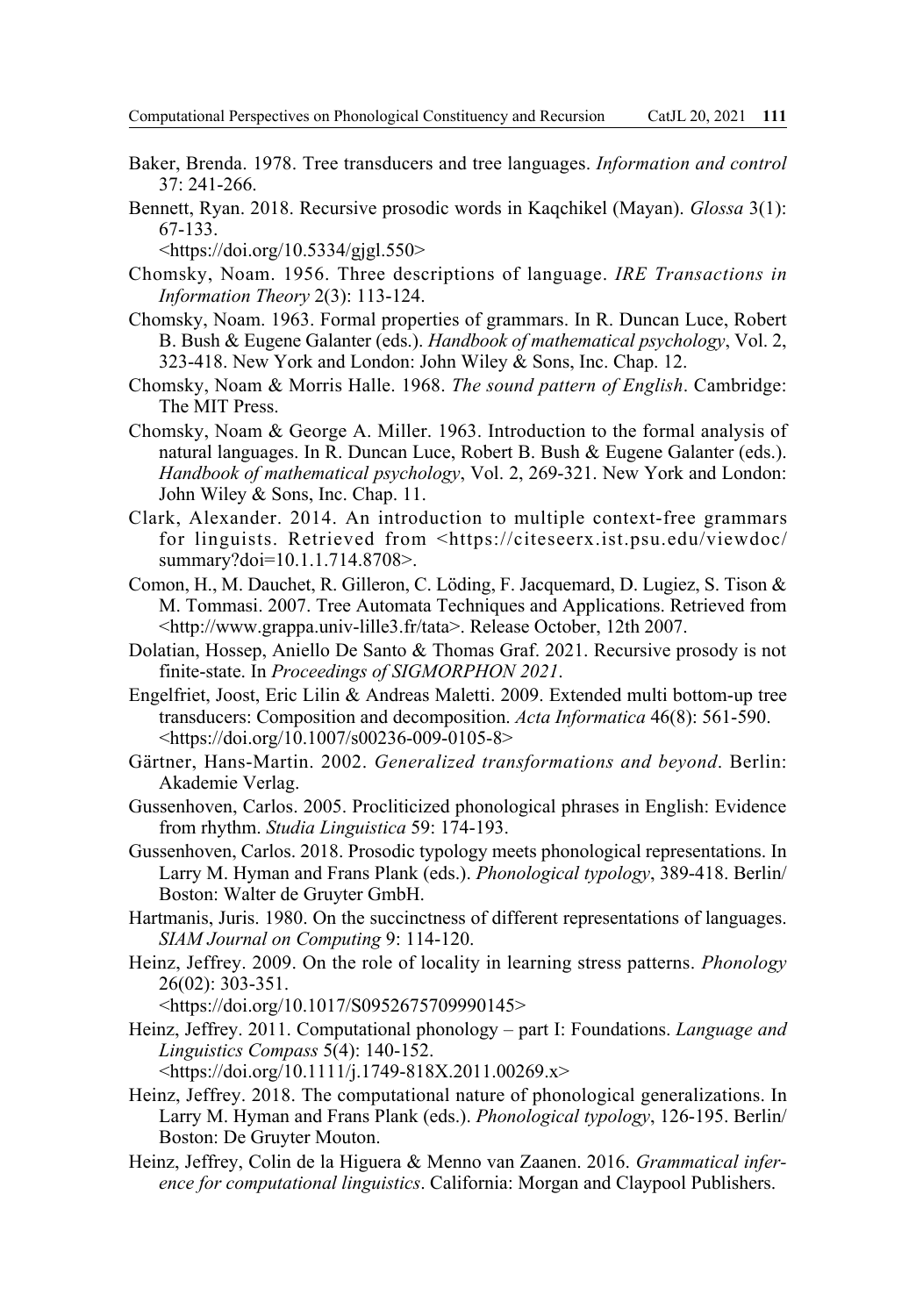- Idsardi, William J. 2018. Why is phonology different? No recursion. In Ángel J. Gallego & Roger Martin (eds.). *Language, Syntax, and the Natural Sciences*, 212-223. Cambridge: Cambridge University Press. <https://doi.org/10.1017/9781316591529.012>
- Ito, Junko & Armin Mester. 1992. Weak layering and word binarity. Manuscript. University of California Santa Cruz.
- Ito, Junko & Armin Mester. 2003. Weak layering and word binarity. In Takeru Honma, Masao Okazaki, Toshiyuki Tabata & Shin'ichi Tanaka (eds.). *A new century of phonology and phonological theory: a festschrift for Professor Shosuke Haraguchi on the occasion of his sixtieth birthday*, Vol. Revised version of Report LRC-92-09, Linguistic Research Center, University of California, Santa Cruz (1992), 26-65. Tokyo, Japan: Kaitakusha.
- Ito, Junko & Armin Mester. 2007. Prosodic adjunction in Japanese compounds. *Formal Approaches to Japanese Linguistics: Proceedings of FAJL 4* 55: 97-111.
- Ladd, D. Robert. 1986. Intonational phrasing: The case for recursive prosodic structure. *Phonology Yearbook* 3: 311-340.
- Lilin, Eric. 1978. Une generalisation des transducteurs d'etats finis d'arbres: les S-transducteurs. Thése 3éme cycle, Université de Lille.
- McCarthy, John J. 1988. Feature geometry and dependency: a review. *Phonetica* 43: 84-108.
- Meyer, A. R. & M. J. Fischer. 1971. Economy of description by automata, grammars, and formal systems. In *12th Annual IEEE Symposium on Switching and Automata Theory*, 188-191.
- Neeleman, Ad & J. van de Koot. 2006. On syntactic and phonological representations. *Lingua* 116: 1524-1552.

<https://doi.org/10.1016/j.lingua.2005.08.006>

- Nespor, Marina & Irene Vogel. 1986. *Prosodic phonology*. Dordrecht, The Netherlands: Foris Publications.
- Nowak, Martin A., Natalia L. Komarova & Partha Niyogi. 2002. Computational and evolutionary aspects of language. *Nature* 417(6889): 611-617. <http://dx.doi.org/10.1038/nature00771>
- Parker, Anna R. 2006. *Evolution as a constraint on theories of syntax: the case against Minimalism*. PhD diss, University of Edinburgh, Edinburgh, Scotland.
- Peperkamp, Sharon Andrea. 1997. *Prosodic words*. PhD diss, Universiteit van Amsterdam, Amsterdam.
- Pierrehumbert, Janet & Mary Beckman. 1988. *Japanese tone structure*. Cambridge: The MIT Press.
- Pinker, Steven & Ray Jackendoff. 2005. The faculty of language: what's special about it? *Cognition* 95: 201-236.
- Rounds, William C. 1970. Mappings and grammars on trees. *Mathematical Systems Theory* 4(3): 257-287.
- Savitch, Walter J. 1993. Why it might pay to assume that languages are infinite. *Annals of Mathematics and Artificial Intelligence* 8: 17-25.
- Scheer, Tobias. 2004. *A lateral theory of phonology*. Berlin/New York: Mouton de Gruyter.
- Scheer, Tobias. 2013. Why phonology is flat: the role of concatenation and linearity. *Language Sciences* 39: 54-74.

<https://doi.org/10.1016/j.langsci.2013.02.004>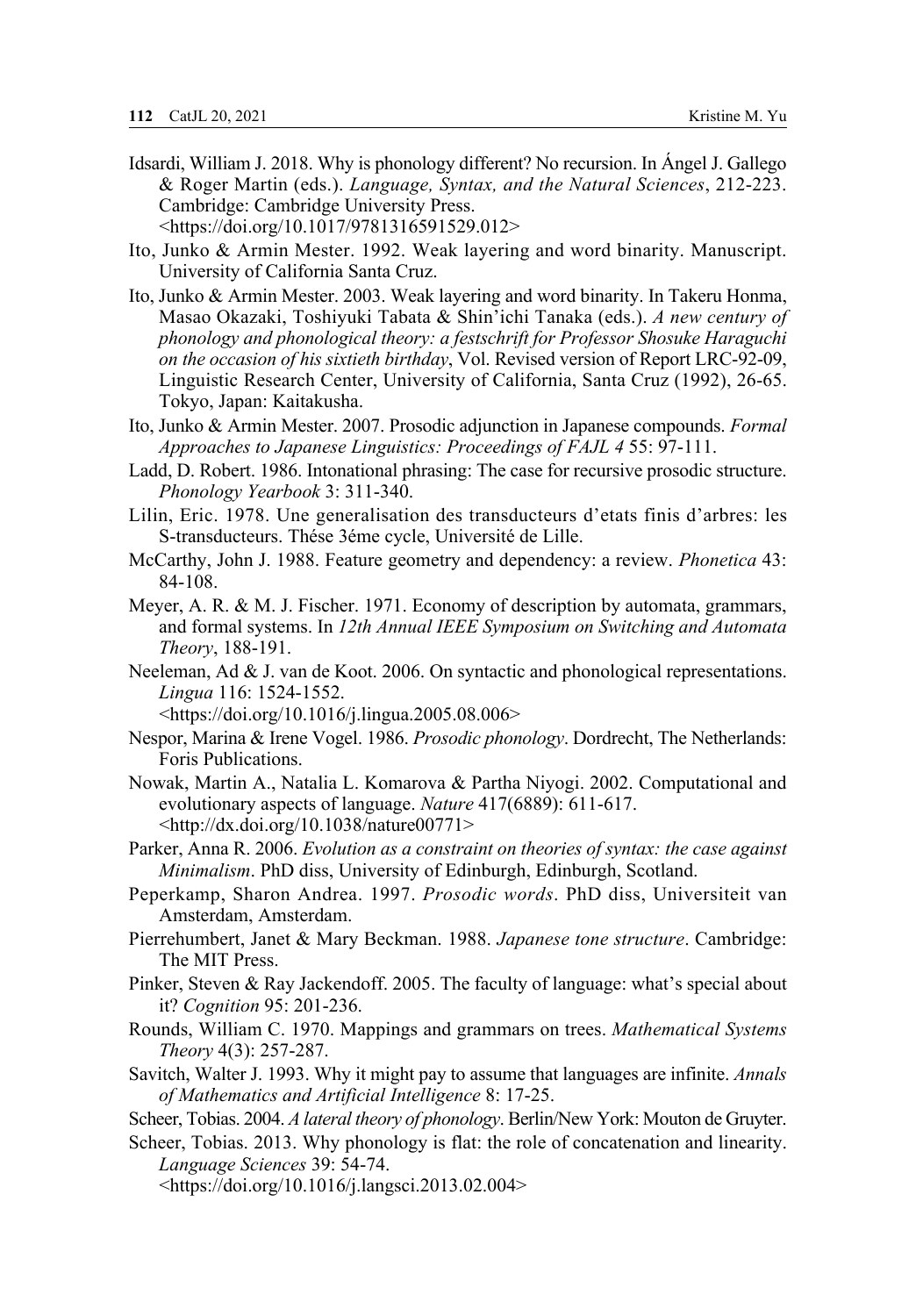Schreuder, Maartje, Dicky Gilbers & Hugo Quené. 2009. Recursion in phonology. *Lingua* 119: 1243-1252.

<https://doi.org/10.1016/j.lingua.2009.02.007>

- Selkirk, Elisabeth. 1980. Prosodic domains in phonology: Sanskrit revisited. In M. Aronoff and M. L. Keans (eds.). *Juncture*. Saratoga, California: Anma Libri.
- Selkirk, Elisabeth. 1996. The prosodic structure of function words. In James Morgan  $\&$ Katherine Demuth (eds.). *Signal to syntax: Bootstrapping from speech to grammar in early acquisition*, 187-213. Mahwah: Lawrence Erlbaum Associates.
- Selkirk, Elisabeth. 2011. The syntax-phonology interface. In John Goldsmith, Jason Riggle & Alan C. L. Yu (eds.). *The handbook of phonological theory*, 435-484. Malden: Wiley-Blackwell.

<https://doi.org/10.1002/9781444343069.ch14>

- Selkirk, Elisabeth O. 1984. *Phonology and syntax: the relationship between sound and structure*. Cambridge, MA: MIT Press.
- Sipser, Michael. 2013. *Introduction to the theory of computation*, 3rd edn. Boston, MA: Cengage Learning.
- Stabler, Edward P. 2014. Recursion in grammar and performance. In Tom Roeper & Margaret Speas (eds.). *Recursion: complexity in cognition*, 159-177. Cham: Springer.
- Stabler, Edward P. 2019. Three mathematical foundations for syntax. *Annual Review of Linguistics* 5(1): 243-260.

<https://doi.org/10.1146/annurev-linguistics-011415-040658>

Tomalin, Marcus. 2007. Reconsidering recursion in syntactic theory. *Lingua* 117: 1784- 1800.

<https://doi.org/10.1016/j.lingua.2006.11.001>

- van der Hulst, Harry. 2010. A note on recursion in phonology. In Harry van der Hulst (ed.). *Recursion and human language*, 301-341. Berlin/New York: De Gruyter Mouton. Chap. 17.
- Vance, Timothy J. 1987. *An introduction to Japanese phonology*. Albany, NY: State University of New York Press.
- Vogel, Irene. 2009. Universals of prosodic structure. In Sergio Scalise, Elisabetta Magni & Antonietta Bisetto (eds.). *Universals of language today*, 59-82. Cham: Springer.
- Yu, Kristine M. 2019. Parsing with Minimalist Grammars and prosodic trees. In Robert C. Berwick & Edward P. Stabler (eds.). *Minimalist parsing*, 69-109. Oxford, UK: Oxford University Press.